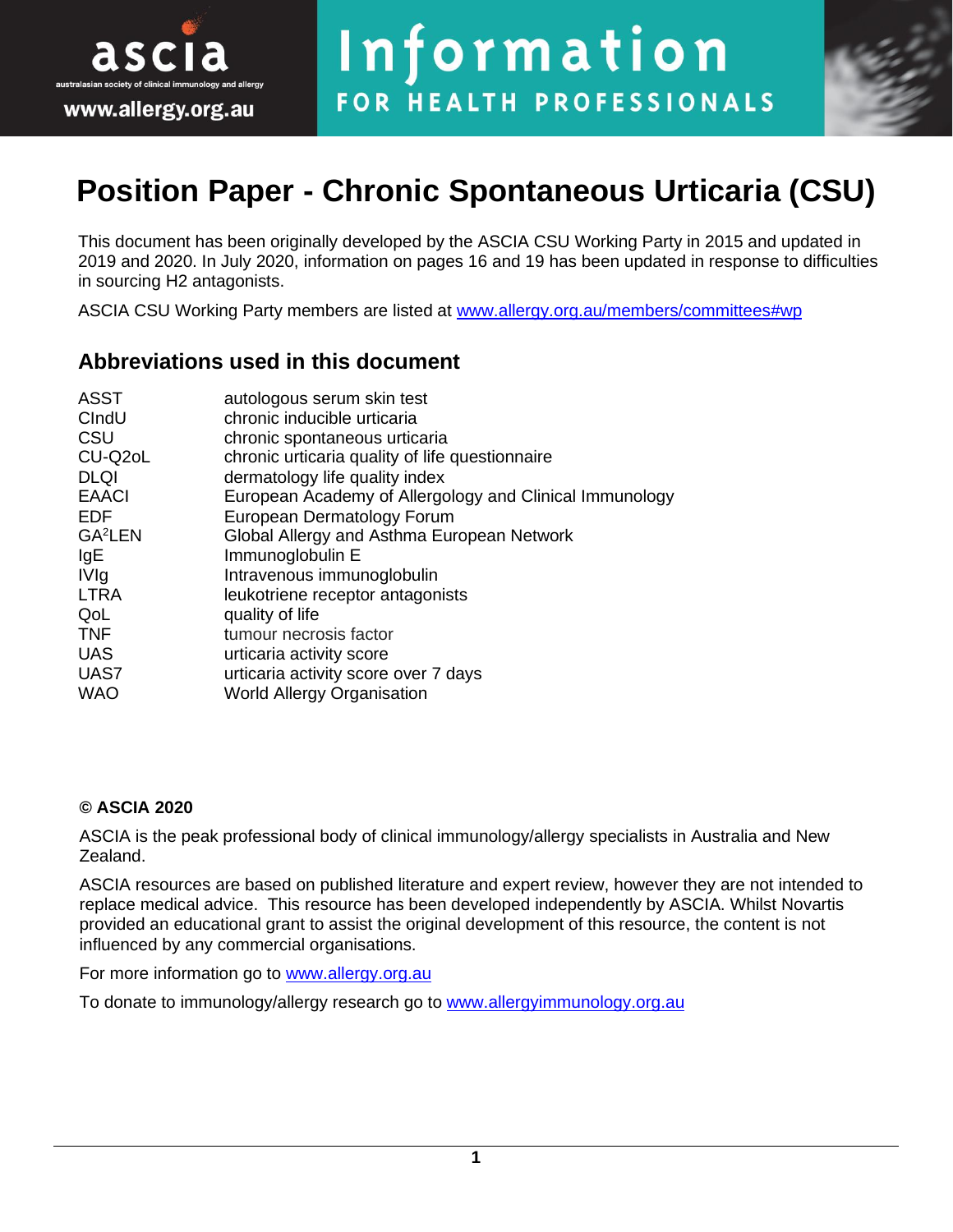## **Contents**

**Page** 

| 1. Introduction         |                                                                      |    |  |  |  |
|-------------------------|----------------------------------------------------------------------|----|--|--|--|
|                         | <b>Definitions</b><br>3                                              |    |  |  |  |
|                         | Epidemiology and natural history                                     | 4  |  |  |  |
|                         | Differential diagnosis and investigations                            |    |  |  |  |
|                         | Pathogenesis                                                         | 5  |  |  |  |
|                         | Assessment of activity and quality of life (QoL) in<br>CSU           | 6  |  |  |  |
|                         | 2. Treatments                                                        |    |  |  |  |
|                         | Drug treatments                                                      | 8  |  |  |  |
|                         | Antihistamines<br>$\qquad \qquad -$                                  | 8  |  |  |  |
|                         | - Doxepin                                                            | 9  |  |  |  |
|                         | - H2 antagonists                                                     | 10 |  |  |  |
|                         | Leukotriene receptor antagonists (LTRAs)<br>$\overline{\phantom{0}}$ | 10 |  |  |  |
|                         | Omalizumab<br>$\qquad \qquad -$                                      | 10 |  |  |  |
|                         | - Ciclosporin                                                        | 13 |  |  |  |
|                         | Corticosteroids<br>$\overline{\phantom{0}}$                          | 14 |  |  |  |
|                         | - Anticoagulants                                                     | 14 |  |  |  |
|                         | Thyroxine<br>$\qquad \qquad -$                                       | 14 |  |  |  |
|                         | Other treatments (Hydrooxychloroquine)                               | 14 |  |  |  |
|                         | Drug treatment in paediatric populations                             | 15 |  |  |  |
|                         | Drug availability in New Zealand                                     | 16 |  |  |  |
|                         | PBS requirements in Australia                                        | 16 |  |  |  |
|                         | Non-drug management                                                  | 17 |  |  |  |
|                         | Management of CSU in pregnancy and lactation                         | 18 |  |  |  |
| 3. Treatment algorithms |                                                                      |    |  |  |  |
|                         | Australia                                                            | 19 |  |  |  |
|                         | New Zealand                                                          | 20 |  |  |  |
| 4. References<br>21     |                                                                      |    |  |  |  |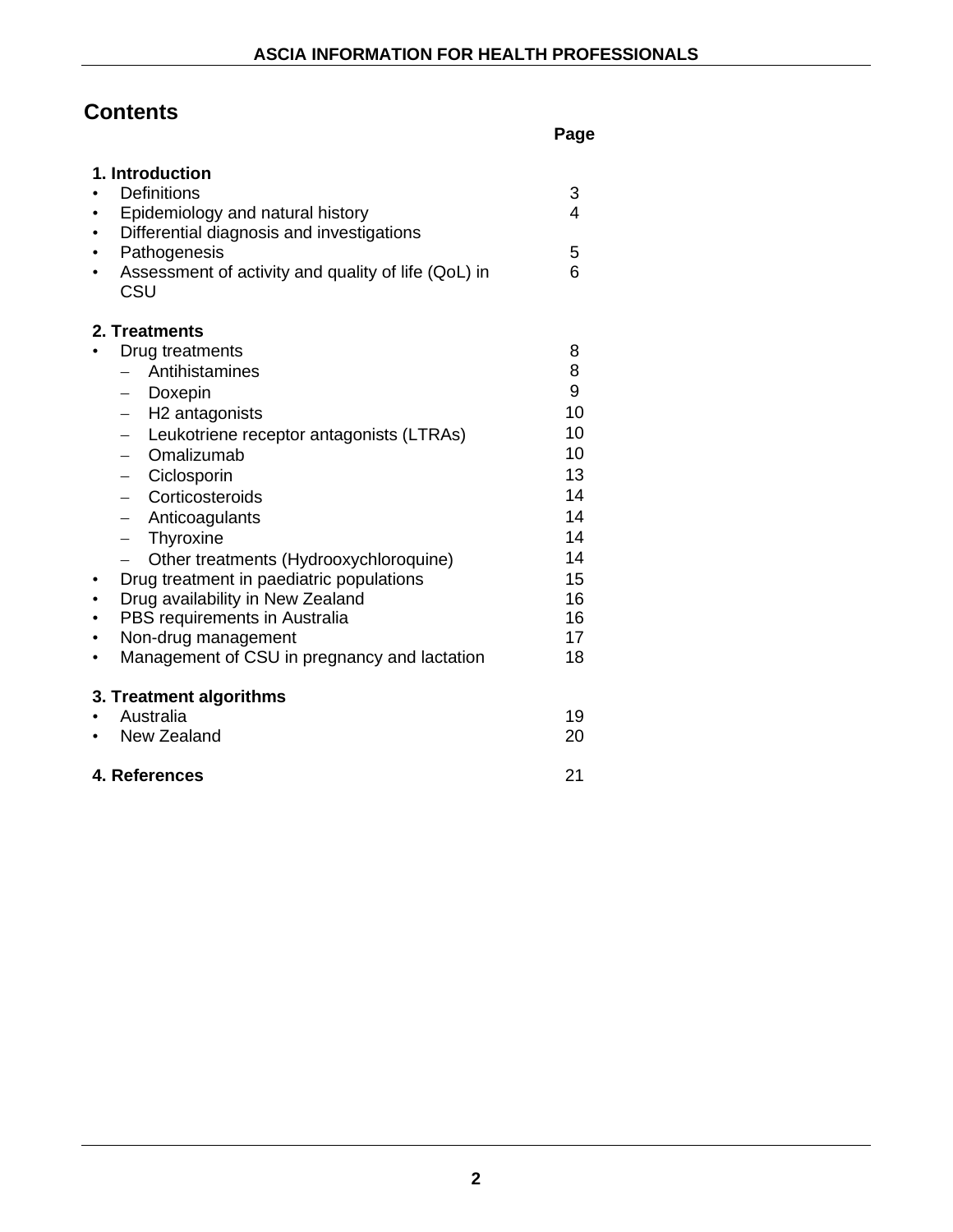## **1. Introduction**

Urticaria is a skin condition characterised by recurrent transient raised pruritic lesions (wheals), which last for between one hour and several days, and resolve without disruption of the epidermis. Angioedema is localised subcutaneous swelling, and often coexists with urticaria but can also occur independently. Urticaria may be acute, with lesions recurring over a period of hours, days or weeks, or chronic, lasting for more than 6 weeks. There have been recent advances in research and availability of new medications to treat chronic urticaria.

#### **Definitions**

Urticaria is defined by pruritic wheals, caused by mast cell degranulation in the superficial dermis. Angioedema is swelling arising in deeper dermal layers, triggered either by mast cell-derived histamine or by bradykinin.

The diagnosis of urticaria and angioedema is made based on clinical features. For consistency, we refer to the EAACI/GA<sup>2</sup>LEN/EDF/WAO Guideline for the Definition, Classification, Diagnosis, and Management of Urticaria: The 2017 Revision and Update (Zuberbier et al., 2018).

Urticaria is characterized by:

- 1. wheals of variable size, surrounded by erythema.
- 2. pruritus of variable severity, or sometimes a burning sensation.
- 3. a transient nature with the skin returning to normal, usually within 30 minutes to 24 hours.

Angioedema is characterised by:

- 1. a sudden, pronounced swelling of the deeper dermis or mucus membranes.
- 2. painful or uncomfortable, rather than pruritic.
- 3. resolution slower than for urticaria, may take up to 72 hours.

Acute urticaria is urticaria (recurrent wheals) lasting for a period of less than 6 weeks. Acute urticaria may be caused by allergy, in which case it usually lasts for 24-48 hours or less. Urticaria lasting for days or weeks can be caused by infection. However, in many cases no cause can be found. Discussion of acute urticaria is beyond the scope of this document.

Chronic spontaneous urticaria (CSU) (known autoimmune + unknown) refers to wheals arising spontaneously on most days of the week for six weeks or more. The term "spontaneous" is used to distinguish CSU from the inducible (physical) urticarias, where lesions are induced by physical stimuli such as scratching or friction (dermographism), cold (cold urticaria), sunlight (solar urticaria), increased body heat (cholinergic urticaria), pressure (delayed pressure urticaria) or vibration. These forms of urticaria are not considered further, although it should be noted that inducible urticaria can coexist with CSU. Often the management for both will overlap and the coexistence of inducible urticaria with CSU should not exclude the patient from usual CSU therapies. The term "chronic idiopathic urticaria" is no longer used because the current understanding is that many cases of CSU have an autoimmune basis, although this cannot be determined routinely in individual cases.

Other conditions may mimic CSU but are distinct and represent different pathophysiological entities. Urticarial vasculitis differs from CSU in that lesions tend to last longer than 24 hours, are painful rather than pruritic and often bruise. The pathology shows leucocytoclastic vasculitis. This type of urticaria is more likely to be associated with systemic autoimmune conditions such as systemic lupus erythematosis (SLE) (Brown & Carter, 2007). Urticarial dermatitis (urticarial eczema) is a condition characterised by pruritic urticarial plaques caused by superficial dermal inflammation that persists for weeks and settles with scale. It is usually idiopathic (Banan, Butler & Wu, 2014). Urticaria (either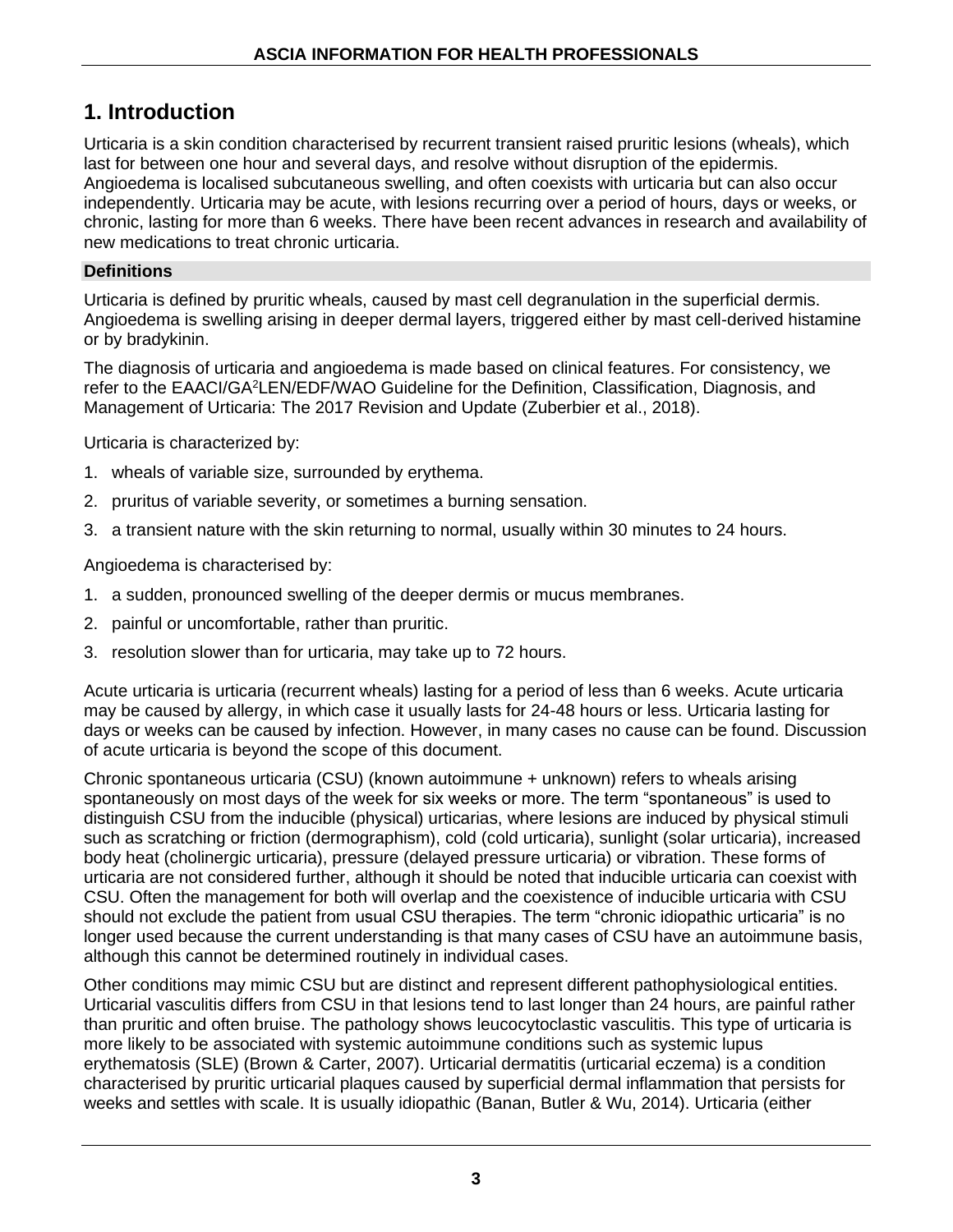spontaneous or cold-induced) may occur in the context of rare autoinflammatory/periodic fever syndromes. Urticaria pigmentosa is a form of cutaneous mastocytosis that manifests as fixed pigmented lesions that may urticate with friction (Darier's sign) but it has a different appearance to CSU.

#### **Epidemiology and natural history**

In adults, CSU is a common condition with a life time prevalence rate of around 1.8% of the general population, (Zuberbier, Balke, Worm, Edenharter, & Maurer, 2010) and a point prevalence rate in adults of 0.1-0.8%. It affects females more often than males (females 68-80% of cases). (Broder, Raimundo, Antonova, & Chang, 2015; Gaig et al., 2004; Zuberbier et al., 2010).

In children, the life time prevalence of urticaria has been reported at 22.5% (Bruske et al., 2013; Shin & Lee, 2017). Acute urticaria occurs more commonly in paediatric populations, with prevalence rates of between 2% and 14%, compared with chronic urticaria which has a reported prevalence of 0.1 and 3% (Greaves, 2000; Kaplan, 2002; Khakoo, Sofianou-Katsoulis, Perkin, & Lack, 2008; Shin & Lee, 2017; Zitelli & Cardoro, 2011). Most (80-90%) infants and young children presenting with urticaria have acute urticaria, while fewer than 10% develop chronic urticaria (Konstantinou et al., 2011; Legrain, et al., 1990; Liu, Lin, & Yang, 2010; Mortureaux et al., 1998; Sakesen et al., 2004) Recurrent acute urticaria is reported in between 10% and 30% of young children (Legrain, Taieb, Sage, & Maleville,1990; Mortureaux et al., 1998; Sakesen et al., 2004). Chronic urticaria is more common among adolescents and older children (Konstantinou et al, 2011; Legrain, et al., 1990; Liu, Lin, & Yang, 2010; Mortureaux et al., 1998; Sakesen et al., 2004). CSU is by far the most common subgroup of chronic urticaria in children (Sahiner, Civelek, & Tuncer, 2011). Chronic inducible urticaria (most commonly dermographism) accounts for the next most common subgroup (Khakoo et al., 2008).

CSU is accompanied by angioedema in approximately 40% of cases (Kaplan, 2004; Maurer, Rosen, & Hsieh, 2013). Recurrent angioedema may also occur in the absence of urticaria, and may be histaminemediated (prevented by regular prophylactic antihistamines) or bradykinin-mediated (anti-histamine resistant). Further discussion of angioedema in the absence of urticaria is beyond the scope of this document.

CSU is usually self-limited. In a population based study of 5003 adults, 147 (2.9%) had current or previous CSU. In 52.3% it had resolved within 12 weeks, however it lasted for more than 1 year in 20% of patients, and more than 5 years in 11.3% of patients (Gaig et al., 2004). The presence of angioedema or anti-thyroid antibodies was associated with increased duration of disease in one study of 139 patients (Toubi et al., 2004). Fifty-two percent of patients with anti-thyroid antibodies still had urticaria after 5 years, compared to 16% of those without.

In children CSU may also persist for months to years with an estimated resolution rate of 10% per year (Kaplan, 2002; Khakoo et al., 2008; Netchiporouk et al., 2017; Zitelli & Cordoro, 2011). In terms of prognosis, children with detectable basophils on a blood count showed slower resolution compared to those with undetectable basophils (Netchiporouk et al., 2017) Also, surprisingly, children with a positive result on a Basophil Activation Test (BAT; > 1.8% CD63 positive basophils) which correlates with the presence of mast cell auto antibodies and higher disease activity, also showed faster resolution of their disease compared to children with a negative BAT result. (Netchiporouk et al., 2017; Sahiner et al., 2011) reported resolution rates for CSU in children of 16.5%, 38.8% and 50% at 12, 36 and 60 months of follow up respectively. Female sex and age over 10 years carried a worse prognosis. Chansakulporn et al. (2014) reported slightly more optimistic resolution rates of 18.5%, 54% and 67% at the same time points. There was no significant difference in resolution rates comparing those children with proven autoimmune CSU and those without.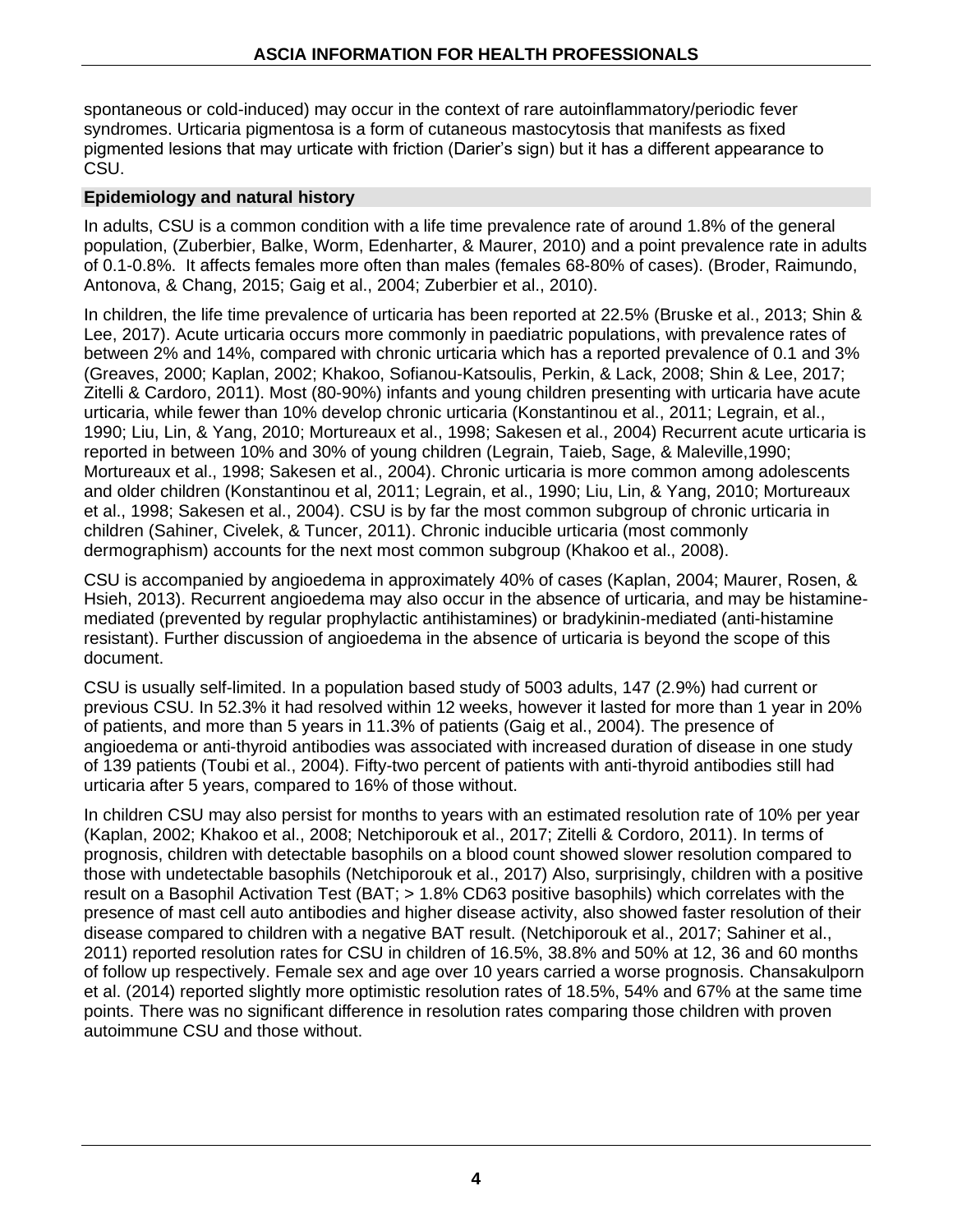#### **Differential diagnosis and investigations**

CSU is diagnosed by history and examination. Skin biopsy will provide confirmation but is seldom necessary unless an alternative diagnosis (usually vasculitis) is suspected. There is no underlying or associated disease in the vast majority of cases. Guidelines and position papers from Europe, the United Kingdom and The United States agree that extensive routine investigations are not required or recommended for CSU (Bernstein et al., 2018; Powell et al., 2007; Zuberbier et al., 2009), unless concomitant disorders are suggested by the history or physical examination.

In a retrospective study of 356 adults (Tarbox, Gutta, Radojicic, & Lang, 2011), 1872 tests were ordered and 319 (17%) were abnormal. However most abnormal results were trivial and only one subject had an improvement in urticaria as a result of management changes implemented because of testing. Therefore, in the majority of cases of CSU, routine tests appear unnecessary and unhelpful.

The following conditions should be distinguished from CSU by history and examination and require more extensive investigation:

- Urticarial vasculitis.
- Urticaria pigmentosa.
- Autoinflammatory disorders/Cryopyrin-associated periodic syndromes.

Further discussion of these conditions is beyond the scope of this document.

#### **Pathogenesis**

CSU is caused principally by activation of cutaneous mast cells, and possibly also extravasated basophils (Grattan, Dawn, Gibbs & Francis, 2003). Intradermal injection of autologous serum was found to cause a wheal and flare reaction in some patients with CSU, indicating the presence of serum histamine-releasing factors (HRF) (Grattan, Wallington, Kennedy, & Bradfield, 1986). Subsequent studies demonstrated the presence of circulating antibodies directed against the alpha chain of the high-affinity IgE receptor (FcεR1) in 30-50% of patients with CSU (Hide, Francis, Hakimi, Kochan & Greaves, 1993), with a smaller proportion of patients with an autoantibody directed against the lowaffinity IgE receptor (Puccetti et al., 2005) and some to the IgE molecule itself. Therefore in these cases, CSU would appear to be an autoimmune disorder.

Antibodies to FcεR1 can be detected by enzyme linked immunoassay (ELISA) however these are not specific to autoimmune urticaria and therefore ELISA is not used routinely for diagnosis (Sabroe & Greaves, 2006). Not all patients with a positive intradermal serum test have autoantibodies, implying the presence of other serum HRF. Many patients with CSU have a negative intradermal serum test, therefore there are other pathways to cutaneous mast cell activation, as yet unknown.

There is a strong association between CSU and other autoimmune disorders, in particular thyroid autoimmune disease. Thyroid (anti-thyroperoxidase) autoantibodies are the most common laboratory abnormality associated with CSU, being present in 20% of patients, compared to 1.8% of controls (Diaz-Angulo et al., 2016), although clinical hyper- or hypothyroidism was only present in 5% of patients, and 1.4% of controls tested (Diaz-Angulo et al., 2016). The rates of thyroid antibodies associated with CSU in children seem to be lower at around 2% of cases.

Whereas IgG autoantibodies have been designated type II autoimmunity, type I autoimmunity (autoallergy), in which IgE against soluble autoantigens (particularly demonstrated for thyroglobulin), has also been proposed as a mechanism for CSU (Kolkhir et al., 2017).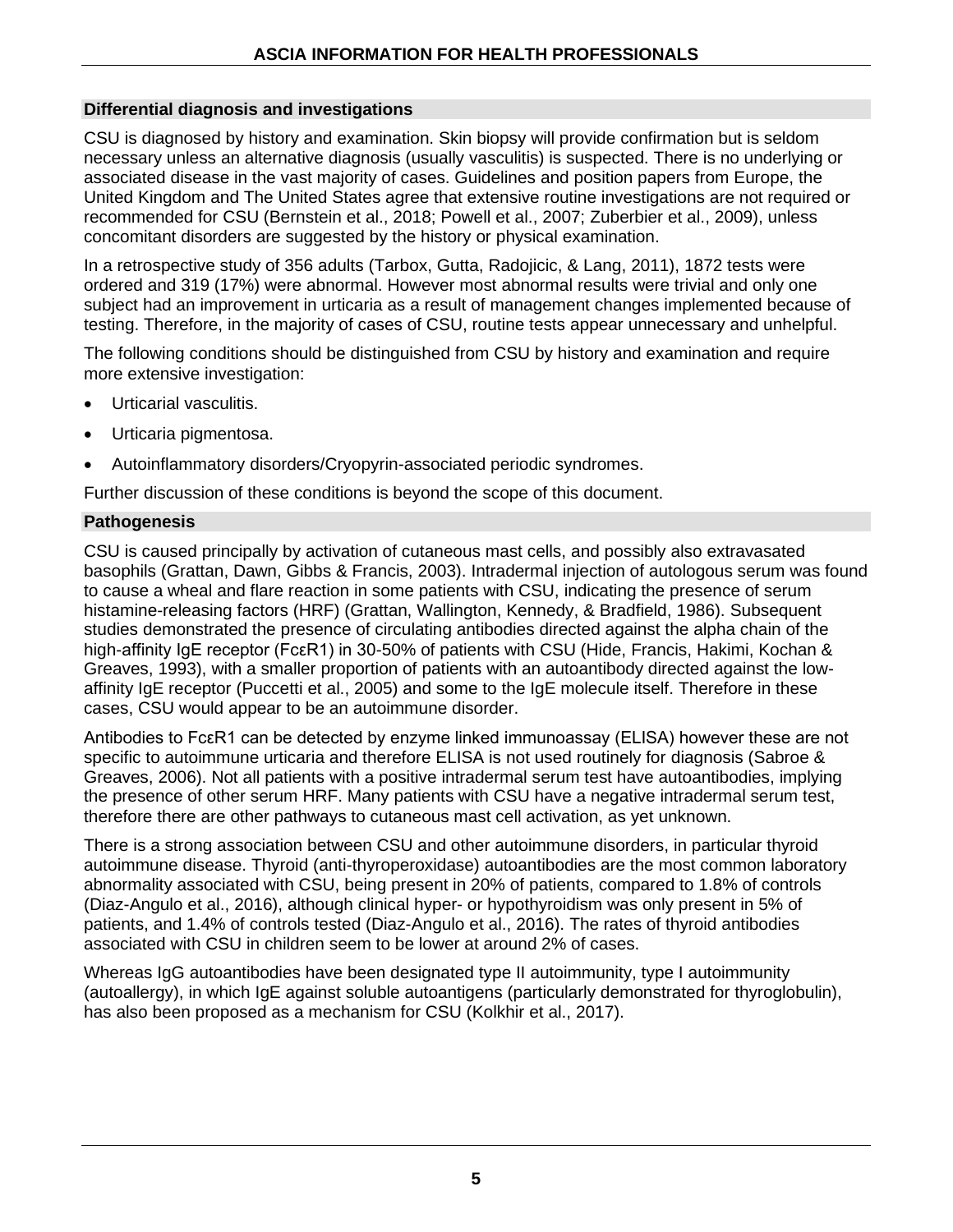#### **Assessment of activity and quality of life (QoL) in CSU**

Quantitative measurement of CSU activity is useful to monitor disease and the effects of medications and other interventions. In the absence of biochemical markers or objective parameters, patient reported outcomes (PRO) are used. Parameters such as extent of rash, severity of symptoms, and quality of life (QoL) impact are recorded.

The UAS7 is a validated tool and is the sum of scores for wheals and itch over seven days. (Hawro et al., 2017; Mlynek et al., 2008). It is now used extensively in clinical practice and clinical trials as a measure of disease activity. It is a required measure in the assessment of patient suitability for omalizumab prescription in Australia. CSU is a variable condition so a measure of overall disease activity over several days is most useful. This is a patient –recorded score on a daily basis, reflecting on activity over the previous 24 hours. Over a 7 day period the maximum score is 42. UAS7 scores of less than 6 are considered a marker of well controlled symptoms and UAS7 scores of 0 a complete response (Saini et al., 2015). In the ASTERIA I study comparing omalizumab and placebo, itch alone was used as the primary endpoint, the maximum weekly score being 21, with the minimally important difference a decrease of greater or equal to 5.

Mathias, Crosby, Zazzali, Maurer & Saini (2012) defined the minimally important difference in the UAS7 as 9.5-10.5.

| <b>Score</b> | Wheals                                                        | <b>Pruritus</b>                                                                                                     |
|--------------|---------------------------------------------------------------|---------------------------------------------------------------------------------------------------------------------|
|              | <b>None</b>                                                   | None                                                                                                                |
|              | Mild $(<$ 20 wheals/24 h)                                     | Mild (present but not annoying or troublesome)                                                                      |
|              | Moderate (20-50 wheals/24 h)                                  | Moderate (troublesome but does not interfere<br>with normal daily activity or sleep)                                |
| 3            | Intense (>50 wheals/24 or large<br>confluent areas of wheals) | Intense (severe pruritus, which is sufficiently<br>troublesome to interfere with normal daily activity<br>or sleep) |

**Table 1:** The UAS7 for assessing disease activity in CSU

Sum of score: 0-6 for each day is summarised over 1 week (maximum 42).

Two other measures, QoL and disease control, are used in clinical trials and are useful measures to apply in clinical practice as well. While generic measures (such as SF-36 and SF-12) and dermatological disease-specific questionnaires (such as DLQI) have been used, an urticaria-specific QoL tool has been developed and validated. The CU-Q2oL has been developed specifically for assessment of CSU.

Baiardini et al. (2011), in a GA<sup>2</sup>LEN position paper, recommended the use of the urticaria specific quality of life assessment CU-Q2oL due to its availability in a number of languages, and due to an urticaria specific QoL assessment being more sensitive to changes in symptoms but no references were given.

Further support for using both a severity score and a quality of life score come from Koti et al. (2013) who found that there was only a moderate correlation between the quality of life scores determined from CU-Q2oL translated into Greek, and a generic QoL score as well as the UAS.

Another score, the Urticaria Control Test (UCT) is used in the assessment of patients' disease status and is useful in assisting in treatment decisions (Ohanyan et al., 2017; Weller et al., 2014). The UCT was developed and validated to determine the level of disease control in all forms of CU (CSU and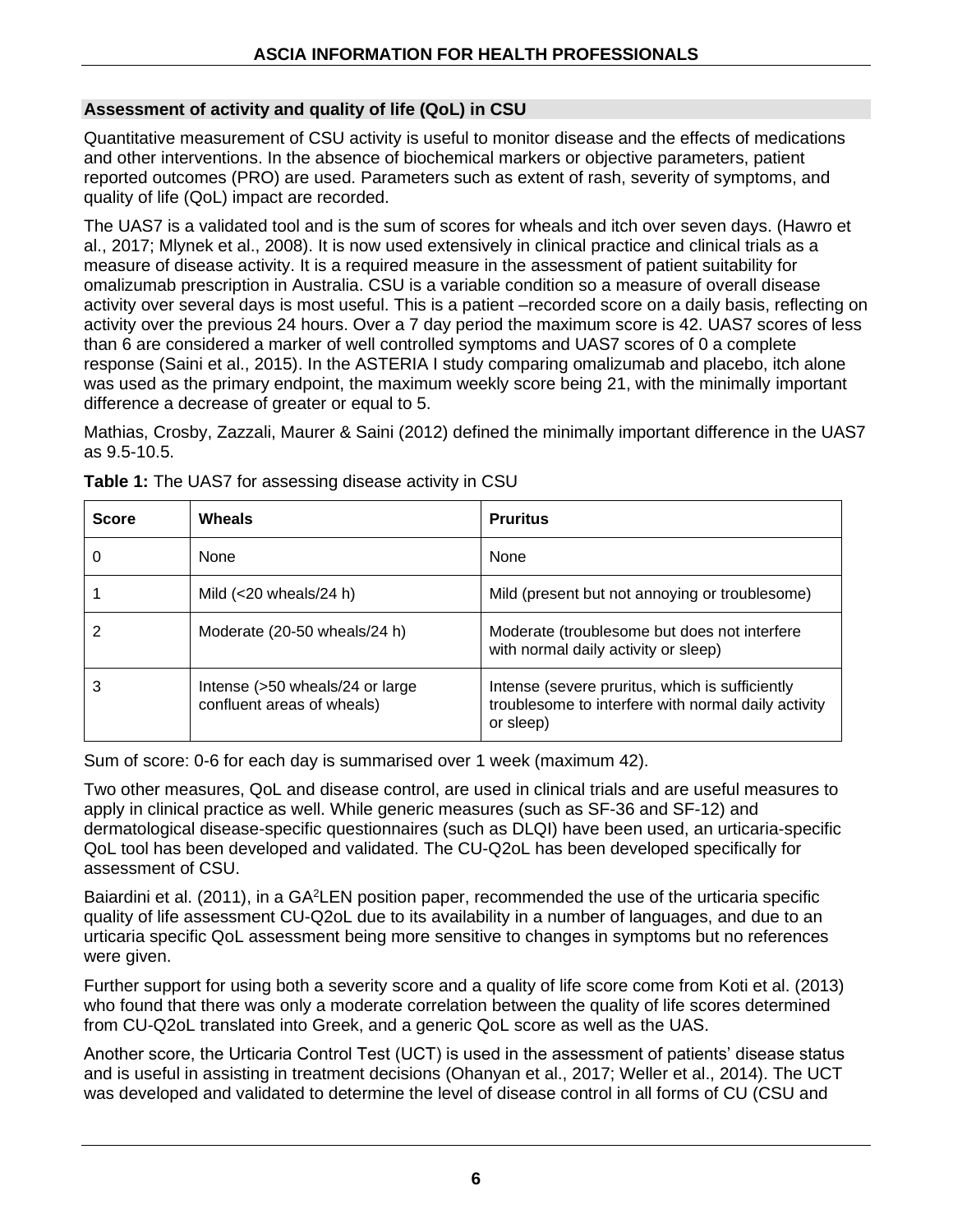CIndU). The UCT has only four items and a clearly defined cut off for patients with "well-controlled" vs. "poorly controlled" disease, and it is thus suited for the management of patients in routine clinical practice. The cut-off value for well-controlled disease is 12 of 16 possible points. This helps to guide treatment decisions.

For patients with angioedema, a novel activity score, the Angioedema Activity Score (AAS) has been developed and validated (Weller et al., 2013).

A validated angioedema-specific QoL tool, the AE-QoL may be used for assessing and monitoring quality of life impairment in those with angioedema without wheals. The recently published International Guidelines for CSU recommend that patients with chronic urticaria be assessed for disease activity, impact, and control at every visit and that the UAS7 and AAS be utilised for assessing disease activity. In the same guideline, the CU-Q2oL and the AE-QoL are recommended for assessing quality of life impairment in patients with chronic spontaneous urticaria.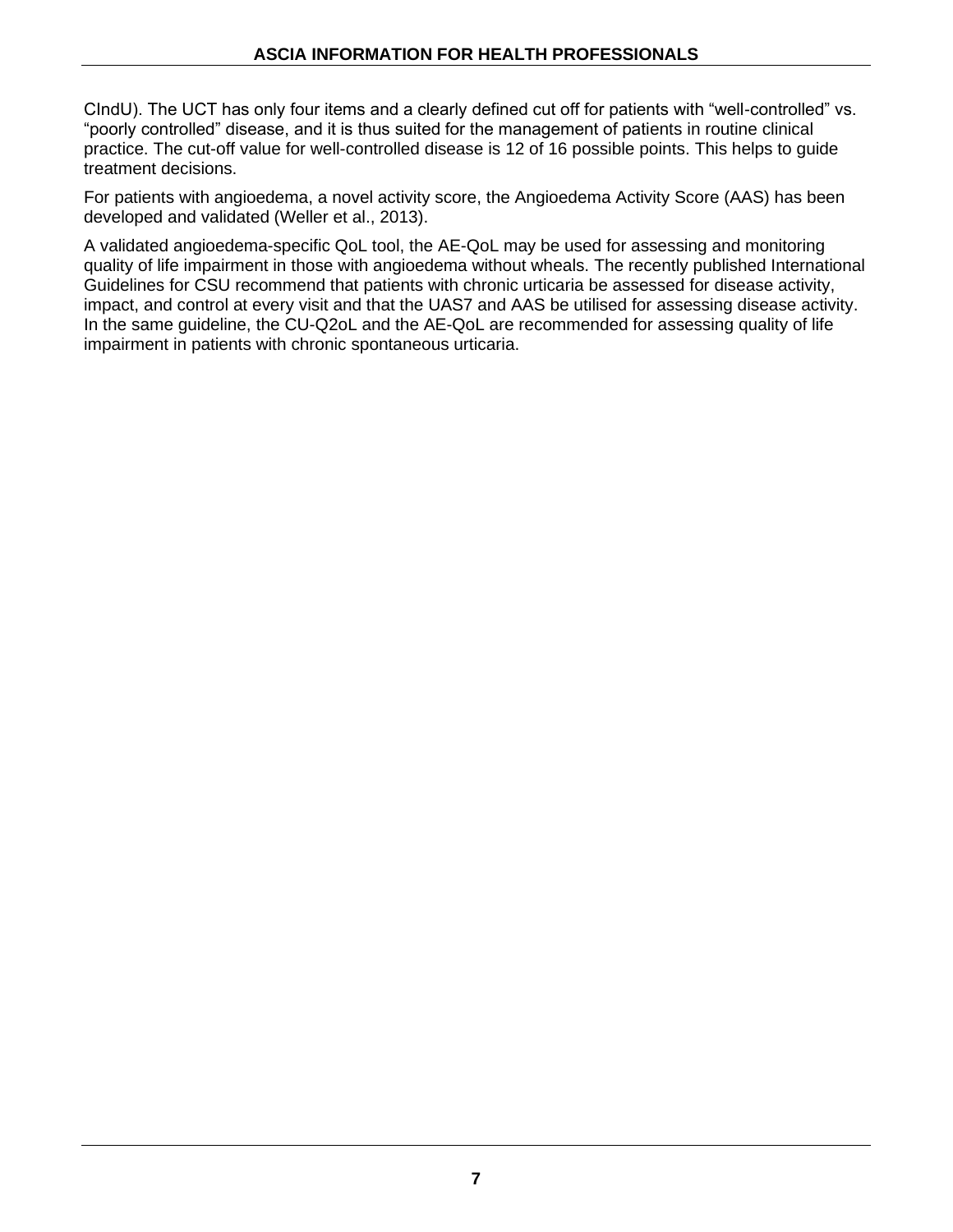## **2. Treatment**

#### **Drug treatments**

CSU has a high rate of spontaneous remission (Gaig et al., 2004); 80% of patients settle within 12 months without intervention. This leaves a significant minority of patients with a long term condition. Whilst induction of remission, or cure, would be the optimal therapeutic goal, there is no evidence that any of the currently available agents have any effect on the natural history of the disease. It is possible that, by analogy with other autoimmune or inflammatory diseases, some immunomodulatory medications might have "disease modifying" effects but this remains to be proven.

Therefore, currently the goal of management is to control or suppress symptoms. This should be emphasised at the outset in managing patients with CSU. Treatment will need to be continued until remission occurs. Because of this, it is important that medications used are well tolerated and do not have significant long-term morbidity.

Symptom control includes suppression of itch, suppression of visible rash, and prevention of angioedema episodes. Optimal adherence to medications will result in optimal symptom control. There is no evidence that adherence to medications (for example, regular compared with on-demand antihistamines) has any influence on the natural history of CSU but it has been shown to result in improved QoL (Grob, Auquier, Dreyfus & Ortonne, 2009).

#### **Antihistamines**

#### **First generation (sedating) H1 antihistamines**

First generation sedating antihistamines (diphenhydramine, hydroxyzine, promethazine, chlorpheniramine, dexchlorpheniramine) have been shown to be effective in patients with CSU There is no evidence that their efficacy is superior to second generation antihistamines despite carrying a higher degree of sedation, anticholinergic effects and cognitive impairment (Breneman, 1996; Grant et al., 1998; Kalivas et al., 1990; Monroe et al., 1992; Monroe, 1992; Shamsi & Hindmarch, 2000).

Randomised controlled trials comparing loratadine vs hydroxyzine (not available in Australia) (Monroe et al., 1992; Monroe, 1992) and cetirizine vs hydroxyzine (Breneman, 1996; Kalivas et al., 1990) did not demonstrate any significant difference in efficacy. A single randomised controlled trial evaluating the addition of nocturnal sedating H1 antihistamine (hydroxyzine), to standard dose levocetirizine monotherapy, also reported no additional benefit despite higher degree of daytime sedation (Staevska et al., 2014). First generation antihistamines are not recommended as first line treatment for patients with CSU because of their significant side effects.

#### **Second generation (non-sedating) H1 antihistamines**

Second generation H1 antihistamines in Australia and New Zealand include cetirizine, levocetirizine, loratadine, desloratadine and fexofenadine. All have proven efficacy in CSU in a vast number of randomised controlled trials, including a total of nearly 4,000 patients. All have demonstrated safety and efficacy with no significant adverse effects. Levels of somnolence and sedation are consistently comparable to placebo-treated patients and significant improvements in health-related QoL, work performance and daily activities have also been reported. Minor adverse events only have been noted in a minority of patients, including headache, drowsiness, constipation and abdominal pain. (Augustin & Ehrle, 2009; Breneman, 1996; Finn et al.,1999; Goh, Wong & Lim, 1991; Grob et al., 2008; Grob, Auquier, Dreyfus & Ortonne, 2009; Juhlin & Arendt, 1988; Juglin,1991; Kalivas et al., 1990; Kaplan et al., 2005; Kapp & Pichler, 2006; Kawashima & Harada, 2001; Koti et al., 2013; Kulthanan et al, 2001; Monroe et al., 1992; Monroe, 1992; Monroe et al., 2003; Nettis, 2006; Monroe et al., 1988; Nelson, Ortonne et al., 2007; Raynolds & Mason, 2000; Ring et al., 2001; Spector et al., 2007; Thompson, Finn & Schoenwetter, 2000).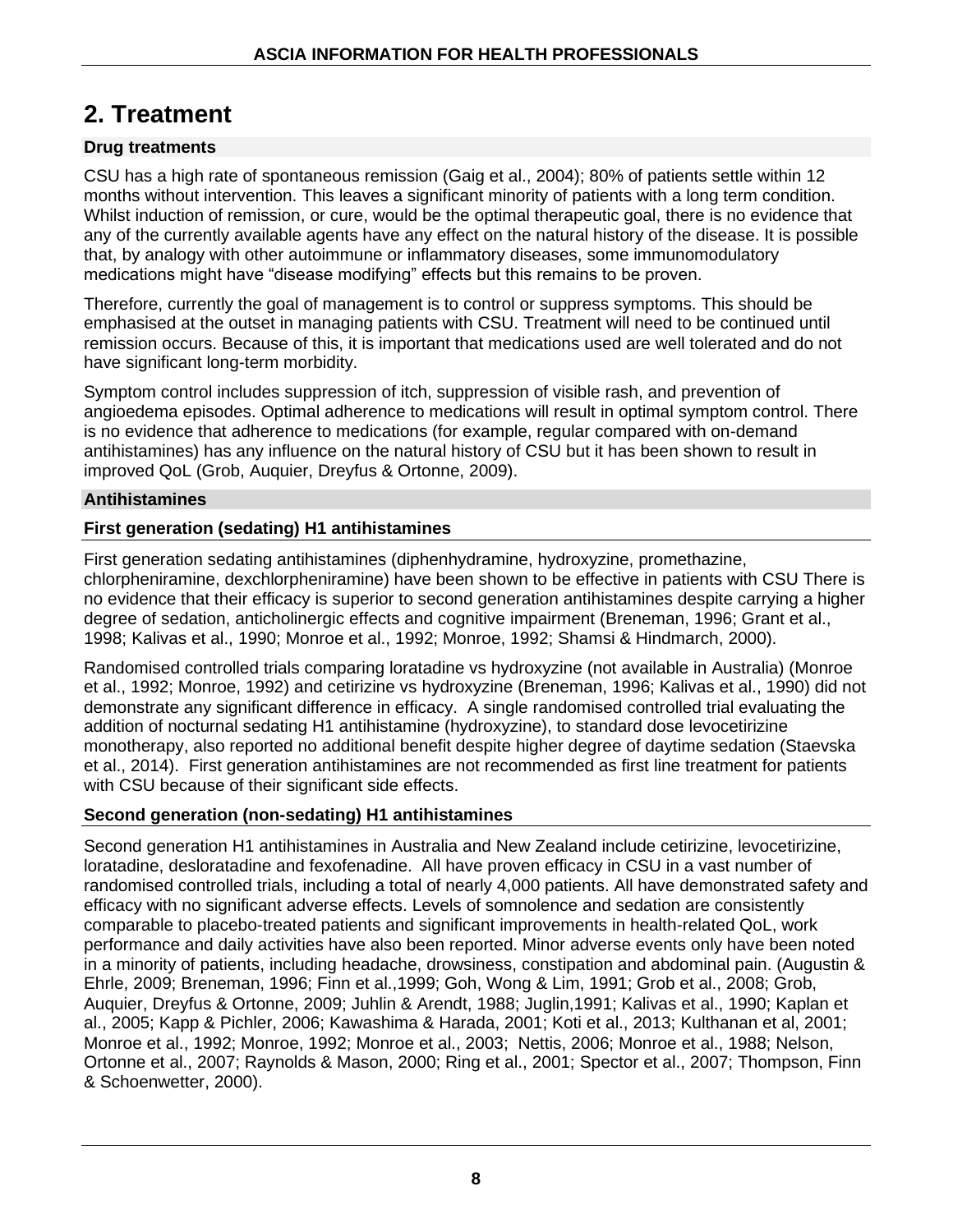#### **Second generation H1 antihistamine comparisons**

Comparative studies suggest that second generation antihistamines (histamine-1 receptor antagonists, H1RA) may not be equally effective, however there is insufficient evidence currently to make strong recommendations and antihistamine choice for CSU is usually dependent on clinician preference. Cetirizine has been compared with loratadine, fexofenadine and levocetirizine in two randomised controlled trials and one open label study (Garg & Tharmi, 2007; Guerra et al., 1994; Handa, Dogra & Kumar, 2004). These studies suggest superiority of cetirizine over fexofenadine (Handa, Dogra & Kumar, 2004) but no greater efficacy when compared to loratadine or levocetirizine (Garg & Tharmi, 2007; Guerra et al.,1994). There are two randomised controlled comparison studies of levocetirizine and desloratadine both suggesting greater symptom control in the levocetirizine group (Potter et al., 2009; Staevska et al., 2010) although no significant difference in health related quality of life scores was reported (Potter et al., 2009). Levocetrizine has also been compared to loratadine in a small open label randomised study with minimal statistically significant improvement in symptom score in the levocetirizine group (Anuradha et al., 2010).

#### **Second generation H1 antihistamines: updosing**

Standard treatment protocols recommend increasing the dose of second-generation H1 antihistamines up to 4 times the standard dose, if standard doses are ineffective (Zuberbier et al., 2018). While there are no large, double blind placebo controlled studies to support this, a recent systematic review and meta-analysis did find that while the studies did not show an improvement in wheal number at higher doses there are improvements in pruritus scores (Guillén‐[Aguinaga,](https://onlinelibrary.wiley.com/action/doSearch?ContribAuthorStored=Guill%C3%A9n-Aguinaga%2C+S) [Jáuregui Presa,](https://onlinelibrary.wiley.com/action/doSearch?ContribAuthorStored=J%C3%A1uregui+Presa%2C+I) Aguinaga‐Ontoso, Guillén‐Grima, & Ferrer, 2016), and also that a larger number of patients responded to treatment with higher doses of antihistamines than to standard doses, however there was heterogeneity amongst these studies (Guillen-Aguinaga et al., 2016). Interestingly, in the meta-analysis fexofenadine was the drug most likely to have increased response rates at higher doses, in contrast to previous studies that had not shown an improvement with up-dosing this medication (Finn et al., 1999; Nelson et al., 2000).

A recent study has looked at data from one centre in which antihistamines have been up-dosed at doses greater than 4 times the standard dose and found an additional number of patients achieved symptom relief (van den Elzen et al., 2017) with a 10% rate of side effects. However, given this is a single study, a recommendation to increase to greater than 4 times the current dose cannot be made at this time.

#### **Doxepin**

Doxepin is a tricyclic antidepressant that is approximately 56 times more potent than hydroxyzine as a H1 blocker and six times more potent than cimetidine as an H2 blocker (Green & Masayani, 1977; Richelson, 1979). A double-blind placebo-controlled crossover trial of 16 adults with CSU of more than 3 months duration and refractory to antihistamines, demonstrated improved itch, urticaria and angioedema in doxepin treated subjects (25mg TDS) compared to placebo (Goldsobel et al.,1986). Although drowsiness, dry mouth, and constipation were commonly observed, only one patient ceased therapy because of lethargy (Goldsobel et al., 1986).

Doxepin may provide additional relief for some patients with CSU and generally, smaller doses (10- 50mg), are often used. All patients should be appropriately counseled regarding drowsiness and anticholinergic side effects and the drug should be avoided in high risk occupations such as commercial drivers (e.g. bus, taxi, aircraft) or any work involving operation of heavy machinery.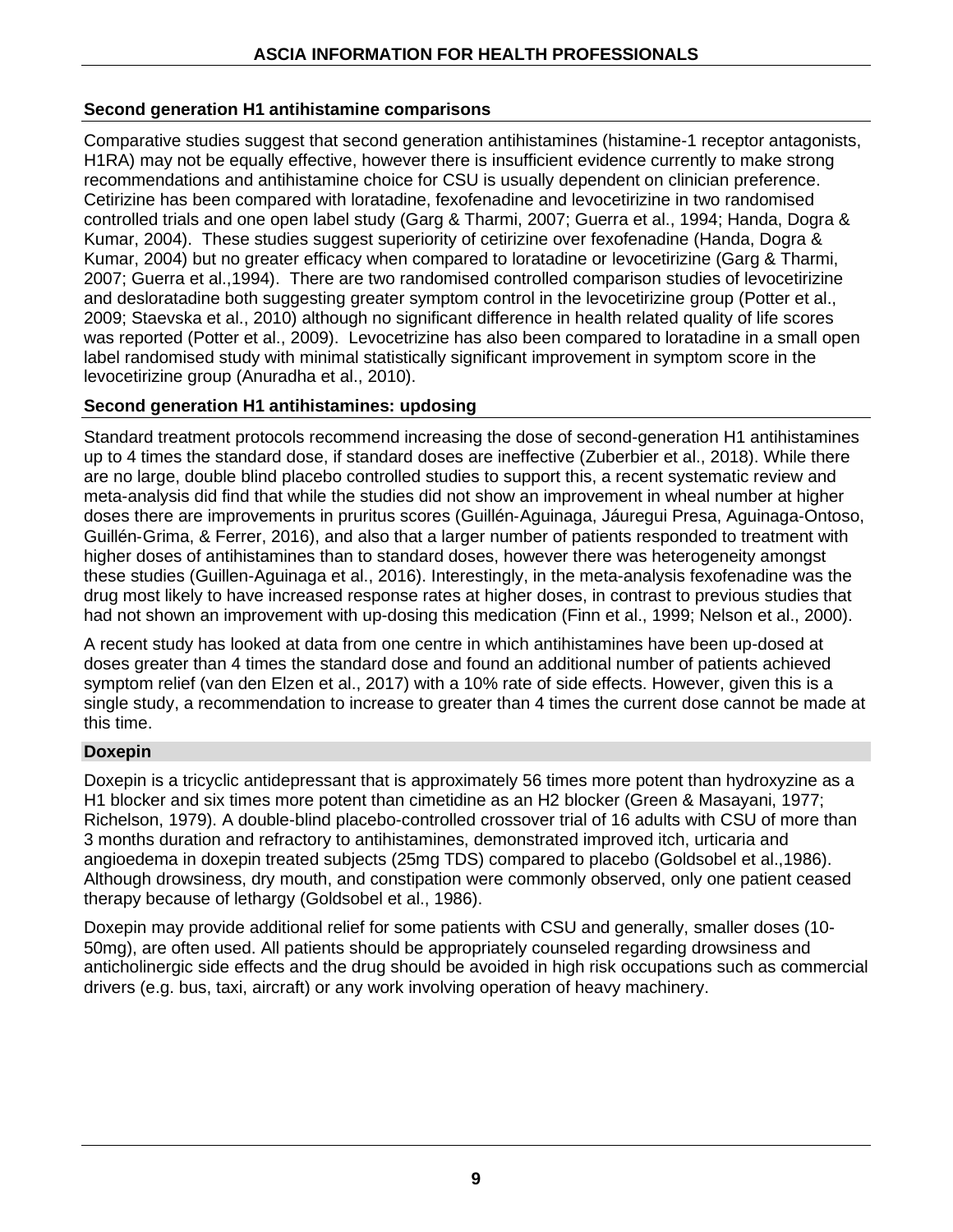#### **H2 Antagonists**

Current evidence for the use of H2 receptor blockers in CSU is lacking and are now difficult to source. Early studies demonstrated improved itch, wheal size and intensity despite no significant greater overall improvement in symptoms of urticaria (Bleehan et al., 1987; Monroe et al.,1981). Others have demonstrated no clinically significant benefit (Paul & Bodeker, 1986; Sharpe & Shuster, 1993). Small randomised trials have reported treatment efficacy of combination H1 and H2 receptor antagonist/ Montelukast therapy, however, follow up did not extend beyond four weeks and long term data is lacking (Wan, 2009; Wan & Chang, 2014).

#### **Leukotriene receptor antagonists (LTRAs)**

There is limited low level evidence regarding the use of LTRAs in CSU. One small placebo-controlled trial of zafirlukast monotherapy showed no benefit (Reimers et al, 2002). Two randomised controlled trials with montelukast reported reduction in number of hives compared to placebo, but no significant benefit in other outcomes (Erbagci, 2002; Di Lorenzo et al., 2004).

A number of head to head studies comparing montelukast with antihistamines favour antihistamines (Di Lorenzo et al., 2004; Godse, 2006; Nettis et al., 2001; Nettis et al., 2003). However, some studies have demonstrated efficacy of LTRAs in particular patient groups, notably; delayed pressure urticaria, cold urticaria, positive ASST and intolerance to aspirin or food additives (Bagenstose, Levin & Bernstein, 2004; Pacor, Di Lorenzo & Corrocher, 2001)

Combination LTRA and antihistamine therapy studies have demonstrated variable improvement in VAS, itch and urticarial scores at follow up ranging from three to six weeks (Bagenstose et al., 2004; Nettis et al., 2004 Wan, 2009; Wan & Chang, 2014). Long term data is lacking. Two further contradictory trials have, however, failed to demonstrate additional efficacy of combined therapy, in all but a small minority of patients, particularly when patients with positive ASST and intolerance to aspirin or food additives were excluded (Di Lorenzo et al., 2004; Nosik & Subi, 2011). All trials have, however, consistently reported excellent tolerability and side effect profile (Bagenstose et al., 2004; Di Lorenzo et al., 2004; Erbagci, 2002; Godse, 2006; Kosnik & Subi, 2011; Nettis et al., 2001; Nettis et al., 2003, Nettis et al., 2004; Pacor et al., 2001; Reimers et al., 2002; Wan, 2009; Wan & Chang, 2014).

#### **Omalizumab**

Omalizumab is a recombinant humanised monoclonal antibody engineered to bind to the CH3 domain of the ε chain of IgE, close to the binding site of IgE for both the high affinity (FcεRI) and low affinity (CD23) IgE receptors (Babu, Arshad & Holgate, 2001; Holgate et al., 2005). This binding target means that Omalizumab may only bind circulating IgE and cannot bind cell bound IgE to cause receptor crosslinking. Omalizumab has been shown to reduce the levels of both free IgE and the high-affinity IgE receptor (FcεRI) (Beck, Marcotte, MacGlashan, Togias & Saini, 2004; Saini & MacGlashan, 2002), both of which are essential in mast-cell and basophil activation. Omalizumab has been approved as add-on therapy in the IgE-mediated disease of moderate-to-severe persistent allergic asthma (European Medicines Agency Assessment Report for Paediatric Studies 2017).

The use of Omalizumab (Xolair® - Novartis Pharmaceuticals Australia Pty Ltd) was added to the Pharmaceutical Benefits Scheme (PBS) on 1st September 2017 for the treatment of patients with severe chronic spontaneous urticaria (CSU).

Post marketing research has consistently shown benefit, similar to the original studies at 300mg/month with around 63% of patients well controlled, and an additional 25% with fair to weak response with 12% labelled as non-responders. While a lower dose of 150mg/4 weeks has been beneficial in some (Vadasz et al., 2017), in patients with a poor response, studies have shown improvement in some, but not all, with either increasing the frequency of injections to 2 weekly, (Clarke et al., 2016), or increasing the dose to 450mg (Curto 2018; Vadasz et al., 2017;) and 600mg 4 weekly (Valdas 2017). Obesity, age >57 years and prior ciclosporin therapy predicts treatment failures at standard doses (Curto et al,2018).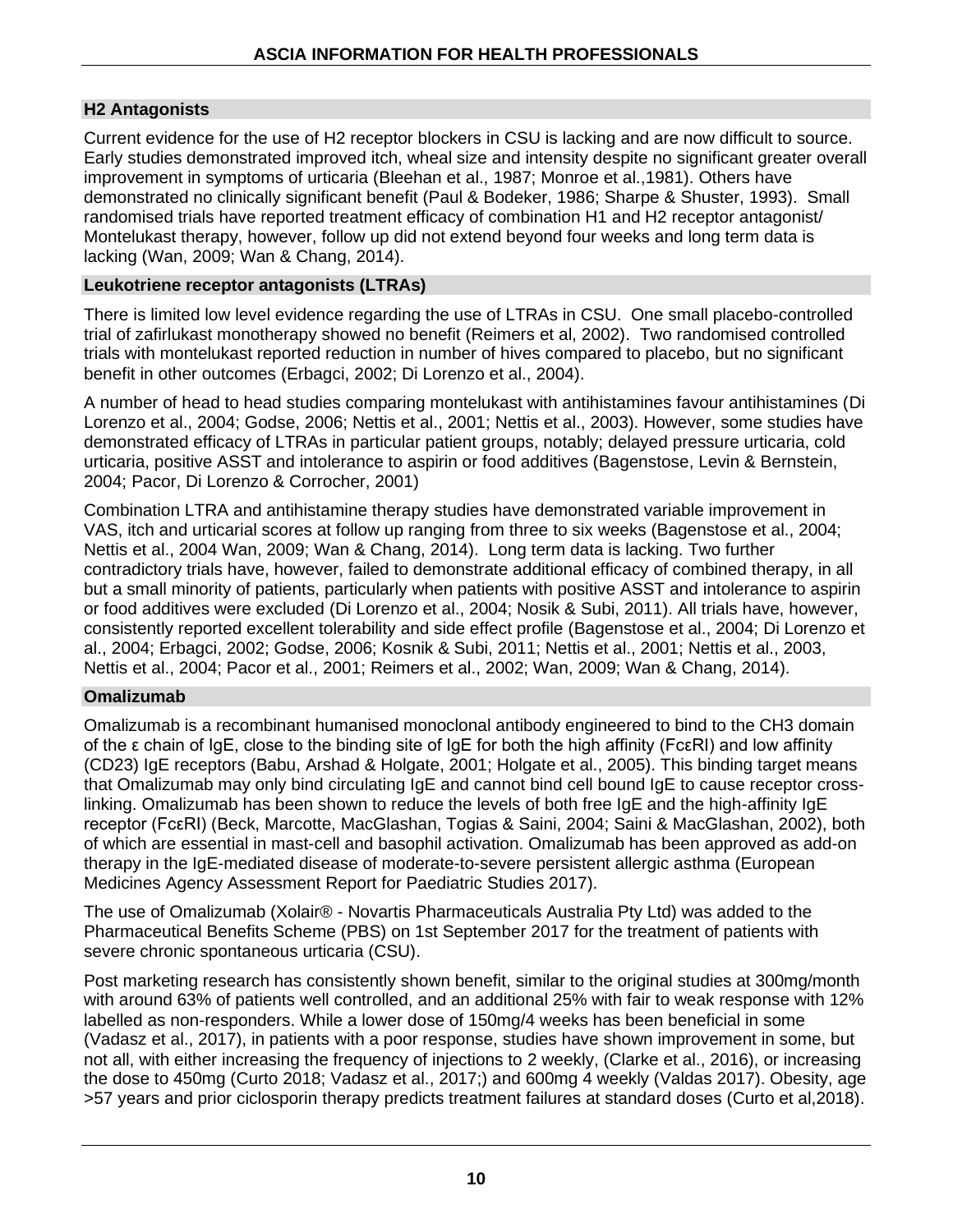The common side effects include headache, fatigue and injection site reactions (Bernstein et al., 2018). More unusual reported side effects include serum sickness in a 12 year old girl (Eapen & Kloepfer, 2018) and transient hair loss (Konstantinou, Chioti & Daniilidis, 2016; Noshela & Thomsen, 2017).

As use becomes more widespread, experience is growing with serious adverse events. The most concerning immediate reaction is the potential for anaphylaxis. Post marketing data encompassing 819,018 patient years, including patients receiving omalizumab for both chronic spontaneous urticaria and asthma, demonstrated a 0.20% reported rate of anaphylaxis. (Australian Public Assessment Report for Omalizumab, 2016). In the most recent study of 96 episodes of anaphylaxis, 80% where it was given for asthma, 72% of episodes occurred within the first 3 doses. (Lieberman, Umetsu, Carrigan & Rahmaoui, 2016).

There are reports of increased risk of cardiovascular and cerebrovascular events in a cohort of 5007 severe asthmatic patients treated with omalizumab, compared to 2829 moderately severe asthmatic controls. The omalizumab treated group had 13.4 events per 1000 person years, compared to the nonomalizumab treated group with 8.1 events per 1000 person years. (Iribarren et al., 2017). It should be noted however, that there is a higher risk of these events in patients with chronic, severe asthma (Iribarren, Tolstykh, Miller, Sobel & Eisner, 2012), which is not present in patients with chronic urticaria (Egeberg, 2016). No study has been performed on patients with CSU treated with omalizumab. Fortunately, there does not appear to be an increased risk of malignancy in the same cohort of patients with severe asthma treated with omalizumab. (Long et al., 2014).

Although there has been reported resistance with retreatment with other biologic therapies, this has not been the case with omalizumab where if treatment is stopped, retreatment appears equally effective. (Metz, 2014).

#### **Unmet needs and unknowns with omalizumab use**

There are now ample data available to support the efficacy and safety of omalizumab in patients with CSU. However, there remain many unanswered questions regarding this treatment. Knowledge gaps include efficacy of omalizumab in patients with angioedema, but no hives; mode of action; safety of long-term use (greater than 12 months) in this population; efficacy and safety in children with CSU.

Very practical questions for the treating physician include:

- How to determine if a CSU patient is likely to respond to omalizumab?
- How to measure response to omalizumab for a CSU patient?
- When should a CSU patient be classified as a non-responder to omalizumab and on what basis?
- Omalizumab dose and frequency for a CSU patient from the point that they have been determined to be a responder?
- Whether there should be a trial of omalizumab cessation and if so, when?
- Whether patients no longer on omalizumab should be re-treated with it upon CSU recurrence and if yes, with what dose and frequency?

#### **What is the response to omalizumab?**

Response patterns to omalizumab in CSU are dose dependent. Commencing with 300mg monthly ensures the largest percentage of patients gain complete (UAS 7=0) or good (UAS 7 ≤6) control with half the patients achieving this after the second dose. This finding has been confirmed in the OPTIMA study (Lynde et al., 2017). While real-life studies of omalizumab in CSU reveal a response rate of 77%- 83% (UAS 7 ≤6), some patients do not achieve good control at the recommended dose of 300mg every 4 weeks. Curto-Barredo et al. (2018) showed that 21% of CSU patients required a higher dose of omalizumab to achieve UAS 7 ≤6; 15% did with 450mg monthly, while 6% required 600mg monthly.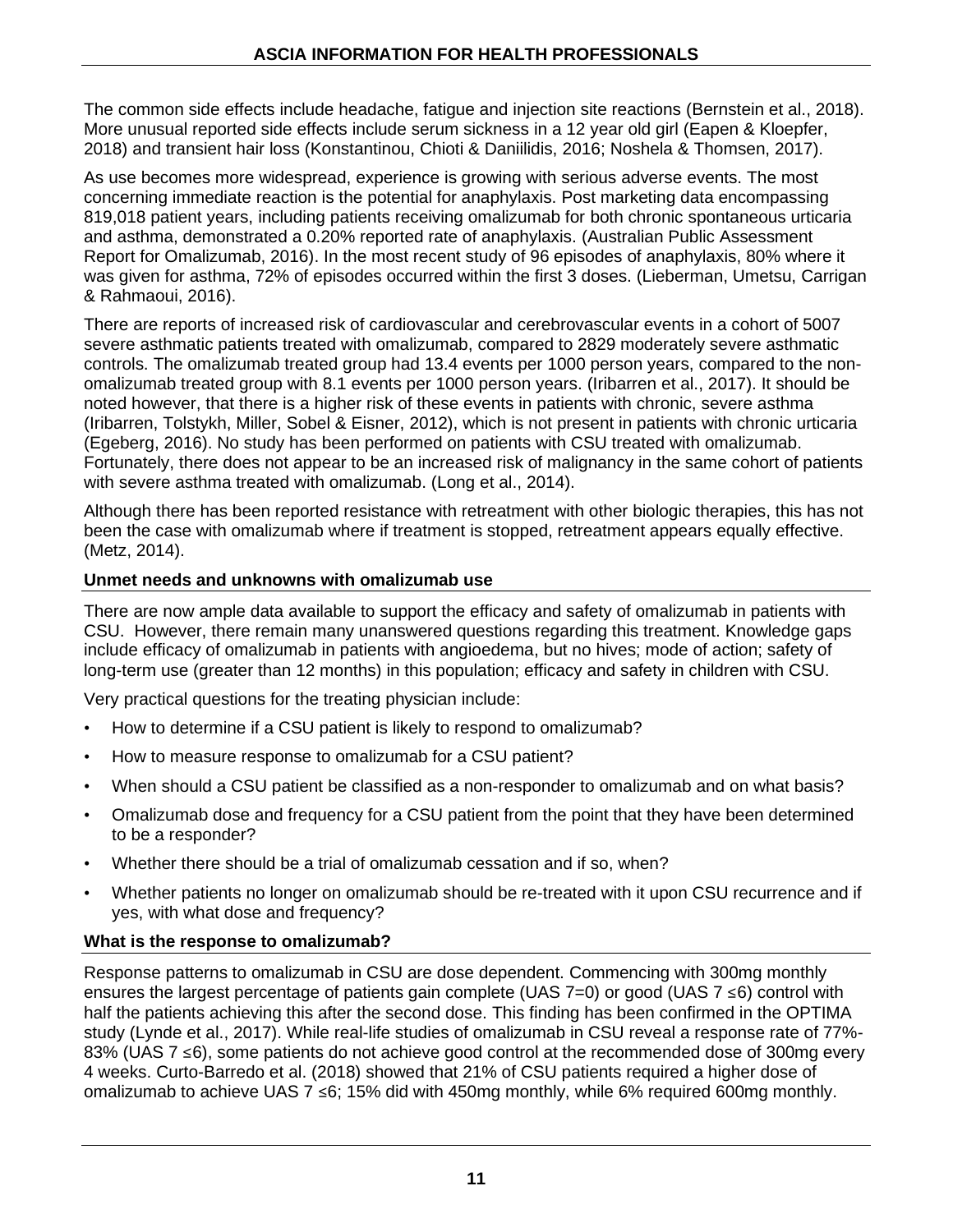Predictors of partial response to 300mg and good response with the updosing were previous treatment with ciclosporin, obesity and age >57 years old. Previous use of ciclosporin could alter responsiveness to omalizumab by modifying patients' immune status or may reflect severity of the disease itself. Longterm efficacy of biologics in other inflammatory cutaneous diseases such as psoriasis is influenced by body mass index (BMI), so this may also be the case for omalizumab in CSU (Curto–Baredo et al., 2018).

#### **Late responders to omalizumab**

Patients should be treated for at least 6 months before being regarded as non-responsive to omalizumab treatment (Kaplan et al., 2016). At this point, omalizumab should be discontinued and alternative treatments may be considered. In the ASTERIA I study (Saini et al., 2011) the median time to complete response was observed between 8-10 weeks at 300mg monthly. 58% of patients in the omalizumab group who had not responded with a UAS7 ≤6 by week 12 did so during weeks 13-24. Results were similar in both GLACIAL and ASTERIA I studies. Three doses of omalizumab may therefore miss the opportunity to bring symptoms under control. (Kaplan et al., 2016). Further research is needed to understand mechanisms responsible for early and late patterns of responses.

#### **Outcomes after cessation of omalizumab treatment**

Further unanswered questions regarding omalizumab treatment in CSU relate to whether there should be a trial of omalizumab cessation after a good response to treatment, and if so, at what point should this be attempted. If there is recurrence of CSU, should patients be re-treated, with what dose and frequency and will re-treatment be as effective as initial treatment?

In the OPTIMA study (Lynde et al., 2017), after being well controlled (UAS7  $\leq$  6), 44.5% of CSU patients on omalizumab 150 mg and 50% of patients on omalizumab 300 mg relapsed (UAS7  $\geq$  16) upon withdrawal of treatment. Within the allocated 8-week treatment withdrawal period as per protocol, the overall time to relapse in both dosages was 4.7 weeks. Re-introduction of treatment with both dosages was effective. Overall, 87.8% of patients regained symptom control upon re-treatment, after being previously well controlled and relapsing. Quality of life worsens considerably after drug withdrawal. It is unknown whether stepping down rather than cessation of treatment would allow continued symptom control.

#### **Angioedema component – omalizumab responsiveness**

The effect of omalizumab on the angioedema component of CSU had not been studied until recently. (Staubach et al., 2016). The X-ACT study was a phase III, randomised, double-blind study conducted in 24 German centres which selectively included CSU patients with angioedema and wheals. Patients were randomised (1:1) to omalizumab 300 mg or placebo (every 4 weeks up to week 24). The primary objective was to evaluate the efficacy of omalizumab vs placebo at week 28 using the Chronic Urticaria Quality of Life (CU-Q2oL) questionnaire.

Omalizumab was superior to placebo in reducing the CU-Q2oL total score from week 4 onwards over the 28 weeks of treatment (P < 0.001 at all measurement points). There was a threefold improvement in angioedema-burdened days/week with omalizumab (0.3) vs placebo (1.1). The median time to first recurrence of angioedema was 57–63 days with omalizumab and <5 days with placebo. Omalizumab significantly improved angioedema-specific QoL  $(P < 0.001)$ . The adverse events reported were in line with the established safety profile of omalizumab.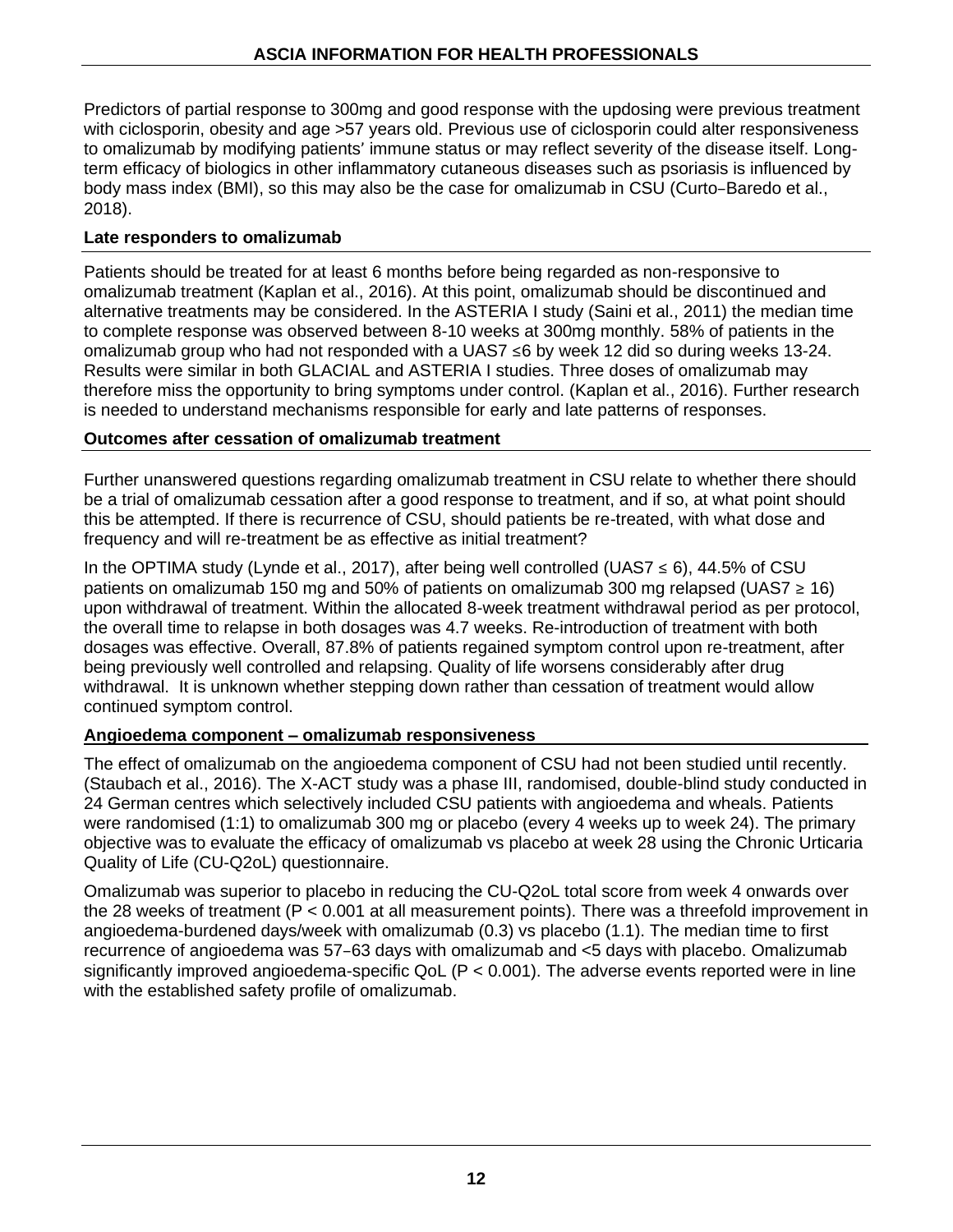#### **Ciclosporin**

In the first randomised controlled trial of ciclosporin for CSU in 29 subjects (Zuberbier et al., 2009), two thirds experienced short term complete resolution of urticaria. Long term remission (where urticaria did not recur after ciclosporin was ceased) was seen in only 5 subjects.

In the largest, double blind randomised placebo controlled trial with 99 antihistamine-refractory patients (Brown, 2007), ciclosporin (5mg/kg/day in conjunction with cetirizine 10mg/day) was given for the first 2 weeks, 4mg/kg/day for the next 2 weeks, and then 3mg/kg/day. Patients were treated for 16 weeks, and reviewed 8 weeks after study conclusion. Although adverse events were common (60%), these led to discontinuation of treatment in only 6%. Ciclosporin was shown to be significantly more effective than placebo and cetirizine. There was a 52.9% improvement in the mean urticaria severity score at week 16, compared to 25% in the placebo group (p<0.01). At week 24, there was 41.7% improvement in the mean severity score for the ciclosporin group, versus 30.2% in the placebo group.

More prolonged courses of low dose ciclosporin treatment have been shown to be safe and effective in an observational study involving 120 patients with severe CSU (Banan et al., 2014). At a dose of 3mg/kg/day for three months of treatment, 20 patients discontinued because of side effects. Ciclosporin was not effective for 18 patients. Thirty patients had complete resolution, while 32 had a moderate response and needed ongoing antihistamine treatment. A further 20 patients found ciclosporin beneficial, but required much longer periods of treatment. In this group of ciclosporin dependent patients, dosage was reduced to 1–2mg/kg/day after 3 months of treatment. Eight patients were given ciclosporin at this dosage for 8–14 months of follow-up, and 12 patients were given ciclosporin for 60– 120 months.

Short term (5-month) use of ciclosporin in CSU with positive autologous serum skin test (ASST) has been suggested from an open label study of 23/30 subjects completing a 5-month trial of ciclosporin (receiving mean dose of 2.16 mg/kg for the first month and 0.55 mg/kg for the fifth month) with 3 non responders and 4 dropouts due to adverse events (Zuberbier et al., 2014). At 1 year follow up 87% remained symptom free and repeat ASST was negative in 78% suggesting a possible role for short term, low dose treatment benefit in some.

Recently, a systematic review and meta-analysis of ciclosporin CSU identified 18 studies (909 participants) receiving very low (<2 mg/kg/d), low (from 2 to< 4 mg/kg/d), and moderate (4-5 mg/kg/d) doses of ciclosporin, respectively (Gaig et al., 2004). Of concern only 3 studies were available to assess impact on UAS7 of which only a single RCT was included. After 4 weeks of ciclosporin treatment, the pooled statistical estimate of mean relative UAS7 changes from baseline was -17.89 (95% CI, -21.95 to -13.83), and significantly different (p<0.001) to placebo -2.3 (1 study; 95% CI, -3.72 to -0.88). After 12 weeks of treatment, the pooled response rate appeared dose responsive, for lowdose ciclosporin 69.9% (95% CI, 63.1%-75.9%) and 84.3% for moderate-dose ciclosporin (95% CI, 69.3%-92.8%).

At least one adverse event was reported following ciclosporin treatment in patients treated with very low 6.2% (95% CI, 1.0%-29.8%), low 23.4% (95% CI, 14.4%- 35.6%), and moderate doses of ciclosporin 57.9% (95% CI, 32.3%-79.8%). Adverse events that led to the discontinuation of CsA included hypertension, severe gastrointestinal adverse events, precordialgia, persistent peripheral neuropathy, and severe headaches. These limited findings suggest that ciclosporin is effective in CSU in low (from 2 - <4 mg/kg/d) to moderate doses (4-5 mg/kg/d) although adverse events appeared dose dependent and at least one adverse event was experienced by more than half of patients treated at moderate doses. A previous EAACI/GA²LEN/EDF/WAO Guideline (Greaves, 2000) suggested that ciclosporin may have a role in CSU unresponsive to high dose H1-antihistamines. However, with the availability of omalizumab,a trial of ciclosprin should follow failure of omalizumab to bring about control, given its off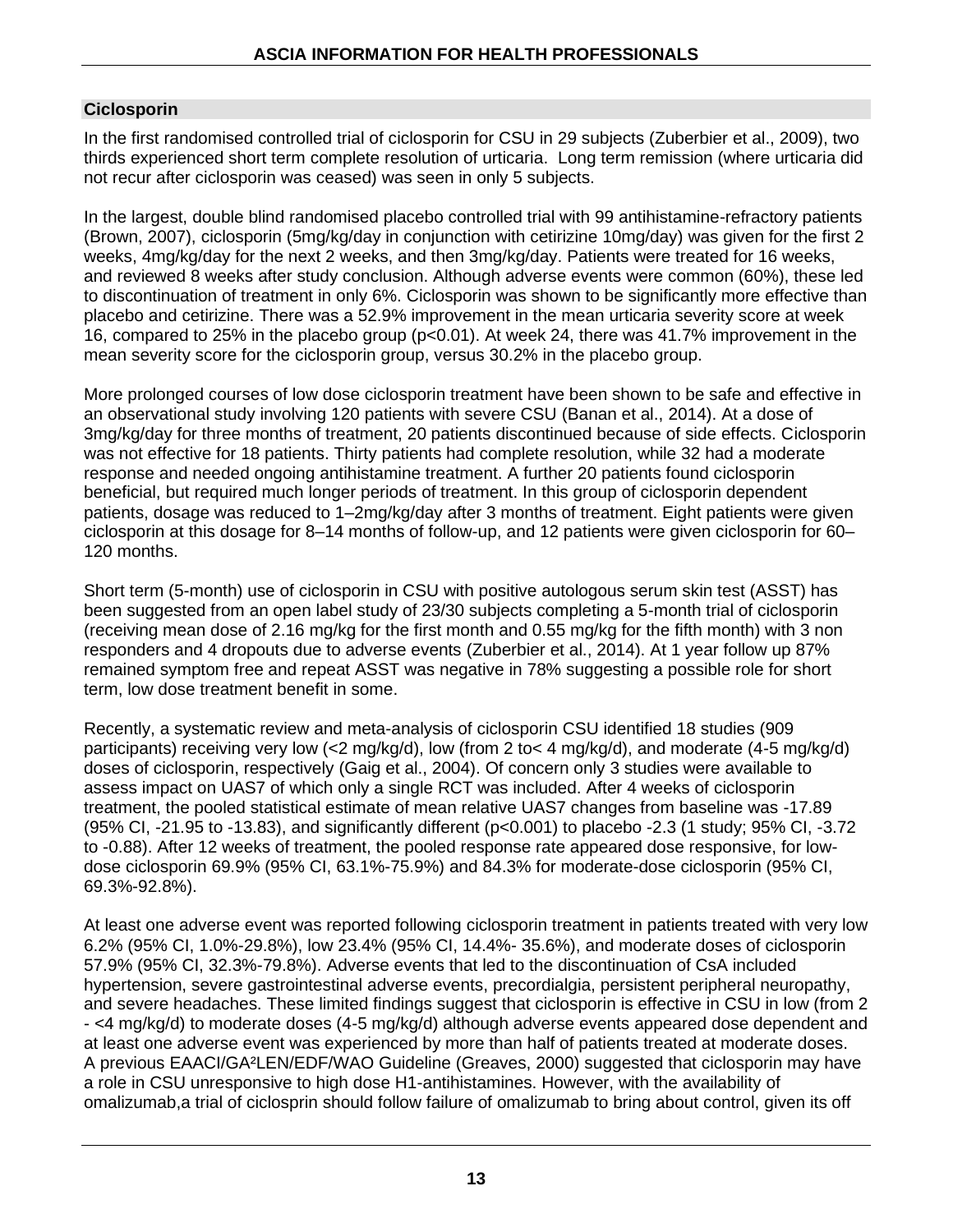label status and increased adverse event profile, this should follow a trial of omalizumab. For the treatment of CSU, the dosage for ciclosporin ranges from 1 to 5 mg/kg per day. Patients taking ciclosporin need to have blood pressure and renal function closely monitored during treatment. From 1st of May, 2015, ciclosporin has become exempt from the Pharmaceutical Benefits Scheme (PBS) statutory price reductions, and is available on a private prescription.

#### **Corticosteroids**

Systemic corticosteroid use for CSU, although widely accepted, has not been extensively studied. There are no randomised controlled trials and quality evidence regarding systemic corticosteroids is lacking. Current evidence is limited to a single retrospective study evaluating a short course of moderate dose prednisone (25mg tapered over 10 days) in 86 patients not responding to standard dose antihistamines (Asero & Tedeschi, 2010). All patients responded well, evident as early as 24 hours after the first 25mg dose. Half the patients achieved a maintained response one month after the initial course and the remaining 50% relapsed when dose was tapered or ceased. In almost one third of these, a second ten day tapering course, induced and maintained remission at one month. There has been no follow up beyond four weeks and long term data is lacking.

Systemic corticosteroids have a role in short term rescue therapy only, and long term, or frequent short term use, should be avoided. In a retrospective cohort study of 12647 patients with CSU analysing a commercial claims data base, those who were treated with oral corticosteroids had an increased risk of side effects and higher total health care costs. Patients suffering diabetes, hypertension or significant cardiovascular disease are especially at high risk of significant steroid related morbidity.

#### **Anticoagulants**

There have been several small case series reporting **warfarin or heparin** to be effective for CSU (Berth-Jones, Hutchinson, Wicks & Mitchell, 1988; Duvall, Boackle & King, 1986; Fagiolo, Cancian, Bertollo, Pesetico & Amadori,1999; Parslew, Pryce, Ashworth & Friedman, 2000; Samarasinghe & Marsland, 2012; Chua & Gibbs, 2005). Recently Asero, Tedeschi & Cugno (2010) has proposed that heparin and tranexamic acid therapy may be effective in CSU with elevated D-dimer, and report improvement in five of eight patients in an uncontrolled series.

#### **Thyroxine**

There have been several case series showing mixed results for **thyroxine** given to euthyroid patients with CSU, whether they had thyroid autoantibodies or not (Averssano et al., 2005; Leznoff & Sussman, 1989; Magen & Mishal, 2012; Rumbyrt, Katz & Schocket, 1995). On balance, there is probably a minority of euthyroid CSU patients who have thyroid autoantibodies and may respond to thyroxine therapy, and a trial of thyroxine could be considered at 100-200mcg per day for four weeks.

#### **Other treatments**

Studies on small numbers of patients have suggested some benefit from the use of **dapsone** in CSU (Engin & Ozdemir, 2008; Morgan et al., 2014). Glucose-6-phosphate dehydrogenase (G6PD) deficiency should be checked for prior to commencing dapsone.

**Hydroxychloroquine** Overall, the published evidence for hydroxychloroquine is limited (Boonpiyathad et al., 2013; Lammert & Robinson, 1996).

There is only limited evidence showing possible efficacy in CSU for:

- **Sulfasalazine** (Jaffer,1991; McGirt, Pitt, Warrington & Kalicinsky, 2010; Orden, Timble & Saini, 2014; Vasagar, Gobar, Saini & Beck, 2006).
- **Tacrolimus** (Kessel, Bamberger & Toubi, 2005).
- **Methotrexate** (Gach, Sabroe, Greaves & Black, 2001; Perez, Woods & Grattan, 2010; Sagi et al., 2011; Sharma et al., 2014).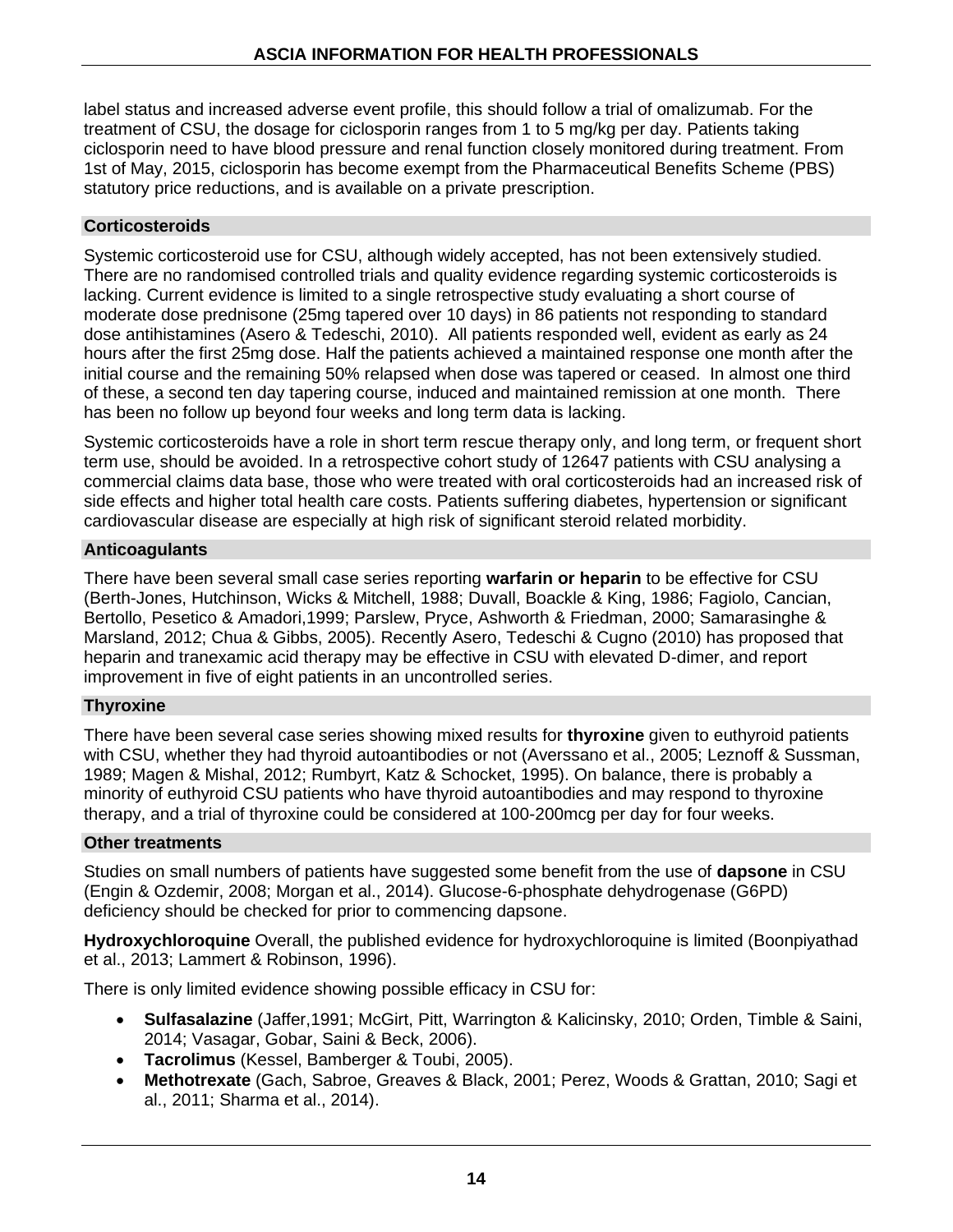- **Mycophenolate** (Shahar, Bergamn, Guttman-Yassky & Pollack, 2006; Zimmerman, Berger, Elmariah & Soter, 2012).
- **Azathioprine** (Tal, Toker, Agmon-Levin & Shalit, 2014; Tedeschi, 2009).
- **Intravenous immunoglobulin** (Hrabak & Calabria, 2010; Mitzel-Kaoukhov, Staubach & Muller-Brenne, 2010; Wetter et al., 2005).
- **TNF antagonists** (Reider & Egger, 2009; Wilson, Eliason, Leiferman, Hull & Powell, 2011; Sand & Thomsen, 2013).
- **Rituximab** (Arkwright, 2009; Bingham et al., 2008; Chakravarty, Yee & Paget, 2011;).

Other medications with more evidence for treatment efficacy are therefore recommended.

#### **Drug treatment in paediatric populations**

Although further studies of CSU are needed in paediatric populations, evidence to date suggest that the prevalence and causes are similar to that in adults (Caffarelli et al., 2013; Maurer, Church & Weller, 2017; Zuberbier et al., 2010).

Second generation H1-antihistamines remain the mainstay of CSU treatment in children. These nonsedating drugs are safe and usually very effective at controlling urticaria in infants and children (Asero et al., 2013; Church, Weller, Stock, & Maurer, 2011; Simons, 2001). Second generation H1 antihistamines are preferred to first generation H1-antihistamines, which have a higher incidence of adverse effects, including central nervous system depression and anti-muscarinic effects (Church et al, 2011). Although up-dosing of second generation H1-antihistamines, to up to four times the recommended dose, is effective in adults and often trialled in children in clinical practice, there have been no studies undertaken in paediatric populations to support its use. Overall there is a paucity of evidence to support the use of most second line treatments in children with CSU.

The strongest evidence exists for omalizumab, which has been shown to be safe and effective in treating CSU in patients from seven years of age (Kaplan, 2012; Maurer et al., 2013; Mlynek et al., 2008; Sussman et al., 2014). Adolescents aged ≥ 12 were included in three large randomised control phase III studies (ASTERIA I, ASTERIA II, and GLACIAL) which clearly demonstrated the efficacy of omalizumab over placebo (Kaplan, 2012; Mlynek et al., 2008; Sussman et al., 2014). In Canada, a prospective open label trial demonstrated a good response to omalizumab in children as young as seven years (Sussman et al., 2014).

In addition, a single case series found ciclosporin to be effective at controlling symptoms in seven children with CSU (Doshi & Weinberger, 2009). However, there are no controlled trials to support the use of ciclosporin or other second line agents, (e.g. leukotriene receptor antagonists, H2 receptor antagonists, hydroxychloroquine, azathioprine or methotrexate), in treating children with CSU (Asero et al., 2013; Church et al., 2011). The rationale for the use of these medications in paediatric patients with CSU is based on their safety and tolerability treating other conditions in children and extrapolation of data from trials in adults with CSU.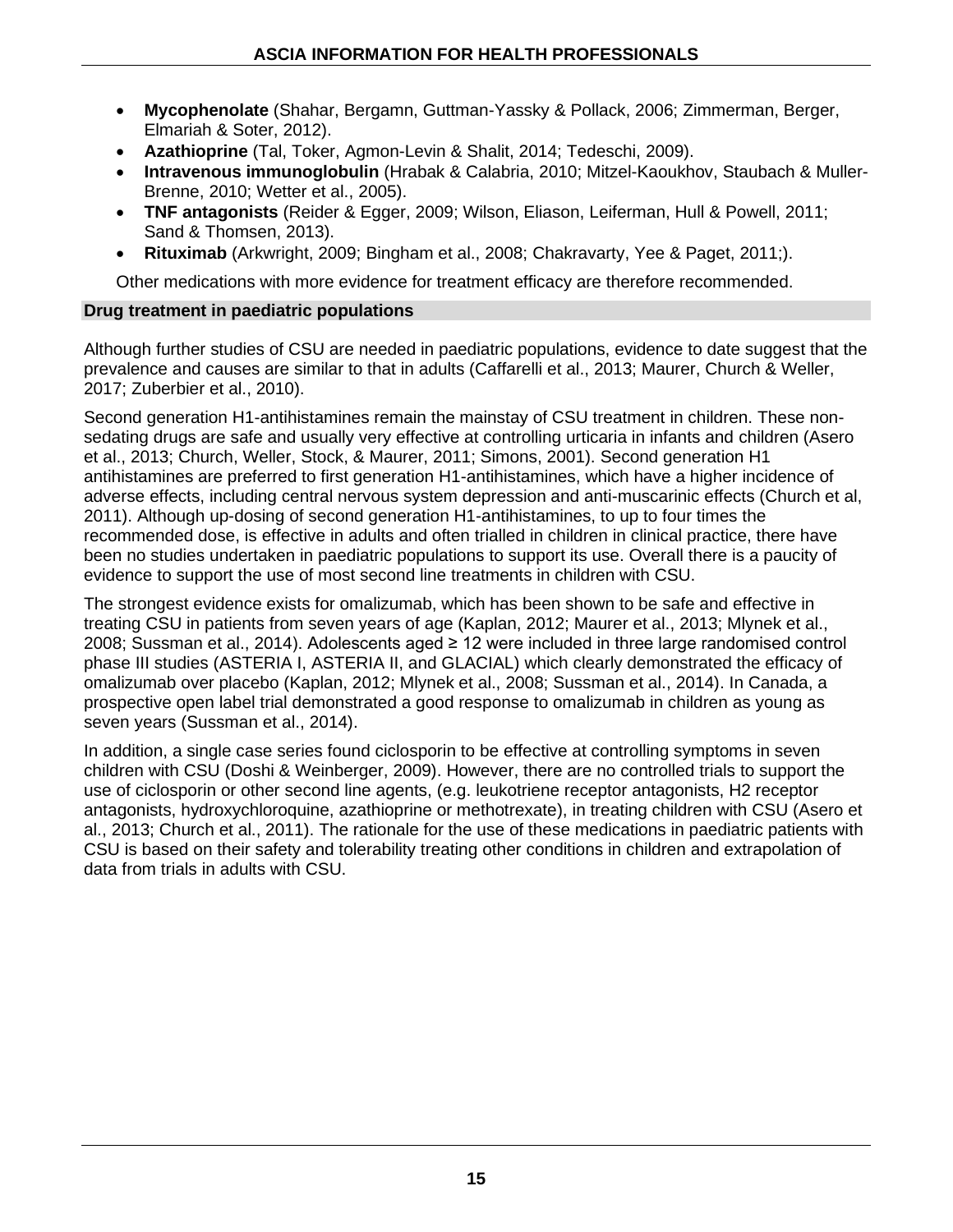#### **Drug availability in New Zealand**

The second-generation antihistamines loratadine and cetirizine are available and fully subsidised on prescription. There is a partial subsidy for fexofenadine 60mg and 120mg. Fexofenadine 180mg, levocetirizine and desloratadine are available but at full cost to the patient.

Montelukast is fully funded and used off license for CSU and angioedema.

Ciclosporin is fully subsidised (off license indication) on prescription.

Omalizumab is Pharmac funded by application for subsidy by special authority. Applications must be made by a clinical immunologist or dermatologist.

Doxepin, ciclosporin, dapsone, hydroxychloroquine, methotrexate and azathioprine are fully subsidised (off-licence indication) on prescription.

#### **PBS requirements in Australia**

In Australia, PBS requirements for omalizumab prescription require:

- a UAS7 of  $\geq$  28;
- a trial of high dose non-sedation antihistamines in combination with any two of H2 antagonist, montelukast or doxepin.
- In addition, the first PBS prescription is for three months only with demonstration of benefit required for further prescriptions.

Recent international guidelines and this updated guideline provides evidence that some patients may take longer than three months to gain a response and an evidence-based argument can be made to allow a six month trial before accepting treatment failure.

#### **Furthermore, H2 antagonists are now difficult to source and the evidence base for efficacy in CSU is weak, so these should no longer be required as a step before allowing prescription of omalizumab.**

There is also limited evidence for the use of montelukast, so while a treatment trial may be attempted, this should no longer be required as a step before allowing prescription of omalizumab.

Finally, most clinicians believe that setting the UAS7 criteria at ≥ 28 ignores the very significant burden of disease that occurs with lower scores. For these reasons the algorithm in this document proposes modified criteria.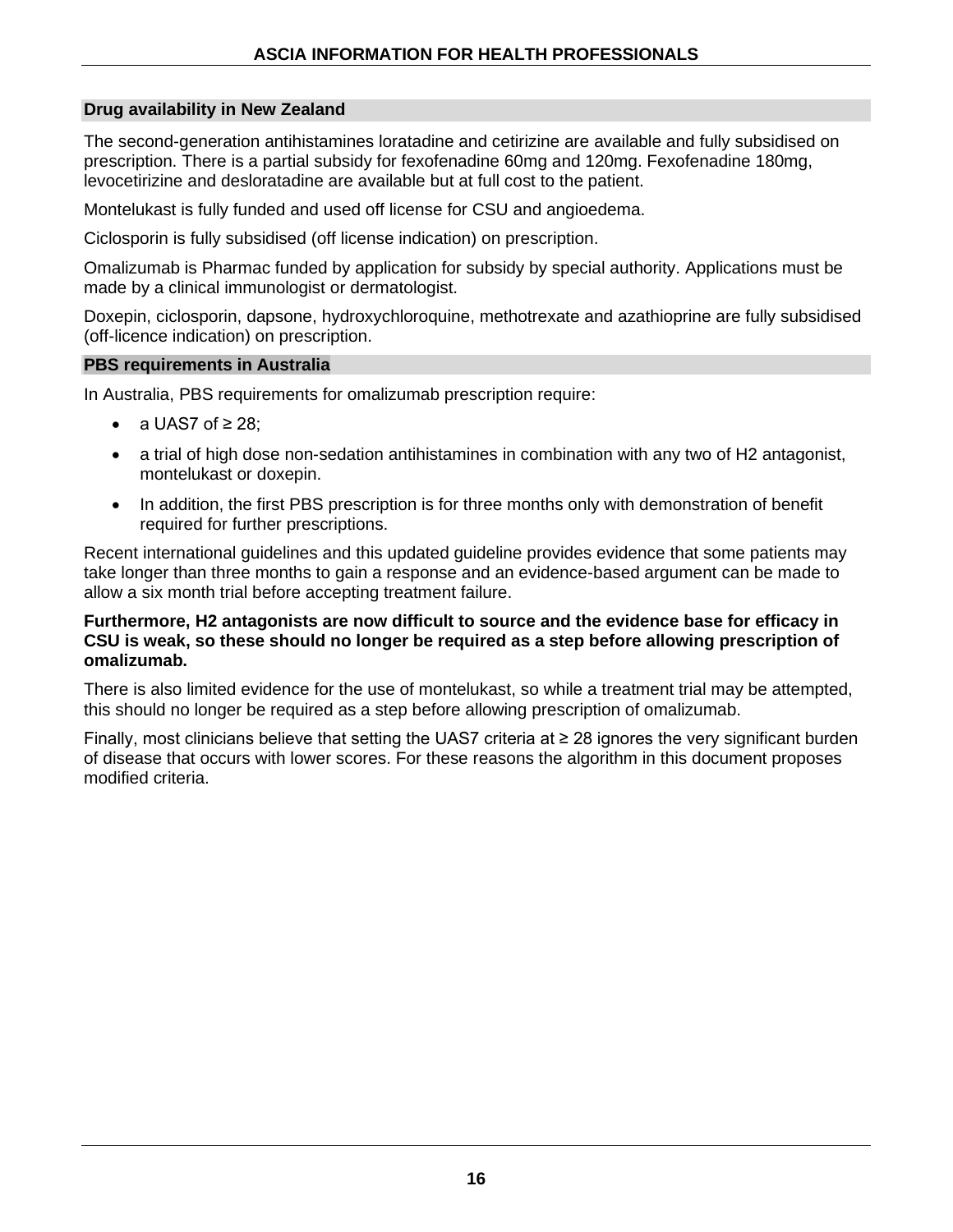#### **Non-drug management**

#### **Dietary management**

Dietary manipulations are not recommended for the majority of patients with CSU (Banan et al., 2014; Brown & Carter, 2007; Zuberbier et al., 2009). Although dietary factors have long been suspected of influencing the manifestations of urticaria it is extremely rare for IgE-mediated food allergy to be causative in CSU (Juhlin,1981; Zuberbier et al., 2010). IgE-independent pseudoallergens including food additives, preservatives, dyes, vasoactive and aromatic compounds have been reported to induce and/or aggravate urticaria in CSU patients (Henz & Zuberbier,1998; Juhlin,1982; Zuberbier,1995) but with varied results (Bunselmeyer et al., 2009; Zuberbier et al., 2010; Zuberbier et al., 2009). No reliable laboratory or skin tests can currently identify those patients who may benefit from a pseudoallergenfree diet (Reese et al., 2009). There is a lack of supportive quality evidence and these diets remain controversial (Banan et al., 2014). For the majority of patients with CSU, dietary manipulations are not recommended (Bernstein et al., 2014; Rajan, Zuberbier & Bosso, 2014; Zuberbier et al., 2018)

Supervised pseudoallergen-free diets may improve symptoms in strongly motivated adult patients with CSU, if maintained for 3-4 weeks (Greaves, 2000; Zitelli & Cordoro, 2011; Legrain et al., 1990; [Magerl,](http://www.ncbi.nlm.nih.gov/pubmed/?term=Magerl%20M%5BAuthor%5D&cauthor=true&cauthor_uid=19796222) [Pisarevskaja,](http://www.ncbi.nlm.nih.gov/pubmed/?term=Pisarevskaja%20D%5BAuthor%5D&cauthor=true&cauthor_uid=19796222) [Scheufele,](http://www.ncbi.nlm.nih.gov/pubmed/?term=Scheufele%20R%5BAuthor%5D&cauthor=true&cauthor_uid=19796222) [Zuberbier,](http://www.ncbi.nlm.nih.gov/pubmed/?term=Zuberbier%20T%5BAuthor%5D&cauthor=true&cauthor_uid=19796222) & Maure[r,](http://www.ncbi.nlm.nih.gov/pubmed/?term=Maurer%20M%5BAuthor%5D&cauthor=true&cauthor_uid=19796222) 2010; Wagner et al., 2017; Zuberbier et al., 1995). The risk of adverse outcomes, including nutritional deficiencies, food aversion and development or exacerbation of eating disorders should be considered by the treating physician prior to recommending dietary restriction.

Pseudoallergen-free diets in the paediatric population may have adverse outcomes (Gray et al., 2013) and are not recommended for use in children with CSU (Mortureaux et al.,1998).

A small RCT found supplementation with high dose vitamin D (4000iu per day) as add on therapy to antihistamines and montelukast was of possible benefit in reducing the symptoms of urticaria (Rorie, Goldner, Lyden, & Poole, 2014). However, further studies are required on appropriate dosage and duration of vitamin D supplementation.

#### **Reduction of emotional stress**

Emotional factors and physical stress are recognised to correlate with CSU severity and activity (Konstantinou et al., 2011; Verghese et al., 2016), although the mechanisms are not well understood. Stress reduction techniques, screening for comorbid mental health problems and a whole person treatment approach may be of benefit in managing CSU (Ben-Shoshan, Blinderman & Raz, 2013; Kaplan, 2004; Lindsay, Goulding, Solomon & Broom, 2013; Liu et al., 2010; Sahiner et al., 2011; Staubach et al., 2011).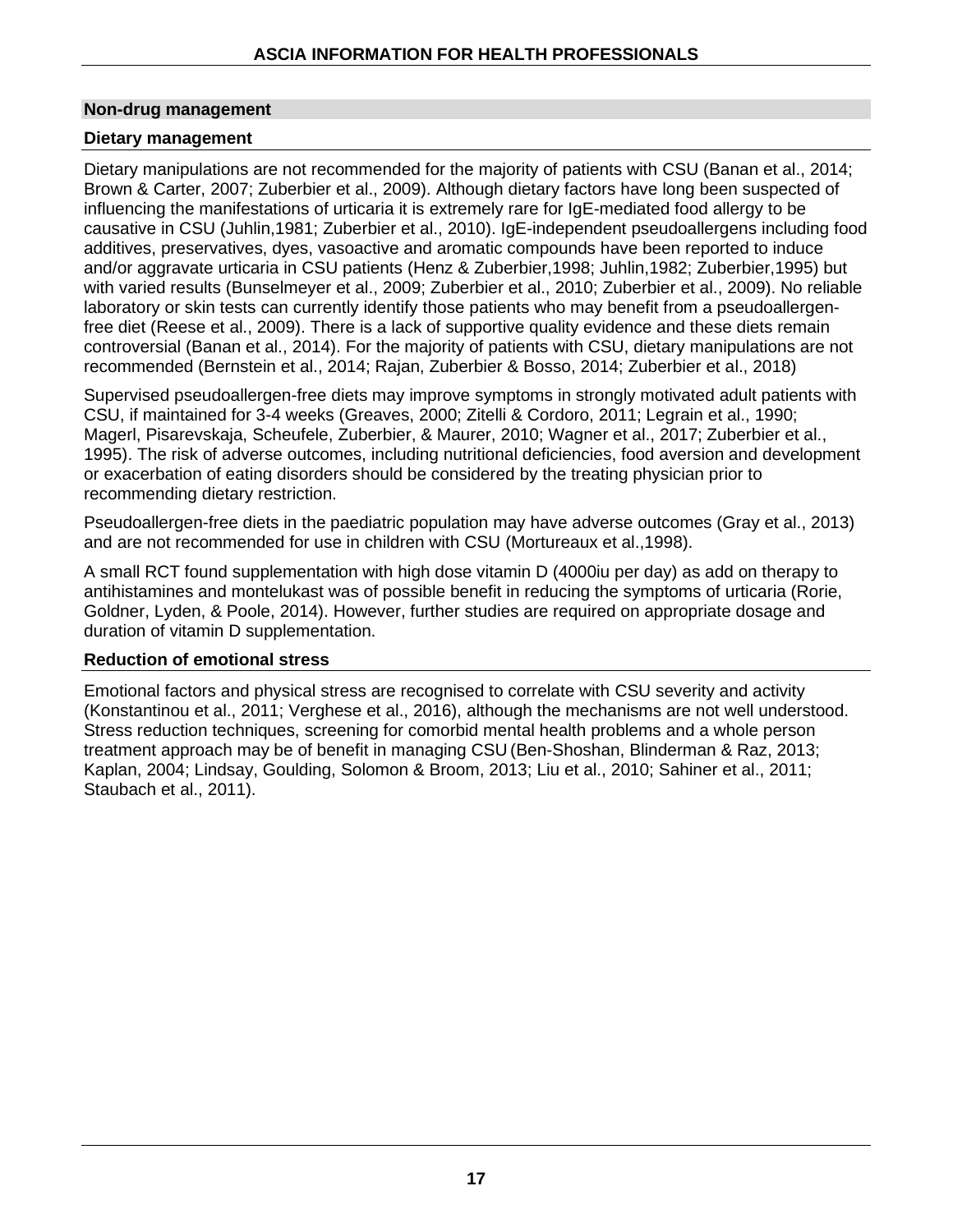#### **Management of CSU in pregnancy and lactation**

Urticaria commencing during pregnancy must be distinguished from other pruritic conditions of pregnancy such as pruritic urticarial papules and plaques of pregnancy (PUPPS); pemphigoid gestationis; prurigo of pregnancy; cholestasis of pregnancy and autoimmune progesterone dermatitis of pregnancy.

Pregnant women with CSU should be treated with the least amount of medication possible to control symptoms, particularly pruritus. Most women can be treated with a second generation H1 antihistamine. Occasional short courses of corticosteroids may be required for severe flares. There is no data available on the advisability of escalating the currently recommended doses of antihistamines in pregnancy. Omalizumab in pregnancy has not been associated with increased risks to the mother or foetus but more data is needed (EXPECT). The physician should undertake a careful discussion with the pregnant woman regarding the risks and benefits of available treatments.

**Medication Pregnancy category (MIMS) Lactation category\* First generation H1**: Promethazine C L2 Diphenhydramine and A L2 Dexchlorpheniramine and A L3 **Second generation H1:** Loratadine B1 L1 Desloratadine B1 L2 Cetirizine B2 L2 Levocetirizine B2 L3 **H2**: Ranitidine L2 **Others** Montelukast B1 L3 Prednisone/Prednisolone | A L2 Hydroxychloroquine D L2 Ciclosporin C C L3 Dapsone and B2 L4 Tacrolimus C L3 Methotrexate D L3 Mycophenolate **N** and D and L4 Azathioprine **D** L3 Omalizumab B1 L3

The table below lists the medications used in CSU by their pregnancy and lactation categories.

\*Lactation categories as per Medications and Mothers Milk 2012, by Thomas W Hall, 15<sup>th</sup> Edition

L1 – safest L4: probably hazardous

L3- probably safe

 $12 - \text{sater}$   $15 \text{ hazardous}$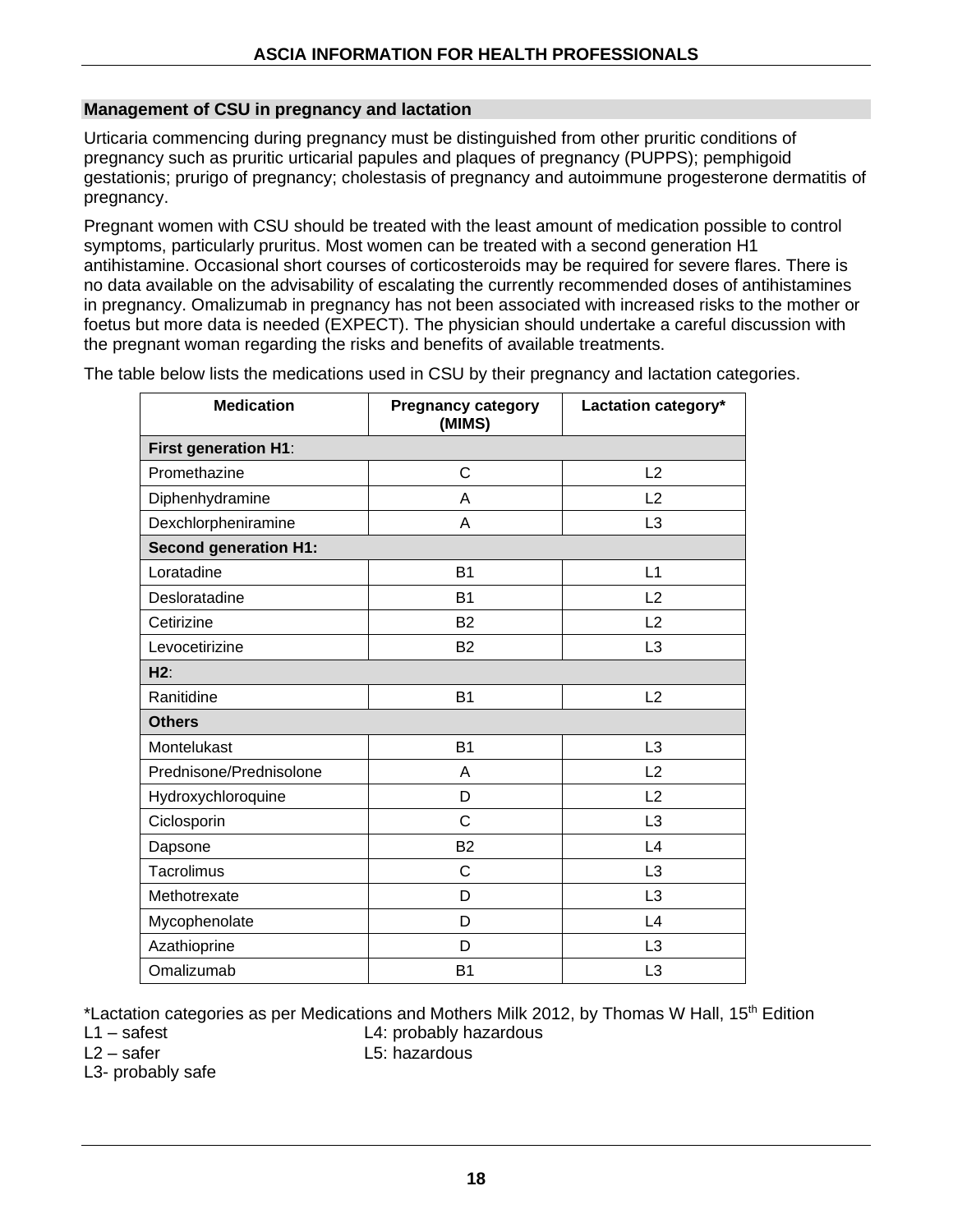## **3.Treatment Algorithms**

## **ASCIA treatment guideline for chronic spontaneous urticaria (Australia)**

Whilst the pathway shaded in green is approved by TGA/PBS, ASCIA recommends that some patients may benefit from omalizumab who have a lower UAS, as supported by clinical trial data.

\* Note: H2 antagonists are now difficult to source and the evidence base for efficacy in CSU is weak, so ASCIA recommends a treatment trial of high dose antihistamines in combination with montelukast, before applying for omalizumab.

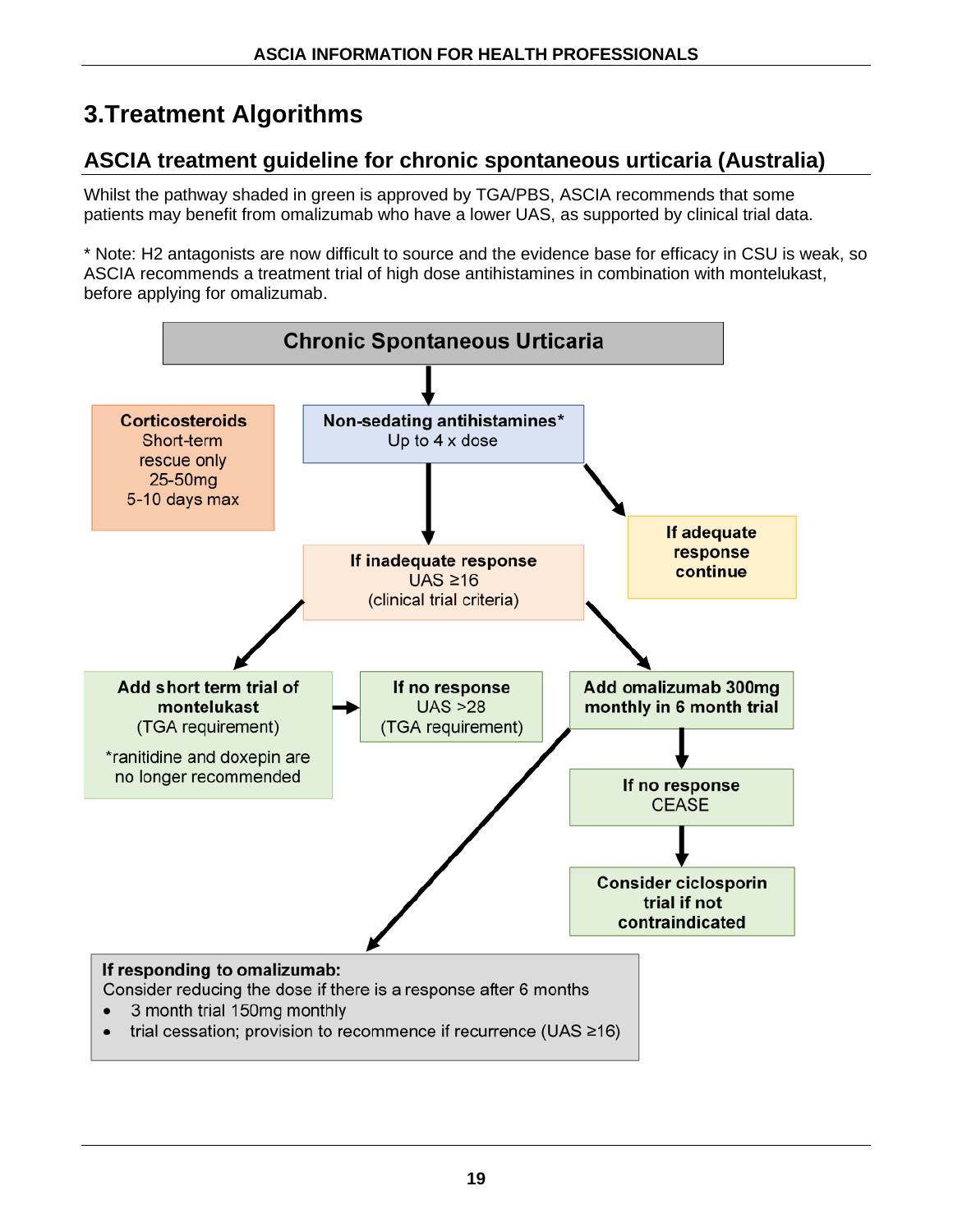## **ASCIA treatment guideline for chronic spontaneous urticaria (New Zealand)**

Referral to a specialist should be considered for patients treated according to the pathway shaded blue. Treatment in the pathway shaded green is only to be administered under the supervision of a specialist.

Treatment in the pathway shaded green is only to be administered under the supervision of a specialist.



\*Add on to antihistamines: In patients ≥ 12 years with a UAS7 ≥20; and a DLQI ≥10; or an UCT of ≤ 8. a. Patient has been taking high-dose antihistamines (e.g. 4 times standard dose) and at least 3 courses of systemic corticosteroids (>20 mg prednisone per day for at least 5 days) in the previous 6 months; OR the patient has developed significant adverse effects whilst on ciclosporin.

b. Patient has been taking high-dose antihistamines (e.g. four times standard dose) and ciclosporin (>3 mg/kg per day) for at least 6 weeks; OR the patient had developed significant adverse effects whilst on corticosteroids or ciclosporin.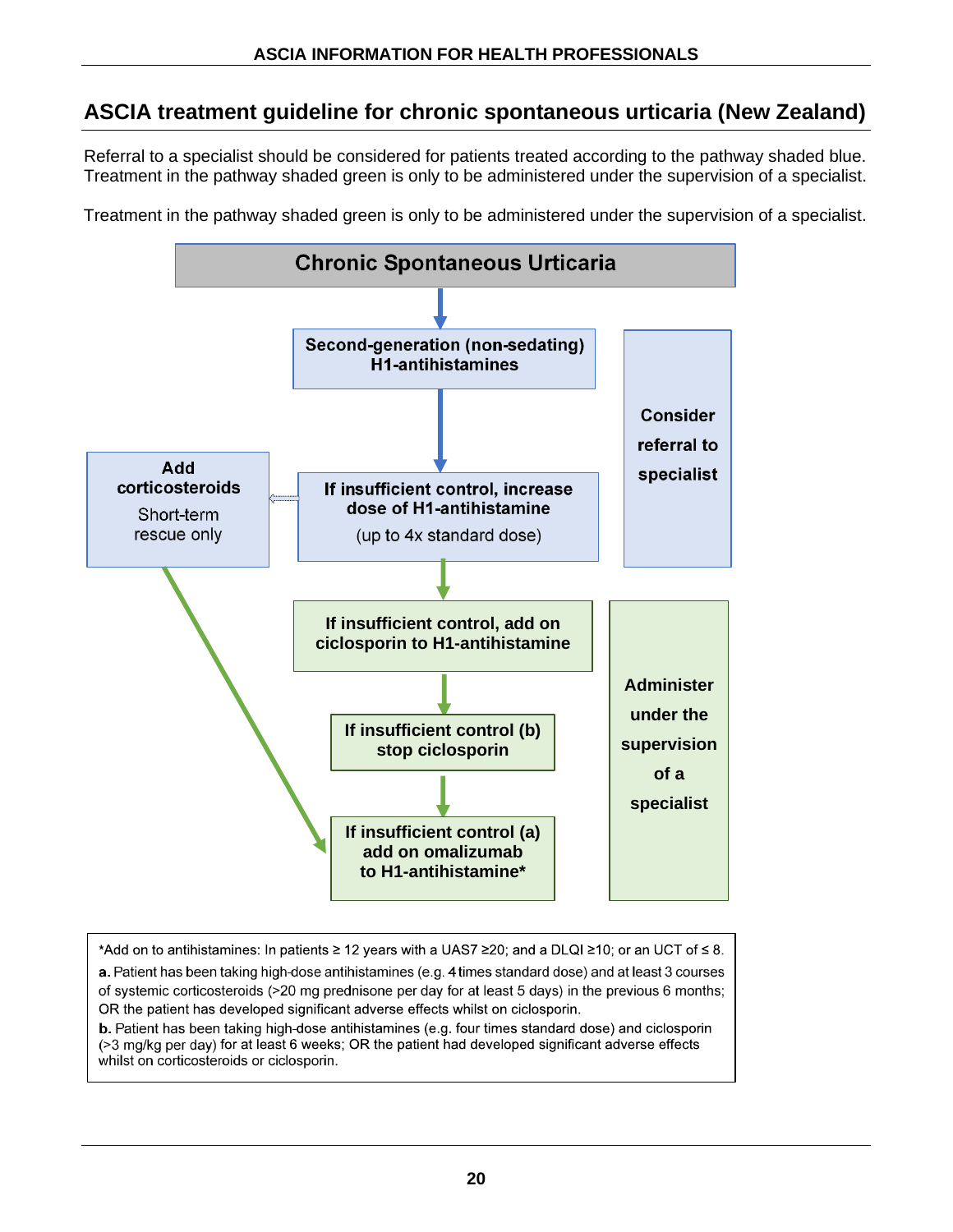## **4. References**

- [Akoglu, G.](http://www.ncbi.nlm.nih.gov/pubmed/?term=Akoglu%20G%5BAuthor%5D&cauthor=true&cauthor_uid=22200952), [Atakan, N.](http://www.ncbi.nlm.nih.gov/pubmed/?term=Atakan%20N%5BAuthor%5D&cauthor=true&cauthor_uid=22200952), [Cakır, B.](http://www.ncbi.nlm.nih.gov/pubmed/?term=Cak%C4%B1r%20B%5BAuthor%5D&cauthor=true&cauthor_uid=22200952), [Kalayci, O.](http://www.ncbi.nlm.nih.gov/pubmed/?term=Kalayci%20O%5BAuthor%5D&cauthor=true&cauthor_uid=22200952), & [Hayran, M.](http://www.ncbi.nlm.nih.gov/pubmed/?term=Hayran%20M%5BAuthor%5D&cauthor=true&cauthor_uid=22200952) (2012). Effects of low pseudoallergen diet on urticarial activity and leukotriene levels in chronic urticaria. *Arch Dermatol Res*, 304(4), 257-262.
- Anuradha, P., Maiti, R., Jyothirmai, J., Mujeebuddin, O. & Anuradha, M. (2010). Loratadine versus levocetirizine in chronic idiopathic urticaria: a comparative study of the efficacy and safety. *Indian J Pharacol*, 42(1), 12- 16.
- Arkwright, P.D. (2009). Anti-CD20 or anti-IgE therapy for severe chronic autoimmune urticaria. *J Allergy Clin Immunol*, 123(2), 510-511.
- Asero, R. (2007). Chronic unremitting urticaria: is the use of antihistamines above the licensed dose effective. A preliminary study of cetirizine at licensed and above-licensed doses. *Clin Exp Dermatol*, 32(1), 34-8.
- Asero, R., Tedeschi, A., & Cugno, M. (2010). Heparin and Tranexamic Acid therapy may be effective in treatmentresistant chronic urticaria with elevated d-dimer: a pilot study. *Int Arch Allergy Immunol*, 152(4), 384-389.
- Asero, R., & Tedeschi, A. (2010). Usefulness of a short course of oral prednisone in antihistamine-resistant chronic urticaria: a retrospective analysis. *J Investig Allergol Clin Immunol*, 20, 386-90.
- Asero R, Tedeschi A, & Cugno M. (2013). Treatment of refractory chronic urticaria: current and future therapeutic options. *Am J Clin Dermatol*, 14(6), 481-488.
- Augustin, M., & Ehrle S. (2009). Safety and efficacy of desloratadine in chronic idiopathic urticaria in clinical practice: an observational study of 9246 patients. *J Eur Acad Dermatol Venereol*, 23(3), 292-299.
- Australian Government Department of Health, Therapeutic Goods Administration. (2016). Australian Public Assessment Report for Omalizumab (rch). Retrieved from <https://www.tga.gov.au/sites/default/files/auspar-omalizumab-rch-160622.pdf>
- Aversano, M., Caiazzo, P., Iorio, G., Ponticiello, L., Laganá, B., & Leccese, F. (2005). Improvement of chronic idiopathic urticaria with L-thyroxine: a new TSH role in immune response? *Allergy*, 60(4), 89-93.
- Babu, K.S., Arshad, S.H., & Holgate, S.T. (2001). Omalizumab, a novel anti-IgE therapy in allergic disorders. *Expert Opin Biol Ther,* 1(6), 1049-1058.
- Bagenstose, S.E., Levin, L., & Bernstein, J.A. (2004). The addition of zafirlukast to cetirizine improves the treatment of chronic urticaria in patients with positive autologous serum skin test results. *J Allergy Clin Immunol*, 113(1),134-40.
- Baiardini, I., Braido, F., Bindslev-Jensen, C., Bousquet, P.J., Brzoza, Z., Canonica, G.W., … Maurer, M. (2011). Recommendations for assessing patient-reported outcomes and health-related quality of life in patients with urticaria: a GA<sup>2</sup>LEN taskforce position paper. *Allergy,* 66, 840-844.
- Banan, P., Butler, G., & Wu, J. (2014). Retrospective chart review in a cohort of patients with urticarial dermatitis. *Aust J Derm,* 55(2), 137-139.
- Baumgart, K., & Mullins, R. (2000). Use of hydroxychloroquine in refractory urticaria. *J Allergy Clin Immunol*, 105(1), S268-S269.
- Beck, L.A., Marcotte, G.V., MacGlashan, D., Togias, A., & Saini, S. (2004). Omalizumab-induced reductions in mast cell Fc epsilon RI expression and function. *J Allergy Clin Immunol*, 114(3), 527-530.
- Ben-Shoshan, M., Blinderman, I., & Raz, A. (2013). Psychosocial factors and chronic spontaneous urticaria: a systematic review. *Allergy*, 68(2), 31-41.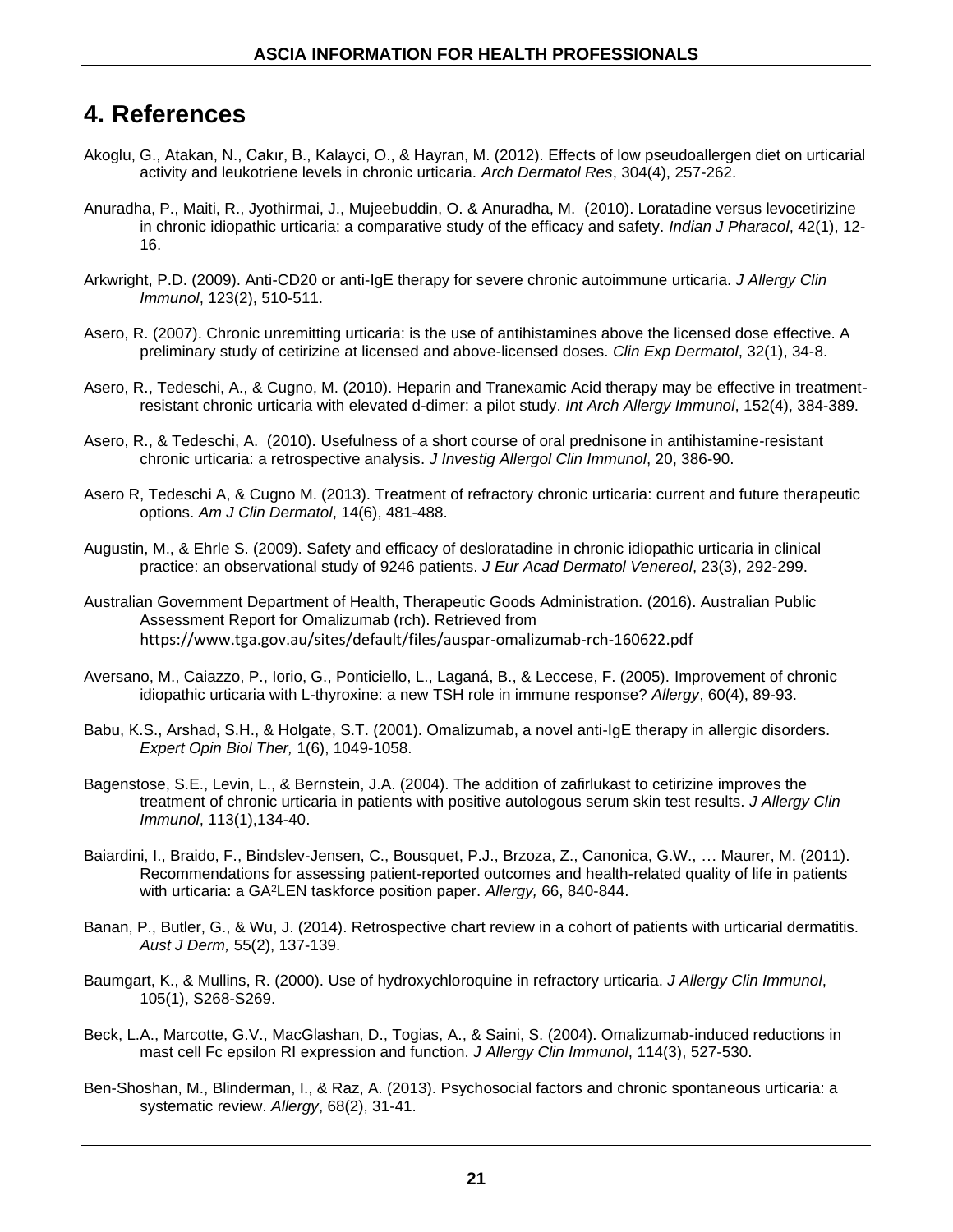- Bernstein, J.A, Lang, D.M., Khan, D.A., Craig, T., Dreyfus, D., Hsieh, F., … & Wallace, D. (2014). The diagnosis and management of acute and chronic urticaria: 2014 update. *J Allergy Clin Immunol,* 133(5), 1270-1277.
- Bernstein, J.A., Kavati, A., Tharp, M.D., Ortiz, B., MacDonald, K., Denhaerynck, K. & Abraham, I.L. (2018). Effectiveness of omalizumab in adolescent and adult patients with chronic idiopathic/spontaneous urticaria: a systemic review of 'real-world' evidence. *Expert Opinion on Biological Therapy*, 18(4), 425- 448.
- Berth-Jones, J., Hutchinson, P.E., Wicks, A.C., & Mitchell, V.E. (1988). Chronic urticaria with angio-oedema controlled by warfarin. *BMJ*. 297(6660), 1382-1383.
- Bingham, C.O., Jones, P.E., Gober, L.M., Eckman, J.A., Sterba, P.M., & Saini SS. (2008). Targeted B-cell Depletion using Rituximab (Anti-CD20) in Recalcitrant Autoimmune Urticaria. *J Allergy Clin Immunol,* 121(2), S172.
- Bleehan, S.S., Thomas, S.E., Greaves, M.W., Newton, J., Kennedy, C.T.C., Hindley, F., … Howland, K. (1987). Cimetidine and chlorpheniramine in the treatment of chronic idiopathic urticaria: a multi-centre randomized double-blind study. *Br J Dermatol,* 117(1), 81-88.
- Boonpiyathad, S., Fuengthong, R., & Sangasapaviriya, A. (2013). Effect of hydroxychloroquine treatment in the patients with anti-histamine refractory chronic spontaneous urticaria, randomised controlled trial. *Allergy*, 68(97), 62-62.
- Boonpiyathad, T., & Sangasapaviliya, A. (2017). Hydroxychloroquine in the treatment of anti-histamine refractory chronic spontaneous urticaria, randomized single-blinded placebo-controlled trial and an open label comparison study. *Eur Ann Allergy Clin Immunol,* 49(5), 220-224.
- Boubouka, C.D., Charissi, C., Kouimintzis, D., Kalogeromitros, D., Stavropoulos, P.G., & Katsarou, A. (2011). Treatment of autoimmune urticaria with low-dose cyclosporin A: A one-year follow-up. *Acta dermatovenereologica*, 91(1), 50-4.
- Breneman, D.L. (1996). Cetirizine versus hydroxyzine and placebo in chronic idiopathic urticaria. *Ann Pharmacother,* 30(10), 1075-1079.
- Broder, M.S., Raimundo, K., Antonova, E., & Chang, E. (2015). Resource Use and Costs in an Insured Population of Patients with Chronic Idiopathic/Spontaneous Urticaria. *Am J Clin Dermatol,* 16(4), 313-321.
- Brown, N.A, & Carter, J.D. (2007). Urticarial Vasculitis. *Curr Rheumatol*, 9(4), 312-319.
- Brüske, I., Standl, M., Weidinger, S., Klümper, C., Hoffmann, B., Schaaf, B., Herbarth I., … Heinrich, J. (2013). Epidemiology of urticaria in infants and young children in Germany – Results from the German LISAplus and GINIplus Birth Cohort Studies. *Ped Allergy Immunol.* 25(1).
- [Bunselmeyer, B.](http://www.ncbi.nlm.nih.gov/pubmed/?term=Bunselmeyer%20B%5BAuthor%5D&cauthor=true&cauthor_uid=19137651), [Laubach, H.J.](http://www.ncbi.nlm.nih.gov/pubmed/?term=Laubach%20HJ%5BAuthor%5D&cauthor=true&cauthor_uid=19137651), [Schiller, M.](http://www.ncbi.nlm.nih.gov/pubmed/?term=Schiller%20M%5BAuthor%5D&cauthor=true&cauthor_uid=19137651), [Stanke, M.](http://www.ncbi.nlm.nih.gov/pubmed/?term=Stanke%20M%5BAuthor%5D&cauthor=true&cauthor_uid=19137651), [Luger, T.A.](http://www.ncbi.nlm.nih.gov/pubmed/?term=Luger%20TA%5BAuthor%5D&cauthor=true&cauthor_uid=19137651), & [Brehler, R.](http://www.ncbi.nlm.nih.gov/pubmed/?term=Brehler%20R%5BAuthor%5D&cauthor=true&cauthor_uid=19137651) (2009). Incremental build-up food challenge - a new diagnostic approach to evaluate pseudoallergic reactions in chronic urticaria: a pilot study: stepwise food challenge in chronic urticaria. *Clin Exp Allergy,* 39(1)116-26.
- Caffarelli, C., Cuomo B, Cardinale, F., Barberi, S., Dascola, C.P., Aqostinis, F., & Bernardini, R. (2013) Aetiological factors associated with chronic urticaria in children: a systematic review. *Acta Derm Venereol*, 93(3), 268-272.
- Cassano, N., D'Argento, V., Filotico, R., & Vena, G. (2005). Low dose dapsone in chronic idiopathic urticaria: Preliminary results of an open study. *Acta Derm Venereol,* 85(3), 254–255.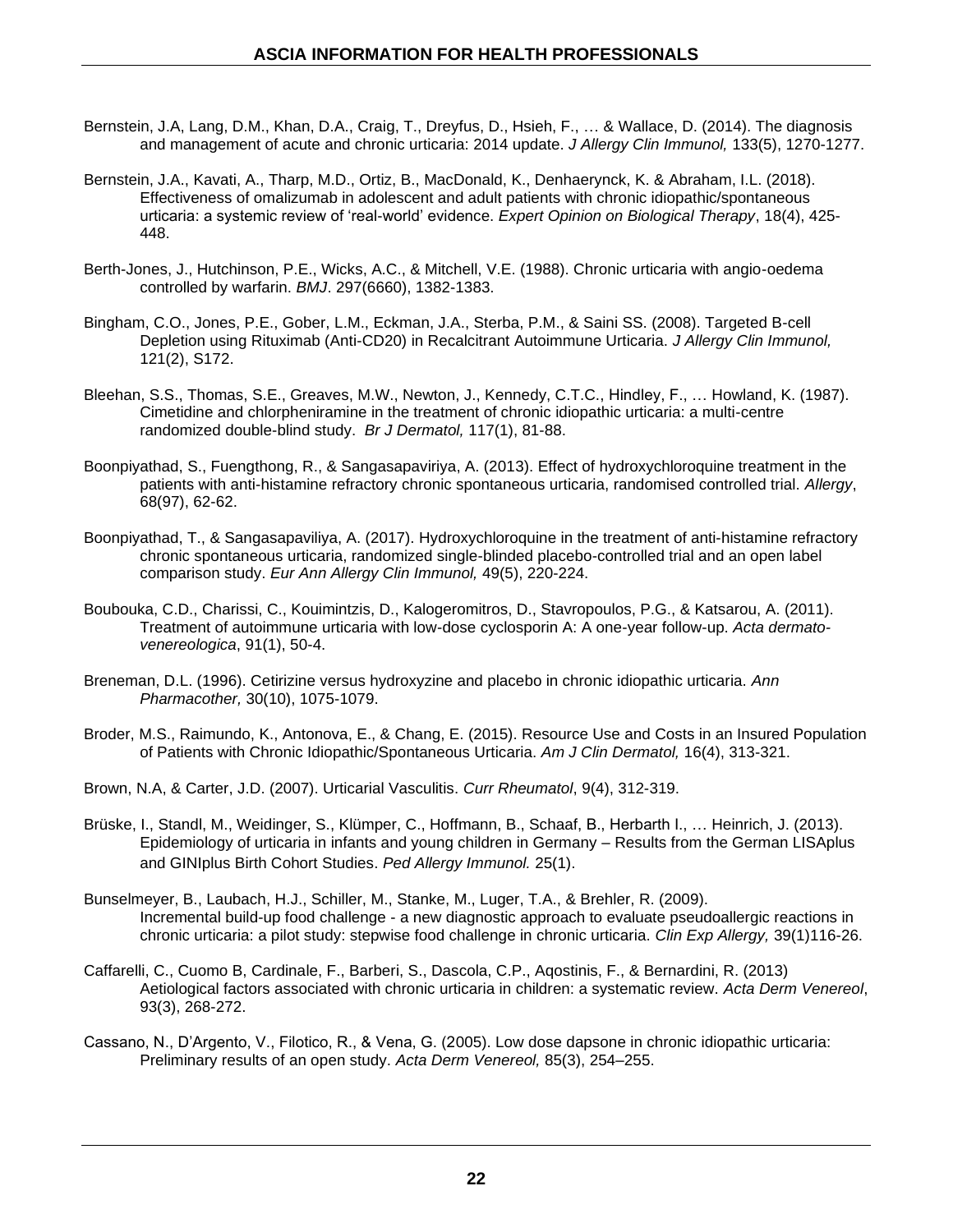- Chakravarty, S.D., Yee, A.F., & Paget, S.A. (2011). Rituximab successfully treats refractory chronic autoimmune urticaria caused by IgE receptor autoantibodies. *J Allergy Clin Immunol*, 128(6), 1354-1355.
- Chansakulporn S, Pongpreuksa S, Sangacharoenkit P, [Pacharn,](javascript:void(0);) P., [Visitsunthorn,](javascript:void(0);) N. [Vichyanond,](javascript:void(0);) [Jirapongsananuruk,](javascript:void(0);) O. (2014). The natural history of chronic urticaria in childhood: a prospective study. *J Am Acad Dermatol*, 71(4), 663-668.
- Chua, S.L., & Gibbs, S. (2005). Chronic urticaria responding to subcutaneous heparin sodium. *Br J Dermatol,*  153(1), 216-217.
- Church, M.K., Weller, C., Stock, P., & Maurer, M. (2011). Chronic spontaenous urticaria in children: Itching for insight. *Paediatr Allergy Immunol,* 22(1), 1-8.
- Clarke, J.J., Secrest, A.M., Hull, C.M., Eliason, M.J. Leiferman, K.M., Gleich, G.J. & Powell, D.L. (2016). The effect of omalizumab dosing and frequency in chronic idiopathic urticaria: Retrospective chart review. *J Am Acad Dermatol*, 74(6), 1274-1276.
- Curto-Baredo, l., Spertino, J., Figueras-Nart, I., [Expósito](https://onlinelibrary.wiley.com/action/doSearch?ContribAuthorStored=Exp%C3%B3sito-Serrano%2C+V)‐Serrano, V., [Guilabert,](https://onlinelibrary.wiley.com/action/doSearch?ContribAuthorStored=Guilabert%2C+A) A., Melé‐Ninot, G., … [Giménez](https://onlinelibrary.wiley.com/action/doSearch?ContribAuthorStored=Gim%C3%A9nez-Arnau%2C+A)‐Arnau, A. (2018). Omalizumab updosing allows disease control in refractory patients with chronic spontaneous urticarial. *Br J Dermatol,* 179(1), 210-212.
- Di Lorenzo, G., Pacor, M.L., Mansueto, P., Pellitteri, E., Lo Bianco, C., Ditta, V., Martinelli, N., & Rini, B. (2004). Randomized placebo-controlled trial comparing desloratadine and montelukast in monotherapy and desloratadine plus montelukast in combined therapy for chronic idiopathic urticaria. *J Allergy Clin Immunol*, 114(3), 619-625.
- Diaz-Angulo, S., Lopez-Hoyos, M., Munoz Casho P, Fernandez, M., Lopez-Escobar, M., Rodriguez, F., & Gonzalez-Lopez, M.A. (2016). Prevalence of thyroid autoimmunity in Spanish patients with chronic idiopathic urticaria: a case-control study involving 343 subjects. *J Eur Acad Dermatol Venereol*, 30, 692- 693.
- Ditto, A. M., (2007). Hydroxychloroquine in the treatment of 12 patients with severe chronic idiopathic urticaria; a case series. *J Allergy Clin Immunol*, 119(1).
- Doeglas, H.M., (1977). [Dietary treatment of patients with chronic urticaria and intolerance to aspirin and food](http://www.ncbi.nlm.nih.gov/pubmed/863074)  [additives.](http://www.ncbi.nlm.nih.gov/pubmed/863074) *Dermatologica,* 54(5), 308-310.
- Doshi, D.R., & Weinberger, M.M. (2009). Experience with cyclosporine in children with chronic idiopathic urticarial. *Pediatr Dermatol,* 26, 409-13.
- Duvall, L.A., Boackle, R.J., & King, R.G., (1986). Warfarin sodium therapy for chronic urticaria and angioedema. *South Med J.* 79(3), 389.
- Eapen, A., & Kloepfer, K.M., (2018). Serum sickness-like reaction in a pediatric patient using omalizumab for chronic spontaneous urticaria. *Peadr All Immunol,* https:/doi.org/10.1111/pai.12877
- Eastman, J., Wilde, N., & Jerath, M.R. (2014). Outcomes of Chronic Urticaria patients treated with Hydroxychloroquine. *J Allergy Clin Immunol*, 133(2), AB119.
- Egeberg, A., Kofoed, K., Gislason, G.H., Vestergaard, C., & Thyssen, J.P. (2017). Cardiovascular risk is not increased in patients with chronic spontaneous urticaria: A retrospective population-based cohort study. *Acta Derm Venereol,* 97, 261-262.
- [Ehlers,](http://www.ncbi.nlm.nih.gov/pubmed/?term=Ehlers%20I%5BAuthor%5D&cauthor=true&cauthor_uid=9860240) I. [Niggemann,](http://www.ncbi.nlm.nih.gov/pubmed/?term=Niggemann%20B%5BAuthor%5D&cauthor=true&cauthor_uid=9860240) B., [Binder,](http://www.ncbi.nlm.nih.gov/pubmed/?term=Binder%20C%5BAuthor%5D&cauthor=true&cauthor_uid=9860240) C., & [Zuberbier,](http://www.ncbi.nlm.nih.gov/pubmed/?term=Zuberbier%20T%5BAuthor%5D&cauthor=true&cauthor_uid=9860240) T. (1998). Role of nonallergic hypersensitivity reactions in children with chronic urticaria. *Allergy,* 53(11), 1074-1077.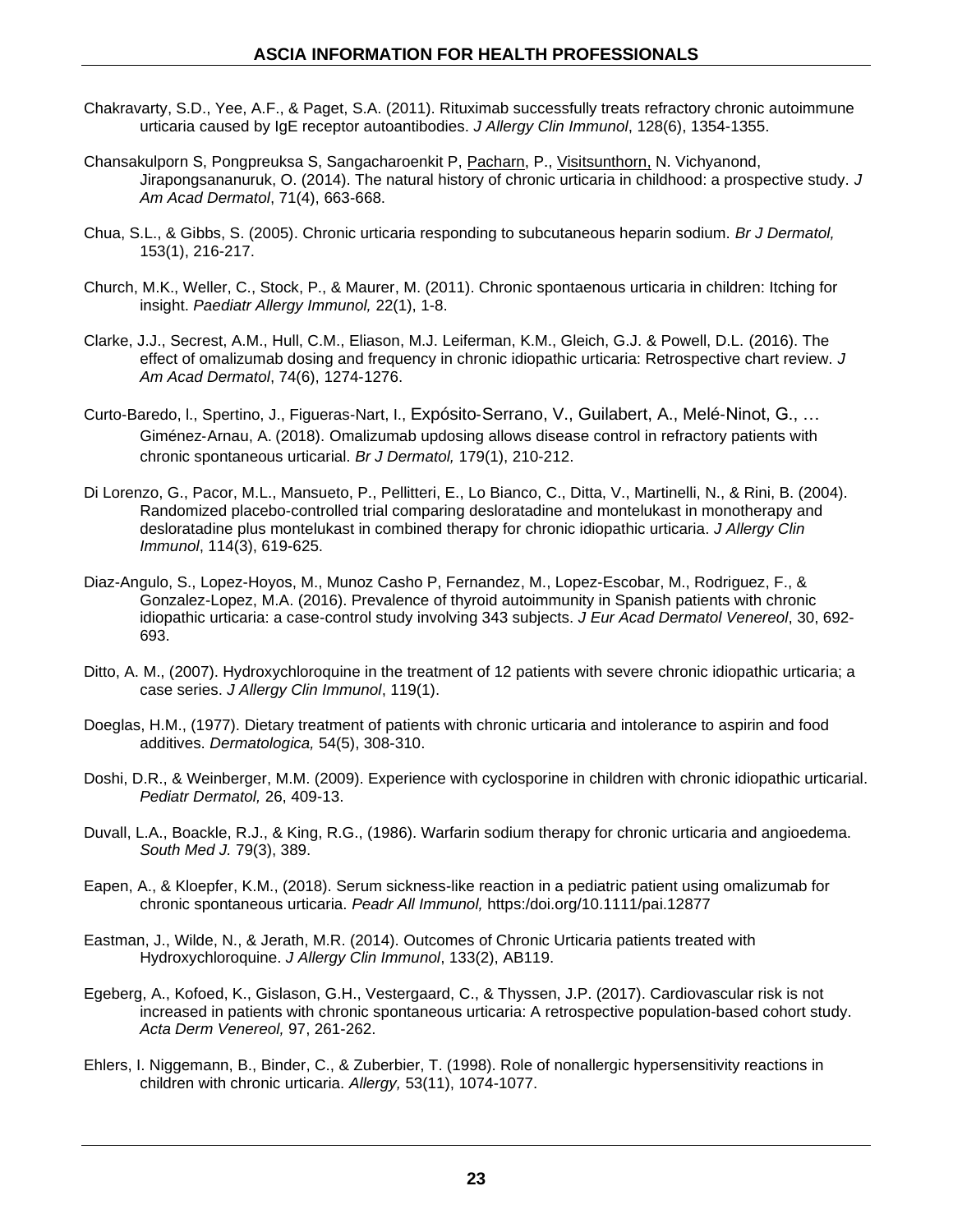- Engin, B., & Ozdemir, M. (2008). Prospective randomised non-blinded clinical trial on the use of dapsone plus antihistamine vs. antihistamine in patients with chronic idiopathic urticaria. *JEADV,* 22, 481–486.
- European Medicines Agency. Xolair summary of product characteristics. Retrieved from [http://www.](http://www/) ema.europa.eu/docs/en\_GB/document\_library/EPAR\_Product\_Information/ human/000606/WC500057298.pdf.
- Erbagci, Z. (2002). The leukotriene receptor antagonist montelukast in the treatment of chronic idiopathic urticaria: a single-blind, placebo-controlled crossover clinical study. *J Allergy Clin Immunol*, 110, 484-488.
- Fagiolo, U., Cancian, M., Bertollo, L., Peserico, A., & Amadori, A. (1999). Inhibitory effect of heparin on skin reactivity to autologous serum in chronic idiopathic urticaria. *J Allergy Clin Immunol,* 103(6), 1143-1147.
- Finn, A. F., Allen, P., Kaplan, M.D., Fretwell, R.F., Qu, R & Long, J. (1999). A double-blind, placebo-controlled trial of fexofenadine HCl in the treatment of chronic idiopathic urticaria. *J Allergy Clin Immunol*, 104(5), 1071- 1078.
- Gach, J.E., Sabroe, R.A., Greaves, M.W., & Black, A.K. (2001). Methotrexate-responsive chronic idiopathic urticaria: a report of two cases. *Br J Dermatol,* 145, 340-343.
- Gaig, P., Olona, M., Munoz Lejarazu, D., Caballero, M.T., Dominquez, F.J., Eschechipia, S., …Ferrer, M. (2004). Epidemiology of urticaria in Spain. *J Investig Allergol Clin Immunol*, 14(3), 214-220.
- Garg, G., & Thami, G.P. (2007). Comparative efficacy of cetirizine and levocetirizine in chronic idiopathic urticaria. *J Dermatolog Treat*, 18(1), 23-24.
- Godse, K.V. (2006). Oral monelukast monotherapy is ineffective in chronic idiopathic urticaria: a comparison with oral cetirizine. *Indian J Dermatol Venereol Leprol*, 72 (4), 312-314.
- Goh, C.L., Wong, W.K., & Lim J. (1991). Cetirizine vs placebo in chronic idiopathic urticaria: a double blind randomized cross-over study. *Ann Acad Med Singapore*, 20(3), 328-30.
- Goldsobel, A.B., Rohr, A.S., Siegel, S.C., Spector, S.L. Katz, R.M., Rachelefsky, G.S. … Barr, R.J. (1986). Efficacy of doxepin in the treatment of chronic idiopathic urticarial. *J Allergy Clin Immunol*. 78(5), 867- 873.
- Grant, J.A., Bernstein, D.I., Buckley, C.E., Chu, T., Fox, R.W., Rocklin, R.E. … Karpenter, K.M. (1998). Doubleblind comparison of terfenadine, chlorpheniramine and placebo in the treatment of chronic idiopathic urticaria. *J Allergy Clin Immunol,* 81(3), 574-579.
- Grattan, C.E., Wallington, T.B., Warin, R.P., Kennedy, C.T.C., & Bradfield, J.W. (1986). A serological mediator in chronic idiopathic urticaria- a clinical, immunological and histological evaluation. *Br J Dermatol*, 114(5), 583-590.
- Grattan, C.E., O'Donnell, B.F., Francis, D.M., Nimi, N., Barlow, R.J., Seed, PT., … Greaves, M.W. (2000). Randomized double blind study of cyclosporin in chronic 'idiopathic' urticaria. *Br J Dermatol*, 143(2), 365- 372.
- Grattan, C.E., Dawn, G., Gibbs, S., & Francis, D.M. (2003). Blood basophil numbers in chronic ordinary urticaria and healthy controls: diurnal variation, influence of loratadine and prednisolone and relationship to disease activity. *Clin Exp Allergy*, 33(3), 337-341.
- Gray, P.E., Mehr, S., Katelaris, C.H., Wainstein, B.K., Star, A., Campbell, D., … Ziegler, J.B. (2013). Salicylate elimination diets in children: is food restriction supported by the evidence? *Med J Aust*, 198(11), 600-602.

Greaves, M.W. (2000). Chronic urticaria in childhood. *Allergy*, 55(4), 309-320.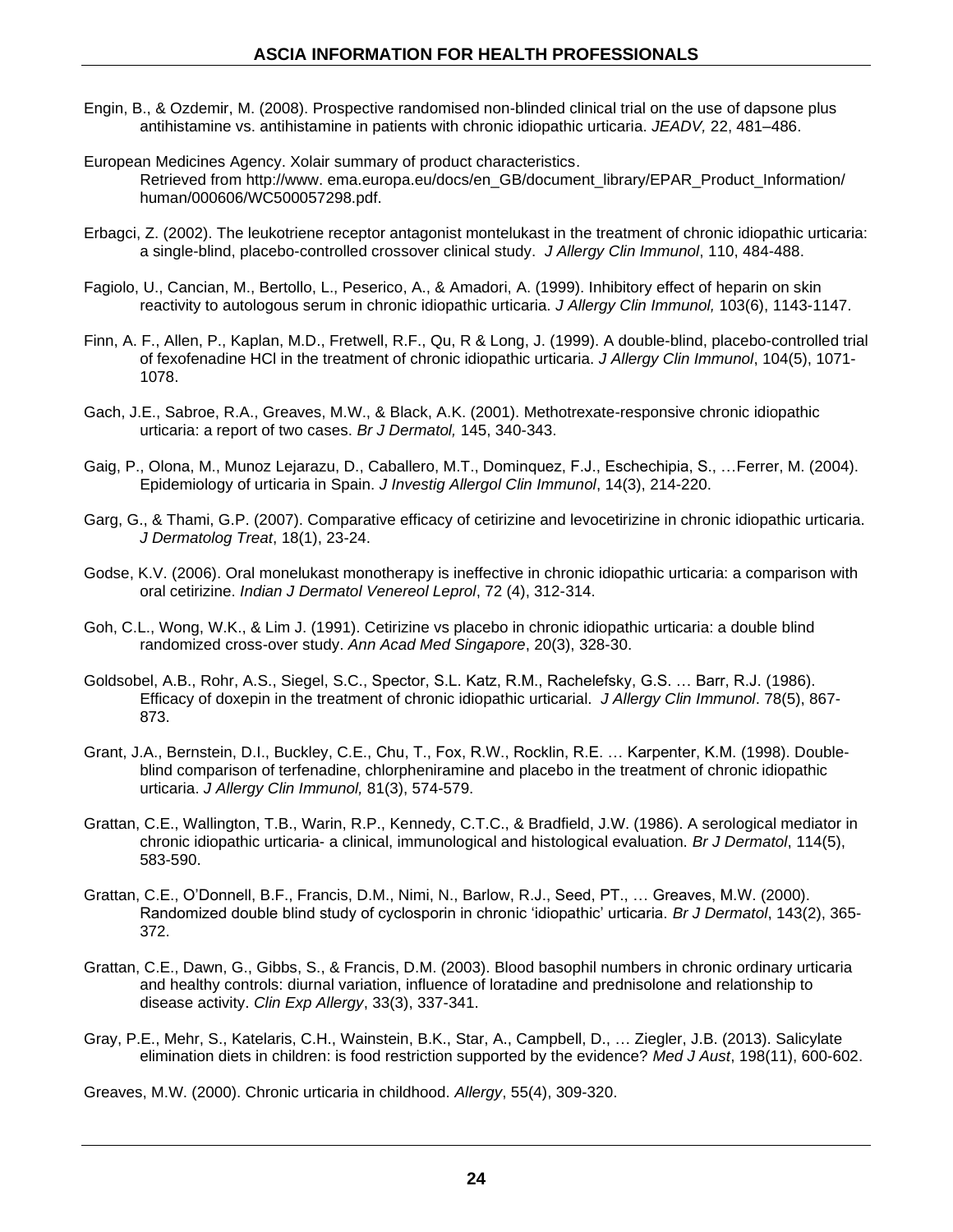- Green, J.P., & Maasyani, S. (1977). Tricyclic antidepressant drugs block histamine H2 receptors in brain. (1977). *Nature* 269(5624), 163-165.
- Grob, J.J., Auquier, P., Dreyfus, I., & Ortonne, J.P. (2008). Quality of life in adults with chronic idiopathic urticaria receiving desloratadine: a randomized, double-blind, multicenter, placebo-controlled study. *J Eur Acad Dermatol Venereol*, 22(1), 87-93.
- Grob, J.J., Auquier, P., Dreyfus, I., & Ortonne, J.P. (2009). How to prescribe antihistamines for chronic idiopathic urticaria: desloratadine daily vs PRN and quality of life. *Allergy*. 64(4), 605-612.
- Groffik, A., Mitzel-Kaoukhov, H., Magerl, M., Maurer, M., & Staubach, P. (2011). Omalizumab-an effective and safe treatment of therapy-resistant chronic spontaneous urticaria. *Allergy*, 66(2), 303-305.
- Guerra, L., Vinceni, C., Marchesi, E., Tosti, A., Pretto, E., Bassi, R., … De Costanza, F. (1994). Loratadine and cetirizine in the treatment of chronic urticaria. *J Eur Acad Dermatol Venereol*, 3(2), 148-152.
- [Guida,](http://www.ncbi.nlm.nih.gov/pubmed/?term=Guida%20B%5BAuthor%5D&cauthor=true&cauthor_uid=10694787) B., [De Martino,](http://www.ncbi.nlm.nih.gov/pubmed/?term=De%20Martino%20CD%5BAuthor%5D&cauthor=true&cauthor_uid=10694787) C.D., [De Martino,](http://www.ncbi.nlm.nih.gov/pubmed/?term=De%20Martino%20SD%5BAuthor%5D&cauthor=true&cauthor_uid=10694787) S.D., [Tritto,](http://www.ncbi.nlm.nih.gov/pubmed/?term=Tritto%20G%5BAuthor%5D&cauthor=true&cauthor_uid=10694787) G., [Patella,](http://www.ncbi.nlm.nih.gov/pubmed/?term=Patella%20V%5BAuthor%5D&cauthor=true&cauthor_uid=10694787) V., [Trio,](http://www.ncbi.nlm.nih.gov/pubmed/?term=Trio%20R%5BAuthor%5D&cauthor=true&cauthor_uid=10694787) R., … [D'Agostino L.](http://www.ncbi.nlm.nih.gov/pubmed/?term=D) (2000). Histamine plasma levels and elimination diet in chronic idiopathic urticaria. *[Eur J Clin Nutr,](http://www.ncbi.nlm.nih.gov/pubmed/10694787)* 54(2), 155-158.
- Guillén‐[Aguinaga,](https://onlinelibrary.wiley.com/action/doSearch?ContribAuthorStored=Guill%C3%A9n-Aguinaga%2C+S) S., [Jáuregui Presa,](https://onlinelibrary.wiley.com/action/doSearch?ContribAuthorStored=J%C3%A1uregui+Presa%2C+I) I., Aguinaga‐Ontoso, E., Guillén‐Grima, F., & Ferrer, M. (2016). Updosing nonsedating antihistamines in patients with chronic spontaneous urticaria: a systematic review and meta‐ analysis. *Br J Dermatol* [175\(6\)](https://onlinelibrary.wiley.com/toc/13652133/2016/175/6), 1153-1165.
- Hale, T.W., (2012). Medications and Mothers' Milk. 15<sup>th</sup> Edition.
- Hall, A., & Marshall, G.D. (2013). A Retrospective review of hydroxychloroquine use in patients with chronic idiopathic urticaria (CIU). *Ann Allergy Asthma Immunol*, 111(5), A18-A19.
- Handa, S., Dogra, S., & Kumar, B. (2004). Comparative efficacy of cetirizine and fexofenadine in the treatment of chronic idiopathic urticaria. *J Dermatolog Treat*, 15(1), 55-57.
- Hawro, T., Ohanyan, T., Schoepke, N., Metz, M., Peveling-Oberhag, A., Staubach, P., Maurer, M. & Weller, K. (2018). Comparison and Interpretability of the available Urticaria Activity Scores. *Allergy*, 73(1), 251-255.
- Henz, B.M., & Zuberbier, T. (1998). Most chronic urticaria is food-dependent, and not idiopathic. *Exp Dermatol,* 7(4), 139-142.
- Hide, M., Francis, D.M., Grattan, C.E., Hakimi, J., Kochan, J.P. & Greaves, M.W. (1993). Autoantibodies against the high-affinity IgE receptor as a cause of histamine release in chronic urticaria. *N Engl J Med*, 328, 1599–1604.
- Holgate, S., Casale, T., Wenzel, S., Bousquet, J., Deniz, Y., & Reisner, C. (2005). The anti-inflammatory effects of omalizumab confirm the central role of IgE in allergic inflammation. *J Allergy Clin Immunol*, 115(3), 459- 465.
- Hrabak, T., & Calabria, C.W. (2010). Multiple treatment cycles of high-dose intravenous immunoglobulin for chronic spontaneous urticaria. *Ann Allergy Asthma Immunol,* 105(3), 245.
- Hsu, M.L., & Li, L.F. (2012). Prevalence of food avoidance and food allergy in Chinese patients with chronic urticaria. *Br J Dermatol*, 166(4), 747-752.
- Iribarren, C., Tolstykh, I.V., Miller, M.K., Sobel, E., & Eisner, M.D. (2012). Adult asthma and risk of coronary heart disease, cerebrovascular disease, and heart failure: A prospective study of 2 matched cohorts. *Am J Epidem* 176(11), 1014-1024.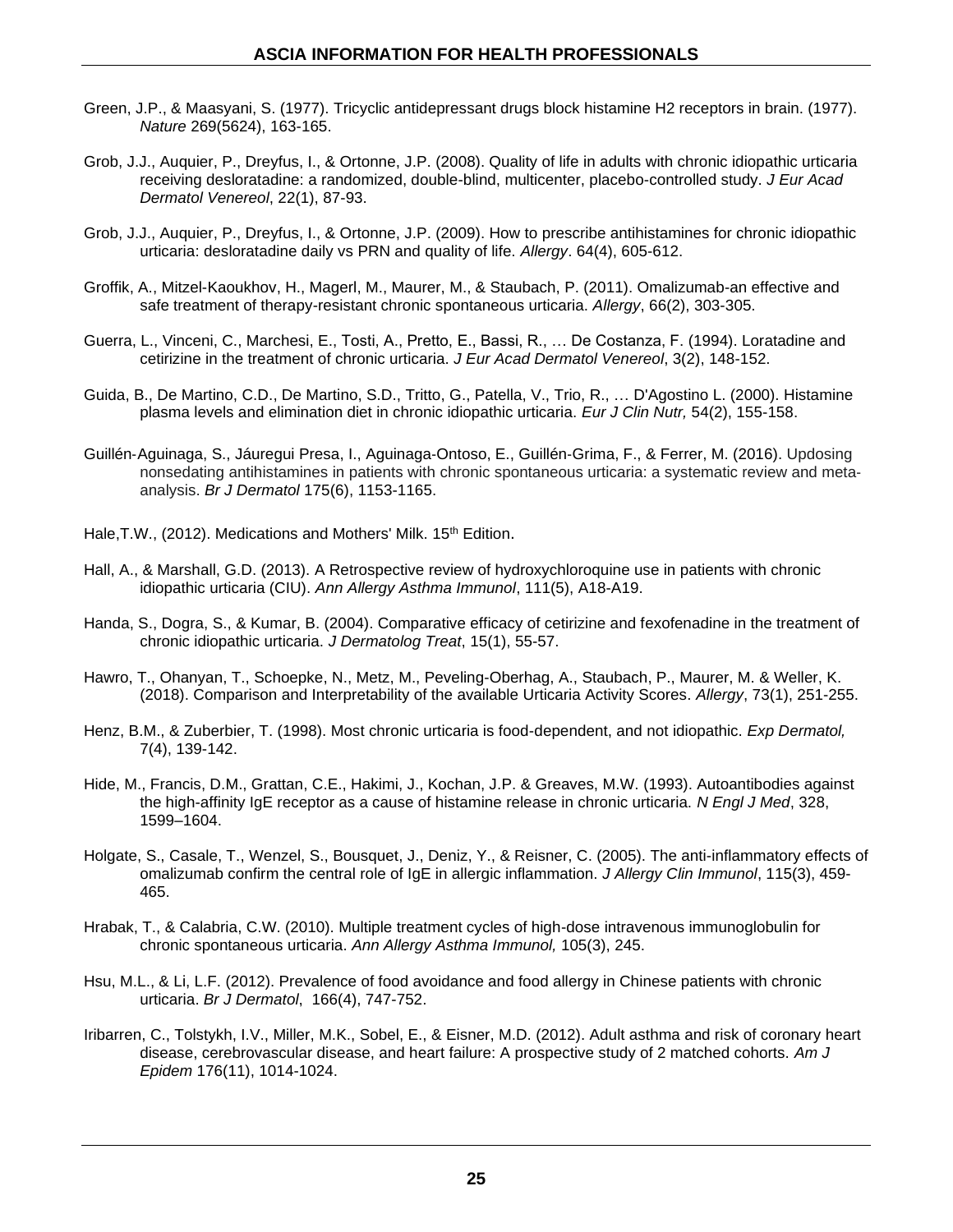- Iribarren, C., Rahmaoui, A., Long, A.A., Szefler, S.J., Bradley, M.S., Carrigan, G., … Rothman, K.J. (2017). Cardiovascular and cerebrovascular events among patients receiving omalizumab: Results from EXCELS, a prospective cohort study in moderate to severe asthma. *J Allergy Clin Immnuol* 139(5), 1489- 1495.
- Jaffer, A.M. (1991). Sulfasalazine in the treatment of corticosteroid-dependent chronic idiopathic urticaria. *J Allergy Clin Immunol*, 88(6), 964-965.
- Jaffer, A.M., & Reid, R.T. (2002). Sulfasalazine in the treatment of chronic urticaria. *J Allergy Clin Immunol*, 109(1), S127.
- Jariwala, S.P., Moday, H., de Asis, M.L., Fodeman, J., Hudes, G., de Vos, G., & Rosenstreich, D. (2009). The Urticaria Severity Score: a sensitive questionnaire/index for monitoring response to therapy in patients with chronic urticarial. Ann Allergy Asthma Immunol 102(6), 475-482.
- Jauregui, I., Ortiz de Frutos, F.J., Ferrer, M., Gimenez-Arnau, A., Sastre, J., Bartra, J., … Valero, A. (2014). Assessment of severity and quality of life in chronic urticaria. *Journal of Investigational Allergology and Clin Immunol* 24(2), 80-86.
- Jirapongsananuruk, O., Pongpreuksa, S., Sangacharoenkit, P., Visitsunthorn, N., & Vichyanond, P. (2010). Identification of the etiologies of chronic urticaria in children: a prospective study of 94 patients. *Pediatr Allergy Immunol*, 21(3), 508-514.
- Juhlin, L. (1981). Recurrent urticaria: clinical investigation of 330 patients. *Br J Dermatol*, 104(4), 369-381.
- Juhlin, L., & Arendt, C. (1988). Treatment of chronic urticaria with cetirizine dihydorchloride a non-sedating antihistaimine. *Br J Dermatol*, 119(1), 67-72.
- Juhlin, L. (1991). Cetirizine in the treatment of chronic urticaria. *Clin Ther* 13 (1), 81-86.
- Kalivas, J., Breneman, D., Tharp, M. Bruce, S., & Bigby, M. (1990). Urticaria: clinical efficacy of cetirizine in comparison with hydroxyzine and placebo. *J Allergy Clin Immunol* 86(2), 1014-1018.
- Kameyoshi, Y., Tanaka, T., Mihara, S., Takahagi, S., Niimi, N., & Hide, M. (2007). Increasing the dose of cetirizine may lead to better control of chronic idiopathic urticaria: an open study of 21 patients. *Br J Dermatol*, 157(4), 803-804.
- Kaplan, A.P. (2002). Clinical practice. Chronic urticaria and angioedema. *New England Journal of Medicine*, 346(3), 175-179.
- Kaplan, A.P., Spector, S.L., Meeves, S., Liao, Y., Verghese, S.T., & Georges, G. (2005). Once-daily fexofenadine treatment for chronic idiopathic urticaria: a multicenter, randomized, double-blind placebo-controlled study. *Ann Allergy Asthma Immunol*, 94(6), 662-669.
- Kaplan, A.P., Joseph, K., Maykut, R.J., Geba, G.P., & Zeldin, R.K. (2008). Treatment of chronic autoimmune urticaria with omalizumab. *J Allergy Clin Immunol*, 122(3), 569-573.
- Kaplan , A.P. (2012). Treatment of chronic spontaneous urticaria. *Allergy Asthma Immunol Res*, 4(6), 326-331.
- Kaplan, A.P. (2004). Chronic urticarial: pathogenesis and treatment. *JACI* 114(3), 465-474.
- Kaplan, A.P., Ferrer, M., Bernstein, J.A., Antonova, E., Trzaskoma, B., Raimundo, K., … Zazzli, J.L. (2016). Timing and duration of omalizumab response in patients with chronic spontaneous urticaria. *J Allergy Clin Immunol,* 137(2), 474-481.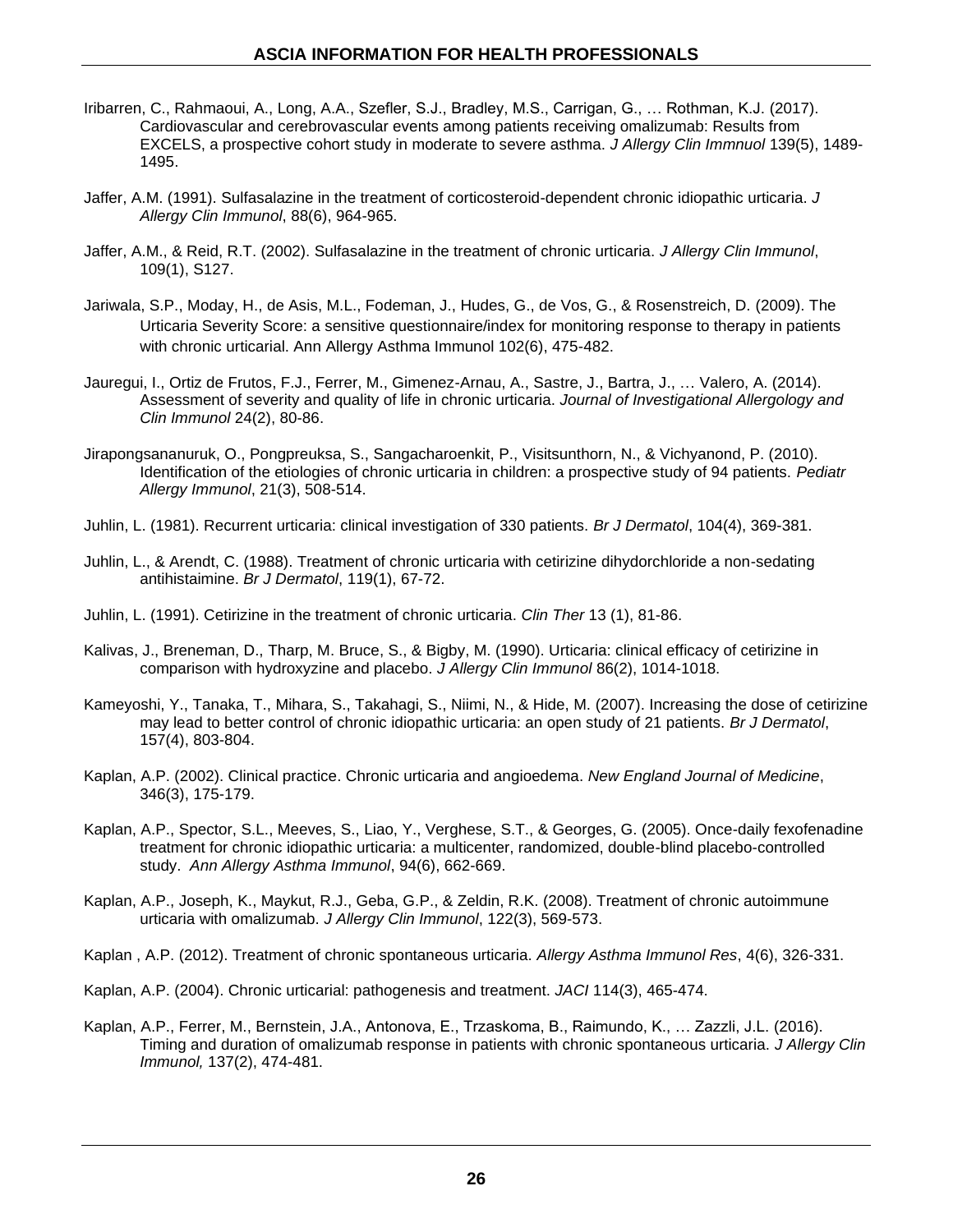- Kapp, A., & Pichler, W.J. (2006). Levocetirizine is an effective treatment in patients suffering from chronic idiopathic urticaria: a randomized, double-blind, pacebo-controlled, parallel, multicenter study. *Int J Dermatol* 45(4), 469-474.
- Kawashima, M., & Harada, M. (2001). Efficacy and safety of fexofenadine HCl in Japanese patients with chronic idiopathic urticaria. *Int Arch Allergy Immunol,* 124, 343-345.
- Kessel, A., Bamberger E., & Toubi, E. (2005). Tacrolimus in the treatment of severe chronic idiopathic urticaria: An open-label prospective study. *J Am Acad Dermatol*, 52(1), 145–148.
- Kessel, A., & Toubi, E. (2010). Cyclosporine-A in severe chronic urticaria: the option for long-term therapy. *Allergy,* 65(11), 1478-1482.
- Khakoo, G., Sofianou-Katsoulis, A., Perkin, M.R., & Lack, G. (2008). Clinical features and natural history of physical urticaria in children. *Pediatr Allergy Immunol,* 19(4), 363-366.
- [King,](http://www.ncbi.nlm.nih.gov/pubmed/?term=King%20W%5BAuthor%5D&cauthor=true&cauthor_uid=11551340) W., [McCargar,](http://www.ncbi.nlm.nih.gov/pubmed/?term=McCargar%20L%5BAuthor%5D&cauthor=true&cauthor_uid=11551340) L., [Joneja,](http://www.ncbi.nlm.nih.gov/pubmed/?term=Joneja%20JM%5BAuthor%5D&cauthor=true&cauthor_uid=11551340) J.M., & [Barr S.I.](http://www.ncbi.nlm.nih.gov/pubmed/?term=Barr%20SI%5BAuthor%5D&cauthor=true&cauthor_uid=11551340) (2000). Benefits of a Histamine-Reducing Diet for Some Patients with Chronic Urticaria and Angioedema. *[Can J Diet Pract Res](http://www.ncbi.nlm.nih.gov/pubmed/11551340)*, 61(1), 24-26.
- Kolkhir, P., Church, M.K., Weller, K., Metz, M., Schmetzer, O., & Maurer M. (2017). Autoimmune chronic spontaneous urticaria: What we know and what we do not know. *J Allergy Clin Immunol,* 139(6), 1772- 1781.
- Konstantinou, G.N., Papadopoulos, N.G., Tavladaki, T., Tsekoura, T., Tsilimigaki, A., & Grattan, C.E. (2011). Childhood acute urticaria in northern and southern Europe shows a similar epidemiological pattern and significant meteorological influences. *Pediatr Allergy Immunol* 22, 36-42.
- Konstantinou, G.N., Chioti, A.G., & Daniilidis, M. (2016). Self-reported hair loss in patients with chronic spontaneous urticaria treated with omalizumab: an under-reported, transient side effect? *Eur Ann Clin Immunol*, 48, 205-207.
- Kosnik, M., (2011). Add-on montelukast in antihistaimine-resistant chronic idiopathic urticaria. *Respir Med*, 105 (Suppl1), S84-S88.
- Koti, I., Weller, K., Makris, M., Tiligada, E., Psaltopoulou, T., Papageorgiou, C., …Maurer, M. (2013). Disease activity only moderately correlates with quality of life impairment in patients with chronic spontaneous urticaria. *Dermatology* 226(4), 371-379.
- Kulthanan, K., Gritiyarangsan, P., Sitakalin, C., Charuwichitratana, S., Korkij, W., Aunhacachoke, K., …Kullavanijaya P. (2001). Multicenter study of the efficacy and safety of fexofenadine 60mg twice daily in 108 Thai patients with chronic idiopathic urticaria. *J Med Assoc Thai*, 84(2), 153-159.
- Kulthanan, K., Chaweekulrat, P., Komoltri, C., Hunnangkul, S., Tuchinda, P., Chularojanamontri, L., & Maurer, M. (2018). Cyclosporine for Chronic Spontaneous Urticaria: A Meta-Analysis and Systematic Review. *J Allergy Clin Immunol Pract,* 6(2), 586-599.
- Lammert, J.K., & Robinson, D.M. (1996). Hydroxychloroquine (HCQ) in corticosteroid-dependent chronic urticaria (CDCU). *J Allergy Clin Immunol,* 97(1), 365.
- Ledford, D., Broder, M.S., Antonova, E., Omachi, T.A., Chang, E., & Luskin, A. (2016) Corticosteroid-related toxicity in patients with chronic idiopathic urticarial-chronic spontaneous urticaria. *Allergy Asthma Proc*, 37(6), 458-465.
- Lee, S.J., Ha, E.K., Jee, H.M., Lee, K.S., Lee, S.W., Kim, M.A., Kim, D.H. Jung, Y-H, Sheen, Y.H., Sung, M.S., Han, H.Y., (2017). Prevalence and risk factors of urticaria with a focus on chronic urticaria in children. *Allergy Asthma Immunol Res, 9(3), 212-219.*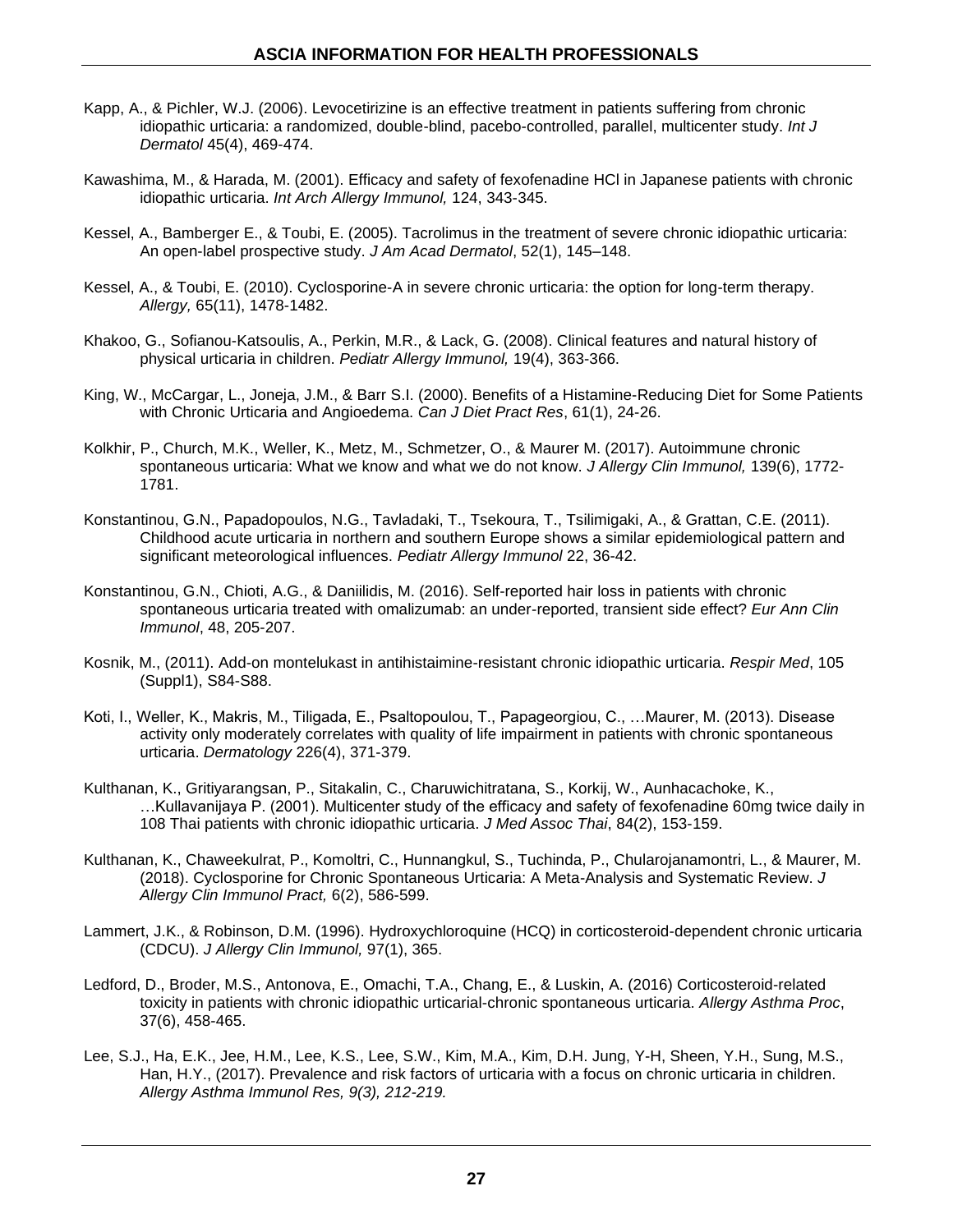- Legrain, V., Taieb , A., Sage, T., & Maleville, J. (1990). Urticaria in infants: a study of forty patients. *Pediatr Dermatol*, 7(2), 101-107.
- Leznoff, A., & Sussman, G.L. (1989). Syndrome of idiopathic chronic urticaria and angioedema with thyroid autoimmunity: a study of 90 patients. *J Allergy Clin Immunol,* 84(1), 66-71.
- Lieberman, P.L., Umetsu, D.T., Carrigan, G.J., & Rahmaoui, A. (2016). Anaphylactic reactions associated with omalizumab administration: Analysis of a case control study. *J Allergy Clin Immunol* 138(3), 913-915.
- Lindsay, K., Goulding, J., Solomon, M., & Broom, B. (2015). Treating chronic spontaneous urticaria using a brief 'whole person' treatment approach: a proof-of-concept study. *Clin Transl Allergy,* 5, 40.
- Liu, T.H., Lin, Y.R., Yang, K.C., Tsai, Y.g., Fu, Y.C., Wu, T.K., & Wu, H.P. (2010). Significant factors associated with severity and outcome of an initial episode of acute urticaria in children*. Pediatr Allergy Immunol*, 21(7), 1043-1051.
- Long, A., Rahmaoui, A., Rothman, K.J., Guinan, E., Eisner, M., Bradley, M.S., … Szefler, S.J. (2014). Incidence of malignancy in patients with moderate-to-severe asthma treated with or without omalizumab. *J Allergy Clin Immunol,* 134(3), 560-567.
- Lynde, C., Sussman, G., Hébert, J., Gulliver, W., Yang, W.H., Chambenoit, O., … & Rihakova L. (2017). Omalizumab Retreatment of Patients with Chronic Idiopathic Urticaria/Chronic Spontaneous Urticaria Following Return of Symptoms: Primary Results of the OPTIMA Study EADV. Poster abstract presented at the Clinical Dermatology Conference.
- Magen, E., Mishal, J. (2012). The effect of L-thyroxine treatment on chronic idiopathic urticaria and autoimmune thyroiditis. *Int J Dermatol,* 51(1), 94-97.
- [Magerl,](http://www.ncbi.nlm.nih.gov/pubmed/?term=Magerl%20M%5BAuthor%5D&cauthor=true&cauthor_uid=19796222) M., [Pisarevskaja,](http://www.ncbi.nlm.nih.gov/pubmed/?term=Pisarevskaja%20D%5BAuthor%5D&cauthor=true&cauthor_uid=19796222) D., [Scheufele,](http://www.ncbi.nlm.nih.gov/pubmed/?term=Scheufele%20R%5BAuthor%5D&cauthor=true&cauthor_uid=19796222) R., [Zuberbier,](http://www.ncbi.nlm.nih.gov/pubmed/?term=Zuberbier%20T%5BAuthor%5D&cauthor=true&cauthor_uid=19796222) T., & [Maurer,](http://www.ncbi.nlm.nih.gov/pubmed/?term=Maurer%20M%5BAuthor%5D&cauthor=true&cauthor_uid=19796222) M. (2010). Effects of a pseudoallergen-free diet on chronic spontaneous urticaria: a prospective trial. *Allergy*, 65(1), 78-83.
- [Malanin,](http://www.ncbi.nlm.nih.gov/pubmed/?term=Malanin%20G%5BAuthor%5D&cauthor=true&cauthor_uid=2790561) G., & [Kalimo,](http://www.ncbi.nlm.nih.gov/pubmed/?term=Kalimo%20K%5BAuthor%5D&cauthor=true&cauthor_uid=2790561) K. (1989). Results of skin testing with food additives and the effect of an elimination diet in chronic and recurrent urticaria and recurrent angioedema. *Clin Exp Allergy*, 19(5), 539-543.
- Mallipeddi, R., & Grattan, C.E. (2007). Lack of response of severe steroid-dependent chronic urticaria to rituximab. *Clin Exp Dermatol,* 32(3), 333-334.
- Mathias, S.D., Crosby, R.D., Zazzali, J.L., Maurer, M., & Saini, S.S. (2012). Evaluating the minimally important difference of the urticaria activity score and other measures of disease activity in patients with chronic idiopathic urticaria. *Ann Allergy Asthma Immunol,* 108*,* 20-24.
- Maurer, M., Altrichter, S., Bieber, T., (2011). Efficacy and safety of omalizumab in patients with chronic urticaria who exhibit IgE against thyroperoxidase. *J Allergy Clin Immunol,* 128, 202e205–209e205.
- Maurer, M., Rosen, K., Hsieh, H.J., Saini, S., Grattan, C., Gimenez-Arnau, A., … Casale. T., (2013). Omalizumab for the treatment of chronic idiopathic or spontaneous urticarial. *N Engl J Med*; 368(10), 924-935.
- Maurer, M., Church, M.K., & Weller, K. (2017). Chronic urticaria in children, still itching for insight. *JAMA Derm*, 153(12), 1221-1222.
- McGirt, L.Y., Vasagar, K., Gober, L.M., Saini, S.S., & Beck, L.A. (2006). Successful treatment of recalcitrant chronic idiopathic urticaria with sulfasalazine. *Arch Dermatol*, 142(10),1337-1342.
- Metz, M., Ohanyan, T., Church, M.K., & Maurer, M. (2014). Retreatment with omalizumab results in rapid remission in chronic spontaneous urticaria. *JAMA Dermatol*, 150, 288-290.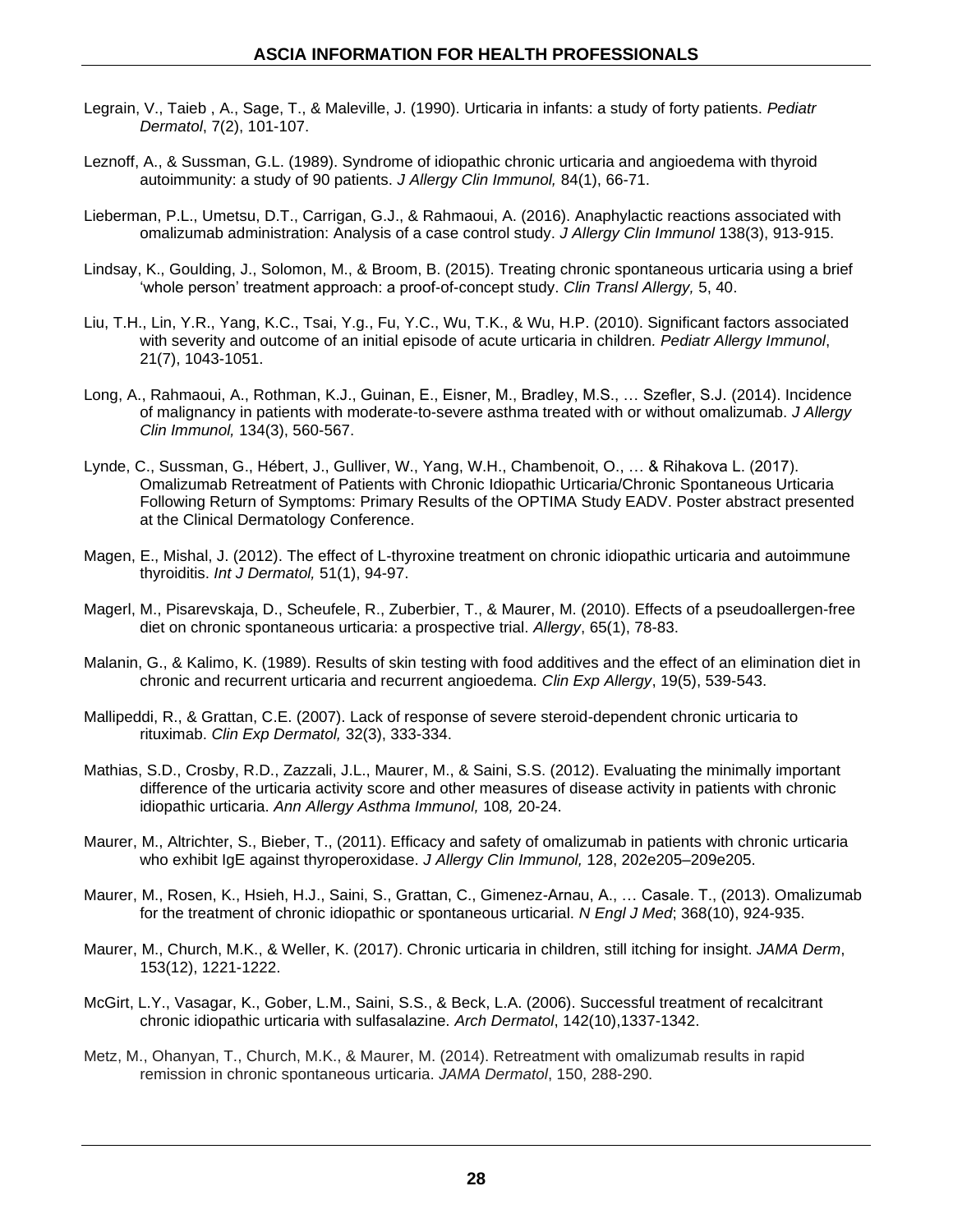- [Metz,](http://www.ncbi.nlm.nih.gov/pubmed/?term=Metz%20M%5BAuthor%5D&cauthor=true&cauthor_uid=24060603) M., [Ohanyan,](http://www.ncbi.nlm.nih.gov/pubmed/?term=Ohanyan%20T%5BAuthor%5D&cauthor=true&cauthor_uid=24060603) T., [Church,](http://www.ncbi.nlm.nih.gov/pubmed/?term=Church%20MK%5BAuthor%5D&cauthor=true&cauthor_uid=24060603) M.K., & [Maurer,](http://www.ncbi.nlm.nih.gov/pubmed/?term=Maurer%20M%5BAuthor%5D&cauthor=true&cauthor_uid=24060603) M. (2014). Omalizumab is an effective and rapidly acting therapy in difficult-to-treat chronic urticaria: a retrospective clinical analysis. *J Dermatol S[ci,](http://www.ncbi.nlm.nih.gov/pubmed/24060603)* 73(1), 57-62.
- Mitzel-Kaoukhov, H., Staubach, P., & Muller-Brenne, T. (2010). Effect of high-dose intravenous immunoglobulin treatment in therapy-resistant chronic spontaneous urticaria. *Ann Allergy, Asthma & Immunol* 104, 253- 258.
- Mlynek, A., Zalewska-Janowska, A., Martus, P., Staubach, P., Zuberbier, T., Maurer, M. (2008). How to assess disease activity in patients with chronic urticaria? *Allergy* (6), 777-780.
- Monroe, E.W., Cohen, S.H., Kalbfleisch, J., & Schulz, C.I. (1981). Combined H1 and H2 antihistamine therapy in chronic urticaria. *Arch Dermatol,* 117(7), 404-407.
- Monroe, E.W., Fox, R.W., Green, A.W., Izuno, C.G.T., Bernstein, D.I., Pleskow, W.W., Wills, I., & Brigante, J.R. (1988). Efficacy and safety of loratadine (10mg once daily) in the management of idiopathic chronic urticaria. *J Am Acad Dermatol,* 19(1), 138-139.
- Monroe, E.W. (1992). Relative efficacy and safety of loratadine, hydroxyzine, and placebo in chronic idiopathic urticaria and atopic dermatitis. *Clin Ther*, 14(1), 17-21.
- Monroe, E.W. (1992). Relative efficacy and safety of loratadine, hydroxyzine and placebo in chronic idiopathic urticaria. *Arzneimittelforschung*, 42(9), 1119-1121.
- Monroe, E., Finn, A., Patel, P., Guerrero, R., Ratner, P., & Bernstein, D. (2003). Efficacy and safety of desloratadine 5mg once daily in the treatment of chronic idiopathic urticaria: a double-blind, randomized, placebo-controlled tria. *J Am Acad Dermatol*, 48(4), 535-541.
- Morgan, M., Cooke, A., Rogers, L., Adams-Huet, B., & Khan, D.A. (2014). Double-blind placebo-controlled trial of dapsone in antihistamine refractory chronic idiopathic urticaria. *J Allergy Clin Immunol Pract,* 2(5), 601- 606.
- Mortureux, P., Leaute-Labreze, C., Legrain-Lifermann, V., Lamireau, T., Sarlangue, J., & Taieb, A. (1998). Acute urticaria in infancy and early childhood: a prospective study. *Arch Dermatol*, 134(3), 319-23.
- Namazy, J., Cabana, M.D., Scheuerle, A.E., Thorp, J.M., Chen, H., Carrigan, G., Wang, Y., Veith, J., & Andrews, E.B. (2015). The Xolair pregnancy registry (EXPECT): The safety of omalizumab use during pregnancy. *J Allergy Clin Immunol*, 135(2), 407-412.
- Nelson, H.S., Raynolds, R., & Mason J. (2000). Fexofenadine HCl is safe and effective for treatment of chronic idiopathic urticaria. *Ann Allergy Asthma Immunol*, 84(5), 517-522.
- Netchiporouk, E., Sasseville, D., Moreau, L., Habel, Y., Rahme, E., & Ben-Shoshan, M. (2017). Evaluating comorbidities, natural history, and predictors of early resolution in a cohort of children with chronic urticarial. *JAMA Derm*, 153(12), 1236-1242.
- Nettis, E., Dambra, P., D'Oronzio, L., Loria, M.P., Ferrannini, A., & Tursi, A. (2001). Comparison of montelukast and fexofenadine for chronic idiopathic urticaria. *Arch Dermatol,* 137(1) 99-100.
- Nettis, E., Pannofino, A., Cavallo, E., Ferrannini, A., & Tursi, A. (2003). Efficacy of montelukast, in combination with loratadine, in the treatment of delayed pressure urticaria. *J Allergy Clin Immunol*, 112(1), 212-213.
- Nettis, E., Colanardi, M.C., Paradiso, M.T. & Ferrannini, A. (2004). Desloratadine in combination with montelukast in the treatment of chronic urticaria: a randomized, double-blind, placebo-controlled study. *Clin Exp Allergy*, 34(9), 1401-1407.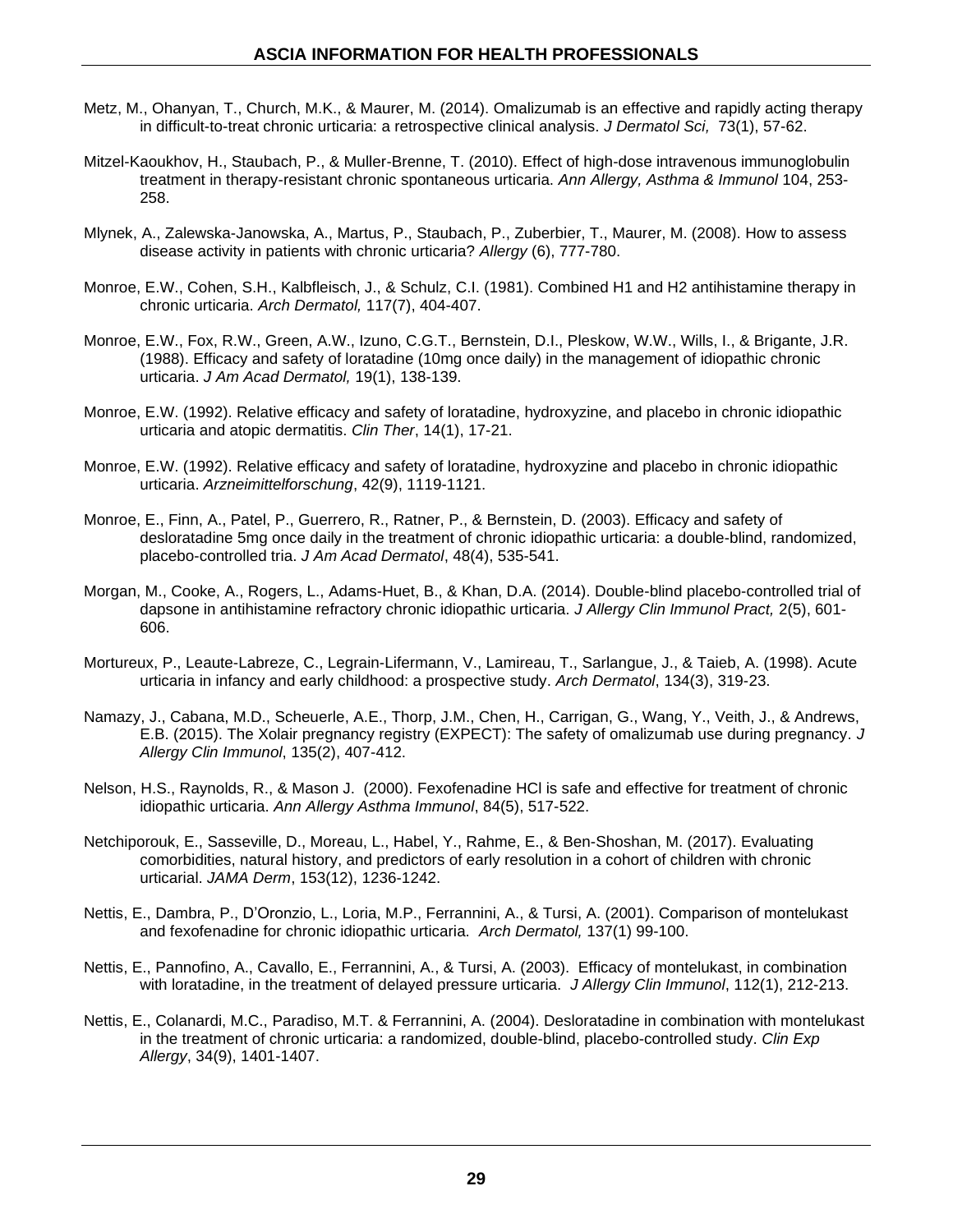- Nettis, E., Clolanardi, M.C., Barra, L., Ferrannini, A., Vacca, A., & Tursi, A. (2006). Levocetirizine in the treatment of chronic idiopathic urticaria: a randomized, double-blind, placebo-controlled study. *Br J Dermatol*, 154(3), 533-538.
- Noshela Ghazanfar, M., & Thomsen, S.F. (2017). Transient hair loss in patients with chronic spontaneous urticaria treated with omalizumab. *Eur Ann Allergy Clin Immunol*, 49(6), 284-285.
- O'Donnell, B.F., Barr, R.M., Black, A.K., Francis, D.M., Kermani, F., Niimi, N., … Greaves, M.W. (1998). Intravenous immunoglobulin in autoimmune chronic urticaria. *Br J Dermatol* 138(1), 101-106.
- Ohanyan, T., Schoepke, N., Bolukbasi, B., Metz, M., Hawro, T., Zuberbier, T., … Weller, K. (2017). Responsiveness and minimal important difference of the urticaria control test. *J Allergy Clin Immunol,*  140(6), 1710-1713.
- Orden, R.A., Timble, H., & Saini, S.S. (2014). Efficacy and safety of sulfasalazine in patients with chronic idiopathic urticaria. *Ann Allergy Asthma Immunol.* 112(1), 64-70.
- Ortonne, J.P., Grob, J.J., Auquier, P., & Dreyfus, I. (2007). Efficacy and safety of desloratadine 5mg once daily in the treatment of chronic idiopathic urticaria: a double-blind, placebo-controlled, multicenter trial. *Am J Clin Dermatol,* 8(1), 37-42.
- Pacor, M.L., Di Lorenzo, G., & Corrocher, R. (2001). Efficacy of leukotriene receptor antagonist in chronic urticaria. A double-blind, placebo-controlled comparison of treatment with montelukast and cetirizine in patients with chronic urticaria with intolerance to food additive and/or acetylsalicylic acid. *Clin Exp Allergy*, 31(10),1607-1614.
- Parslew, R., Pryce D, Ashworth J, & Friedmann PS. (2000). Warfarin treatment of chronic idiopathic urticaria and angio-oedema. *Clin Exp Allergy*, 30(8), 1161-1165.
- Paul, E., & Bodeker, R.H. (1986). Treatment of chronic urticaria with terfenadine and ranitidine. A randomized double-blind study in 45 patients. *Eur J Clin Pharmacol,* 31(3), 277-280.
- Perez, A., Woods, A., & Grattan, C.E. (2010). Methotrexate: a useful steroid-sparing agent in recalcitrant chronic urticaria. *Br J Dermatol,* 162(1), 191-194.
- Pitt, T., Warrington, R., & Kalicinsky, C. (2010). Adjunctive treatment of chronic idiopathic urticaria and angioedema with sulfasalazine. *Allergy Asthma Clin Immunol*, 6(1), 25.
- Pongonis, R.M., & Fahrenholz, J.M. (2012). Efficacy of Hydroxychloroquine in the Treatment of 19 Patients with Antihistamine-refractory Chronic Urticaria. *J Allergy Clin Immunol*, 129(2), AB224.
- Potter, P.C., Kapp, A., Maurer, M., Guillet, G., Jian, A.M., Hauptmann, P., & Finlay, A.Y. (2009). Comparison of the efficacy of levocetirizine 5mg and desloratadine 5mg in chronic idiopathic urticaria patients. *Allergy,* 64(4), 596-604.
- Powell, R.J., Du Toit, G.L., Siddique, N.*,* Leech, S.C., Dixon, T.A., Clark, A.T., … Huber, P.A. (2007). BSACI guidelines for the management of chronic urticaria and angio-oedema. *Clin Exp Allergy*, 37(5), 631-650.
- Puccetti, A., Bason, C., Simeoni, S., Millo, E., Tinazzi, E., Beri, R., … & Lundari C. (2005). In chronic idiopathic urticaria autoantibodies against Fc epsilonRII/CD23 induce histamine release via eosinophil activation. *Clin Exp Allergy*, 35(12), 1599-1607.
- Raghavendran, R.R., Humphreys, F., & Kaur, M.R. (2014). Successful use of mycophenolate mofetil to treat severe chronic urticaria in a patient intolerant to cyclosporin. *Clin Exp Dermatol,* 39(1), 68-69.
- Rajan, J., Simon, R., & Bosso, J. (2014). Prevalence of sensitivity to food and drug additives in patients with chronic idiopathic urticaria. *J Allergy Clin Immunol Pract,* 2(2), 168-171.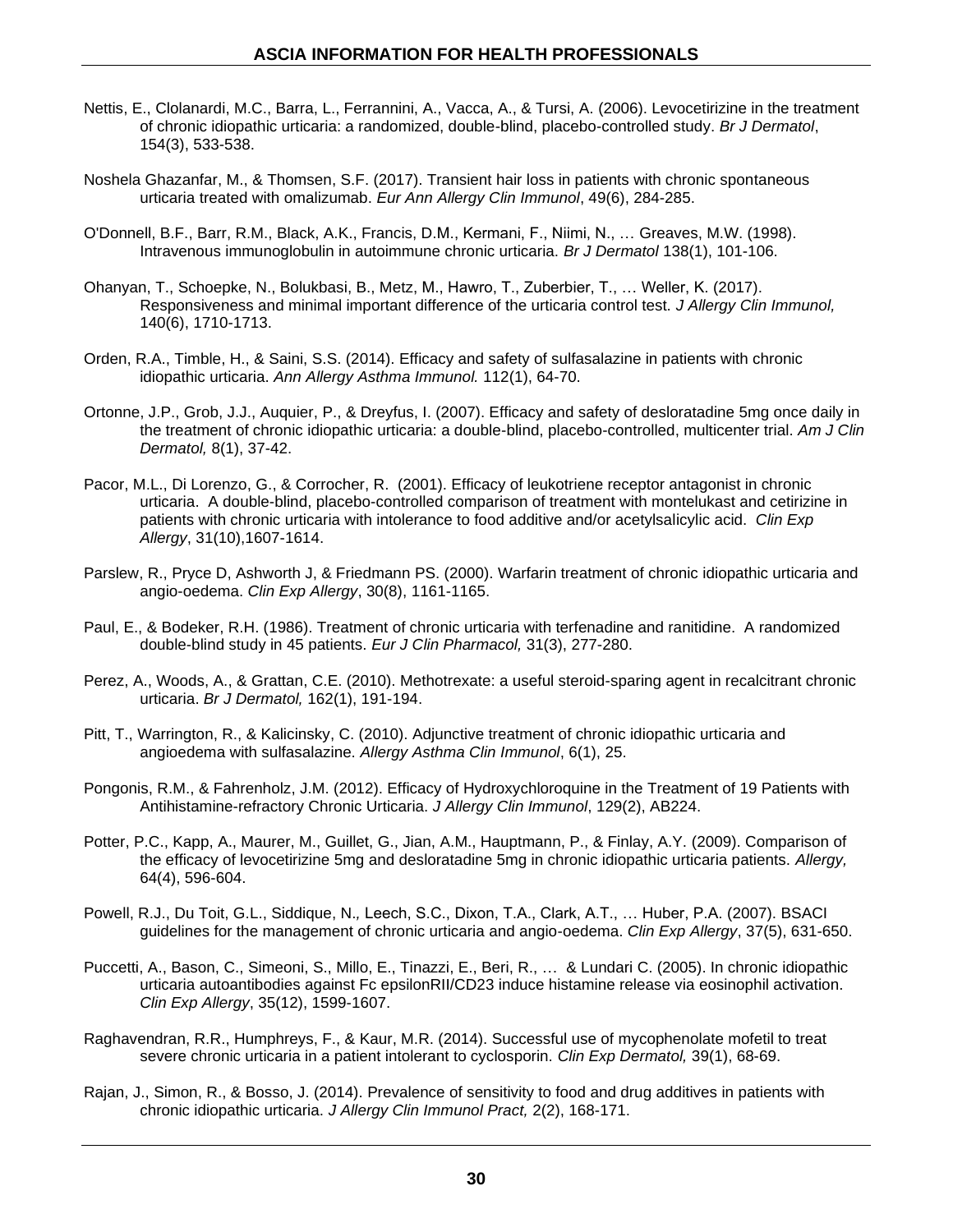- [Reese,](http://www.ncbi.nlm.nih.gov/pubmed/?term=Reese%20I%5BAuthor%5D&cauthor=true&cauthor_uid=19054425) I., [Zuberbier,](http://www.ncbi.nlm.nih.gov/pubmed/?term=Zuberbier%20T%5BAuthor%5D&cauthor=true&cauthor_uid=19054425) T., [Bunselmeyer,](http://www.ncbi.nlm.nih.gov/pubmed/?term=Bunselmeyer%20B%5BAuthor%5D&cauthor=true&cauthor_uid=19054425) B., [Erdmann,](http://www.ncbi.nlm.nih.gov/pubmed/?term=Erdmann%20S%5BAuthor%5D&cauthor=true&cauthor_uid=19054425) S., [Henzgen,](http://www.ncbi.nlm.nih.gov/pubmed/?term=Henzgen%20M%5BAuthor%5D&cauthor=true&cauthor_uid=19054425) M., [Fuchs, T.](http://www.ncbi.nlm.nih.gov/pubmed/?term=Fuchs%20T%5BAuthor%5D&cauthor=true&cauthor_uid=19054425), … [Werfel T.](http://www.ncbi.nlm.nih.gov/pubmed/?term=Werfel%20T%5BAuthor%5D&cauthor=true&cauthor_uid=19054425) [J.](http://www.ncbi.nlm.nih.gov/pubmed/19054425) (2009). Diagnostic approach for suspected pseudoallergic reaction to food ingredients. *Dtsch Dermatol Ges,* 7(1), 70-77.
- Reeves, G., Boyle, M., Bonfield, J., Dobson, P., & Loewenthal, M. (2004). Impact of hydroxycholoroquine therapy on chronic urticaria: chronic autoimmune urticaria study and evaluation. *Internal Medicine Journal*, 34(4),182-186.
- Reider, N., & Egger, C. (2009). Infliximab in the treatment of refractory chronic urticaria. *J Am Acad Dermatol,* 60(3), AB39.
- Reimers, A., Pichler, C., Helbling, A., Pichler, W.J., & Yawalkar, N. (2002). Zafirlukast has no beneficial effects in the treatment of chronic urticaria. *Clin Exp Allergy*, 32(12), 1763-1768.
- Richelson, E. (1979). Tricyclic antidepressants and histamine H1 receptors. *Mayo Clin Proc*, 54, 669.
- Ring, J., Hein, R., Gauger, A., Bronsky, E., & Miller, B. (2001). Once-daily desloratadine improves the signs and symptoms of chronic idiopathic urticaria: a randomized, double-blind placebo-controlled study. *Int J Dermatol*, 40(1), 72-76.
- [Rorie,](http://www.ncbi.nlm.nih.gov/pubmed/?term=Rorie%20A%5BAuthor%5D&cauthor=true&cauthor_uid=24507460) A., [Goldner,](http://www.ncbi.nlm.nih.gov/pubmed/?term=Goldner%20WS%5BAuthor%5D&cauthor=true&cauthor_uid=24507460) W.S., [Lyden,](http://www.ncbi.nlm.nih.gov/pubmed/?term=Lyden%20E%5BAuthor%5D&cauthor=true&cauthor_uid=24507460) E., & [Poole,](http://www.ncbi.nlm.nih.gov/pubmed/?term=Poole%20JA%5BAuthor%5D&cauthor=true&cauthor_uid=24507460) J.A. (2014). Beneficial role for supplemental vitamin D3 treatment in chronic urticaria: a randomized study. *[Ann Allergy Asthma Immunol,](http://www.ncbi.nlm.nih.gov/pubmed/24507460)* 112(4), 376-382.
- [Rudzki,](http://www.ncbi.nlm.nih.gov/pubmed/?term=Rudzki%20E%5BAuthor%5D&cauthor=true&cauthor_uid=7398978) E., [Czubalski,](http://www.ncbi.nlm.nih.gov/pubmed/?term=Czubalski%20K%5BAuthor%5D&cauthor=true&cauthor_uid=7398978) K., & [Grzywa,](http://www.ncbi.nlm.nih.gov/pubmed/?term=Grzywa%20Z%5BAuthor%5D&cauthor=true&cauthor_uid=7398978) Z. (1980). Detection of urticaria with food additives intolerance by means of diet. *[Dermatologica,](http://www.ncbi.nlm.nih.gov/pubmed/7398978)* 161(1), 57-62.
- Rumbyrt, J.S., Katz, J.L., & Schocket AL. (1995). Resolution of chronic urticaria in patients with thyroid autoimmunity. *J Allergy Clin Immunol.* 96(6 Pt 1), 901-905.
- Sabroe, R.A., & Greaves, M.W. (2006). Chronic idiopathic urticaria with functional autoantibodies: 12 years on. *Br J Dermatol.* 154(5), 813-819.
- Sackesen, C., Sekerel, B.E., Orhan, F., Kocabas, C.N., Tuncer, A., & Adalioglu, G. (2004). The etiology of different forms of urticaria in childhood. *Pediatr Dermatol,* 21(2), 102-108.
- Sagi, L., Solomon, M., Baum, S., Lyakhovitsky, A., Trau, H., & Barzilai, A. (2011). Evidence for methotrexate as a useful treatment for steroid-dependent chronic urticaria. *Acta Dermato Venereol*, 91(3), 303-306.
- Sahiner, U.M., Civelek, E., Tuncer, A., Yavuz, S.T., Karabulut, E., Sackesen, C., & Sekerel, B.E. (2011). Chronic urticaria: etiology and natural course in children*. Int Arch Allergy Immunol,* 156(2), 224-230.
- Saini, S.S., & MacGlashan, D. (2002). How IgE upregulates the allergic response. *Curr Opin Immunol*, 14(6), 694- 697.
- Saini, S. S., Rosen, K.E., Hsieh, H.J., Wong, D.A., Conner, E., Kaplan, A., Spector, S., & Maurer, M. (2011). A randomized, placebo-controlled, dose-ranging study of single-dose omalizumab in patients with H1 antihistamine-refractory chronic idiopathic urticaria. *J Allergy Clin Immunol*, 128(3), 567-573.
- Saini, S.S., Bindslev-Jensen, C., Maurer, M., Grob, J.J., Bulbul Baskan, E., Bradley, M.S., … Rosen, K. (2015). Efficacy and safety of omalizumab in patients with chronic idiopathic/spontaneous urticaria who remain symptomatic on H1 antihistamines: a randomized, placebo-controlled study. *J Invest Dermatol*,135(1), 67- 75.
- Samarasinghe, V., & Marsland, A.M. (2012). Class action of oral coumarins in the treatment of a patient with chronic spontaneous urticaria and delayed-pressure urticaria. *Clin Exp Dermatol,* 37(7), 741-743.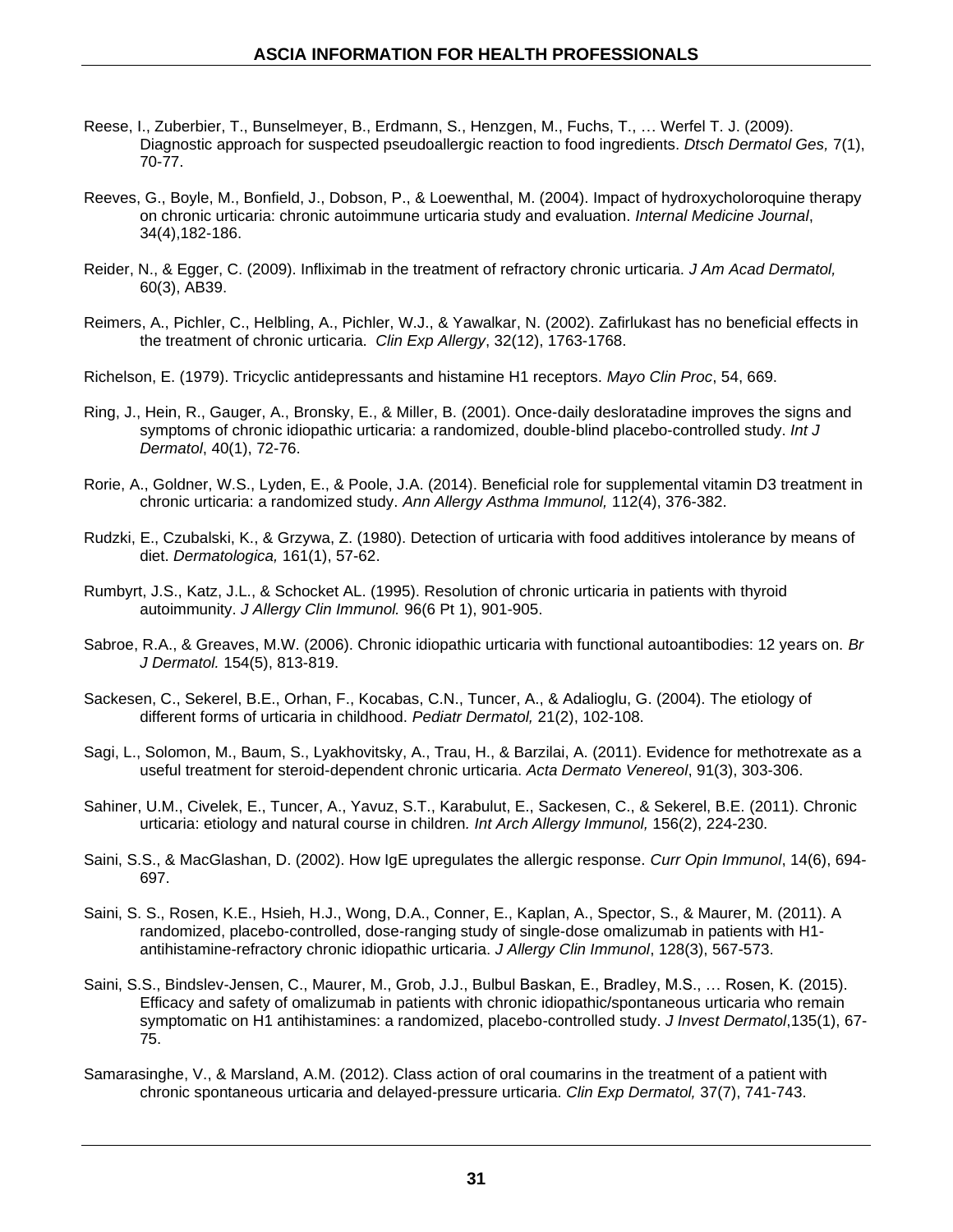- Sand, F.L., & Thomsen, S.F. (2013). TNF-Alpha Inhibitors for Chronic Urticaria: Experience in 20 Patients. *J Allergy (Cairo)*, 130905.
- Shahar, E., Bergman, R., Guttman-Yassky, E., & Pollack, S. (2006). Treatment of severe chronic idiopathic urticaria with oral mycophenolate mofetil in patients not responding to antihistamines and/or corticosteroids. *International Journal of Dermatology*, 45, 1224-1227.
- Shamsi, Z., & Hindmarch, I. (2000). Sedation and antihistamines: a review of inter-drug differences using proportional impairment ratios. *Human Psychopharmacol, 15(s1), s3-s30.*
- Shamsi, Z., & Hindmarch, I. (2008). Sedation and antihistamines: a review of inter-drug differences using proportional impairment ratios. *Human Psychopharmacol, 23(7), 555-570.*
- Sharma, V.K., Singh, S., Ramam, M., Kumawat, M., & Kumar, R. (2014). A randomized placebo-controlled double-blind pilot study of methotrexate in the treatment of H1 antihistamine-resistant chronic spontaneous urticaria. *Indian J Dermatol Venereol Leprol*, 80(2), 122-128.
- Sharpe, G.R., & Shuster, R. (1993). In dermographic urticaria H2 receptor antagonists have a small but therapeutically irrelevant additional effect compared with H1 antagonists alone. *Br J Dermatol*, 129(5), 575-579.
- Shin, M., & Lee, S., (2017). Prevalence and causes of childhood urticaria. *Allergy, Asthma & Immunology Research*, 9(3), 189-190.
- Siebenhaar, F., Degener. F., Zuberbier. T., MArtus, P. & Maurer, M. (2009). High-dose desloratadine decreases wheal volume and improves cold provocation thresholds compared with standard dose treatment in patients with acquired cold urticaria: a randomized, placebo controlled crossover study. *J Allergy Clin Immunol*, 123(3), 672-679.
- Simons, F.E. (2001). Prevention of acute urticaria in young children with atopic dermatitis. *J Allergy Clin Immunol*, 107(4), 703-706.
- Spector, S.L., Shikiar, R., Harding, G., Meeves, S., & Leahy, M.J. (2007). The effect of fexofenadine hydrochloride on productivity and quality of life in patients with chronic idiopathic urticaria. *Cutis*, 79(2), 157-162.
- Staevska, M., Popov, T.A. Kralimarkova, T., Lazatova, C., Kraeva, S., Popova, D., …Church, M.K. (2010). The effectiveness of levocetirizine and desloratadine in up to 4 times conventional doses in difficult-to-treat urticaria. *J Allergy Clin Immunol*, 125(3), 676-682.
- Staevska, M., Gugutkova, M., Lazarova, C. Kralimarkova, T., Dimitrov, V., Zuberbier, T., Church, M.K. & Popov, T.A. (2014). Night-time sedating H1-antihistamine increases daytime somnolence but not treatment efficacy in chronic spontaneous urticaria: a randomized controlled trial. *Br J Dermatol*, 171(1), 148-154.
- Staubach, P., Dechene, M., Metz, M., Magerl, M., Siebenhaar, F., Weller, K., … Maurer, M. (2011). High prevalence of mental disorders and emotional distress in patients with chronic spontaneous urticaria. *Acta Derm Venereol,* 91(5), 557-561.
- Staubach, P., Metz, M., Chapman-Rothe, N., Sieder, C., Brautigam, M., Canvin, J., & Maurer, M. (2016). H1 antihistamine-resistant chronic spontaneous urticaria patients: results from X-ACT, a randomized controlled trial. *Allergy*, 71(8), 1134-1144.
- Sussman, G., Hébert, J., Barron, C., Bian, J., Caron-Guay, R.M., Laflamme, S., & Stern, S. (2014). [Real-life](http://www.ncbi.nlm.nih.gov/pubmed/24468258)  [experiences with omalizumab for the treatment of chronic urticaria.](http://www.ncbi.nlm.nih.gov/pubmed/24468258) *Ann Allergy Asthma Immunol*, 112(2), 170-174.
- Tal, Y., Toker, O., Agmon-Levin, N., & Shalit, M. (2015). Azathioprine as a therapeutic alternative for refractory chronic urticaria. *Int J Dermatol, 54(3), 367-369.*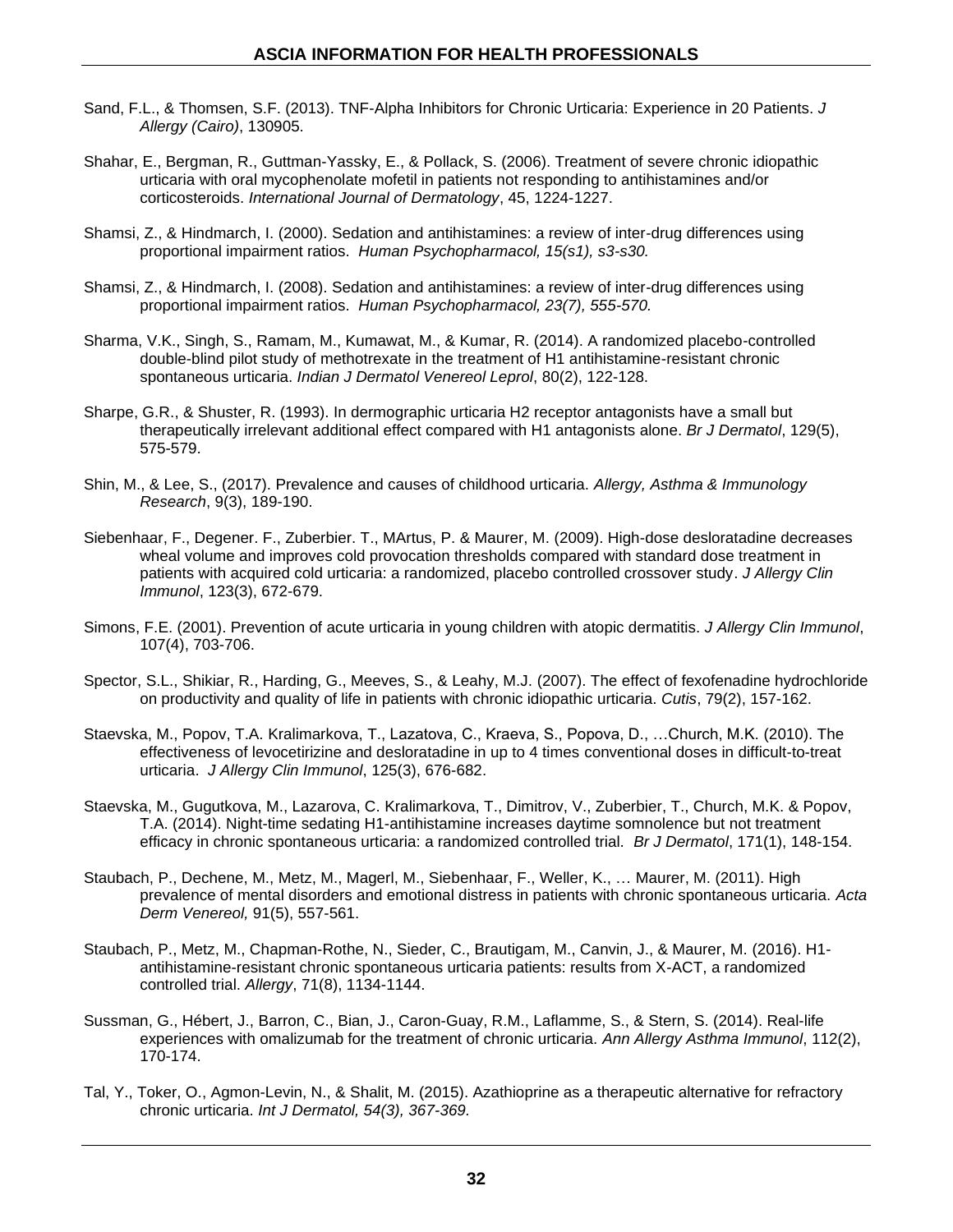- Tedeschi, A. (2009). Paradoxical exacerbation of chronic urticaria by H1-antihistamines and montelukast. *Europ Ann Allergy Clin Immunol,* 41(6), 187-189.
- Thompson, A.K., Finn, A.F., & Schoenwetter, W.F. (2000). Effect of 60mg twice-daily fexofenadine HCl on quality of life work and classroom productivity, and regular activity in patients with chronic idiopathic urticaria. *J Am Acad Dermatol* 43(1 Pt 1), 24-30.
- Tondury, B., Muehleisen, B., Ballmer-Weber, B.K., Hofbauer, G., Schmid-Grendelmeier, P., French, L., & Buchi, S. (2011). The Pictorial Representation of Illness and Self Measure (PRISM) instrument reveals a high burden of suffering in patients with chronic urticaria. *J Investig Allergol Clin Immunol,* 21(2), 93-100.
- Toubi E, Kessel A, Avshovich N, Bamber E, Sabo E, Nusem D, Panasoff J. (2004). Clinical and laboratory parameters in predicting chronic urticaria duration: a prospective study of 139 patients. *Allergy*, 59, 869- 873.
- Vadasz, Z., Tal, Y., Rotem, M., Shichter-Confino, V., Mahlab-Guri, K. Graif, Y., … Sthoeger, Z. (2017). Omalizumab for severe chronic spontaneous urticaria: Real-life experiences of 280 patients. *J Allergy Clin Immunol Pract*, 5(6), 1743-1745.
- Van den Elzen, M., van Os-Medendorp, H., van den Brink, I., van den Hurk, K., Kouznetsova, O.I., …Knulst, A.C. (2017). Effectiveness and safety of antihistamines up to fourfold or higher in treatment of chronic spontaneous urticaria. *Clinical and Translational Allergy,* 7(4).
- Varghese, R., Rajappa, M., Chandrashekar, L., Kattimani, S., Archana, M., Munisamy, M., Revathy, G., & Thappa D. M. (2016) Association among stress, hypocortisolism, systemic inflammation, and disease severity in chronic urticaria. *Ann Allergy Asthma Immunol*. 116(4), 344-348.
- Vena, G., Cassano, N., Colombo, D., Peruzzi, E., & Pigatto, P. (2006). Cyclosporine in chronic idiopathic urticaria: a double-blind, randomised, placebo-controlled trial. *J Am Acad Dermatol* 55, 705–709.
- [Verschave,](http://www.ncbi.nlm.nih.gov/pubmed/?term=Verschave%20A%5BAuthor%5D&cauthor=true&cauthor_uid=6653850) A., [Stevens,](http://www.ncbi.nlm.nih.gov/pubmed/?term=Stevens%20E%5BAuthor%5D&cauthor=true&cauthor_uid=6653850) E., & [Degreef,](http://www.ncbi.nlm.nih.gov/pubmed/?term=Degreef%20H%5BAuthor%5D&cauthor=true&cauthor_uid=6653850) H. (1983). Pseudo-allergen-free diet in chronic urticaria. *Dermatologica*, 167(5), 256-259.
- Wagner, N., Dirk, D., Peveling-Oberhag, A., Reese, I., Rady-Pizarro, U., Mitzel, H., & Staubach, P. (2017). *J Eur Acad Dermatol Venereol,* 31(4), 650-655.
- Wan, K.S. (2009). Efficacy of leukotriene receptor antagonist with an anti-H1 receptor antagonist for treatment of chronic idiopathic urticaria. *J Dermatolog Treat*, 20, 194-197.
- Wan, K.S., & Chang, Y-S. (2014). Efficacy of leukotriene receptor antagonist with anti-H1 receptor antagonist plus anti-H2 receptor antagonist for treatment of refractory chronic idiopathic urticaria. *J Dermatolog Treat,* 25(6), 459-461.
- Weller, K.G., Magerl, M. Tohme, N. Martus, P. Krause, K., Metz, M. Staubach, & P. Maurer M. (2013). Development, Validation and Initial Results of the Angioedema Activity Score. *Allergy*, 68(9),1185-1192.
- Weller, K., Groffik, A., Church, M.K., Hawro, T., Krause, K., Metz, M., …Maurer, M. (2014). Development and validation of the Urticaria Control Test: a patient-reported outcome instrument for assessing urticaria control. *J Allergy and Clin Immunol,* 133(5), 1365-1372.
- Wetter, D.A., Davis, M.D., Yiannias, J.A., Gibson, L.E., Dahl, M.V., el-Azhary, R.A., …Pittelkow, M.R. (2005). Effectiveness of intravenous immunoglobulin therapy for skin disease other than toxic epidermal necrolysis: a retrospective review of Mayo Clinic experience. *Mayo Clinic Proceedings* 80, 41-47.
- Wilson, L.H., Eliason, M.J., Leiferman, K.M., Hull, C.M., & Powell, D.L. (2011). Treatment of refractory chronic urticaria with tumor necrosis factor alfa inhibitors. *J Am Acad Dermatol.* 64(6), 1221-1222.